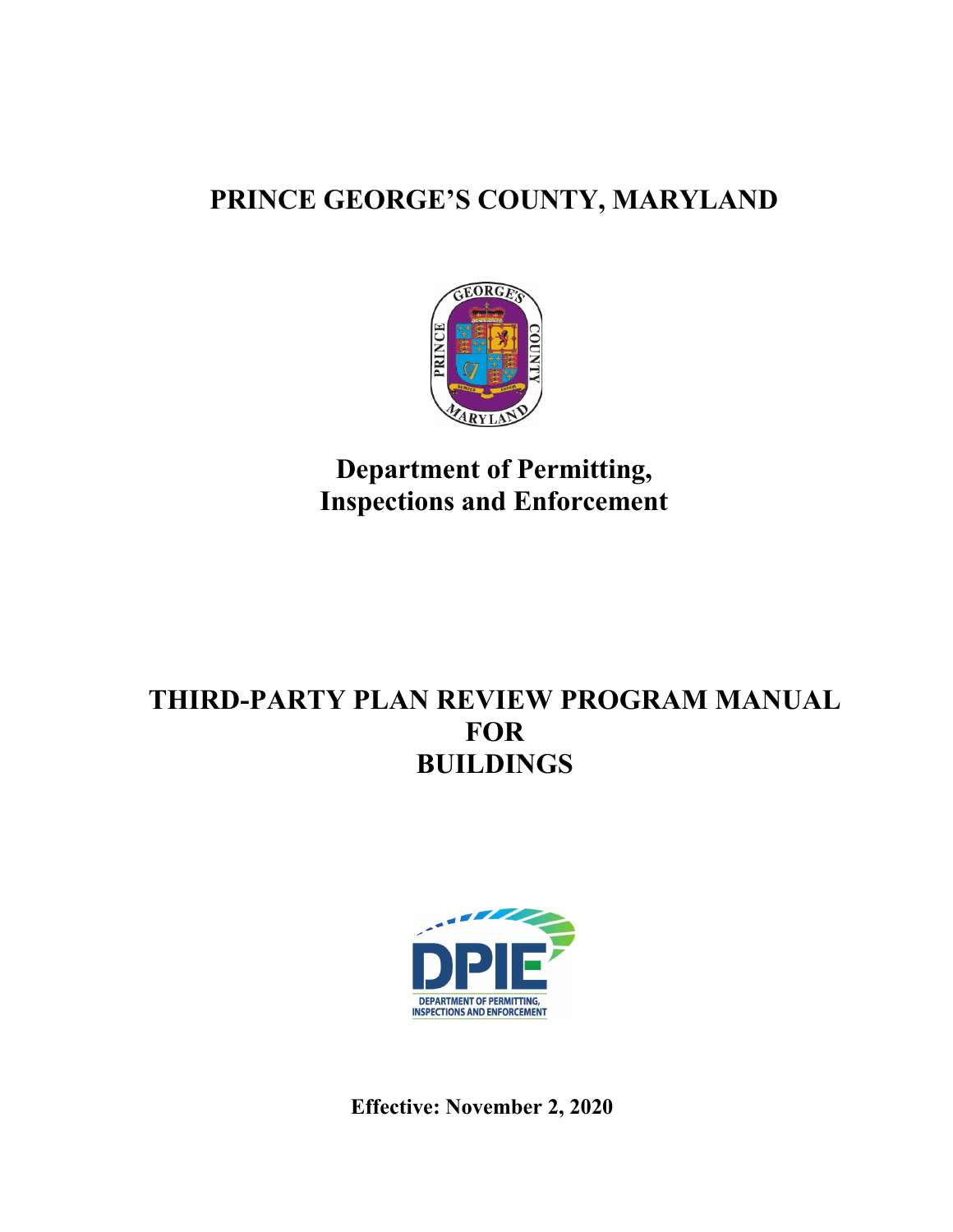# **TABLE OF CONTENTS**

| <b>SECTION I</b>   |                                                             |
|--------------------|-------------------------------------------------------------|
| <b>SECTION II</b>  |                                                             |
| <b>SECTION III</b> |                                                             |
| <b>SECTION IV</b>  | DUTIES AND RESPONSIBILITIES OF THIRD-PARTY PLAN REVIEW      |
| <b>SECTION V</b>   | DUTIES AND RESPONSIBILITIES OF PERMIT APPLICANT AND         |
| <b>SECTION VI</b>  |                                                             |
| <b>APPENDIX A</b>  | THIRD-PARTY PLAN REVIEW PROGRAM AUTHORIZATION APPLICATION   |
| <b>APPENDIX B</b>  | THIRD-PARTY PLAN REVIEW COMPLETION CERTIFICATION LETTER AND |
| <b>APPENDIX C</b>  |                                                             |
| <b>APPENDIX D</b>  |                                                             |
| <b>APPENDIX E</b>  | THIRD-PARTY PLAN REVIEW APPROVAL PERMIT CHECKLIST29         |
| <b>APPENDIX F</b>  | HOLD HARMLESS, INDEMNIFICATION AND ACKNOWLEDGEMENT FORM30   |
| <b>APPENDIX G</b>  | ACKNOWLEDGEMENT OF CONFLICT OF INTEREST POLICY32            |
| <b>APPENDIX H</b>  | SCOPES OF THIRD-PARTY PLANS REVIEW BY DISCIPLINE33          |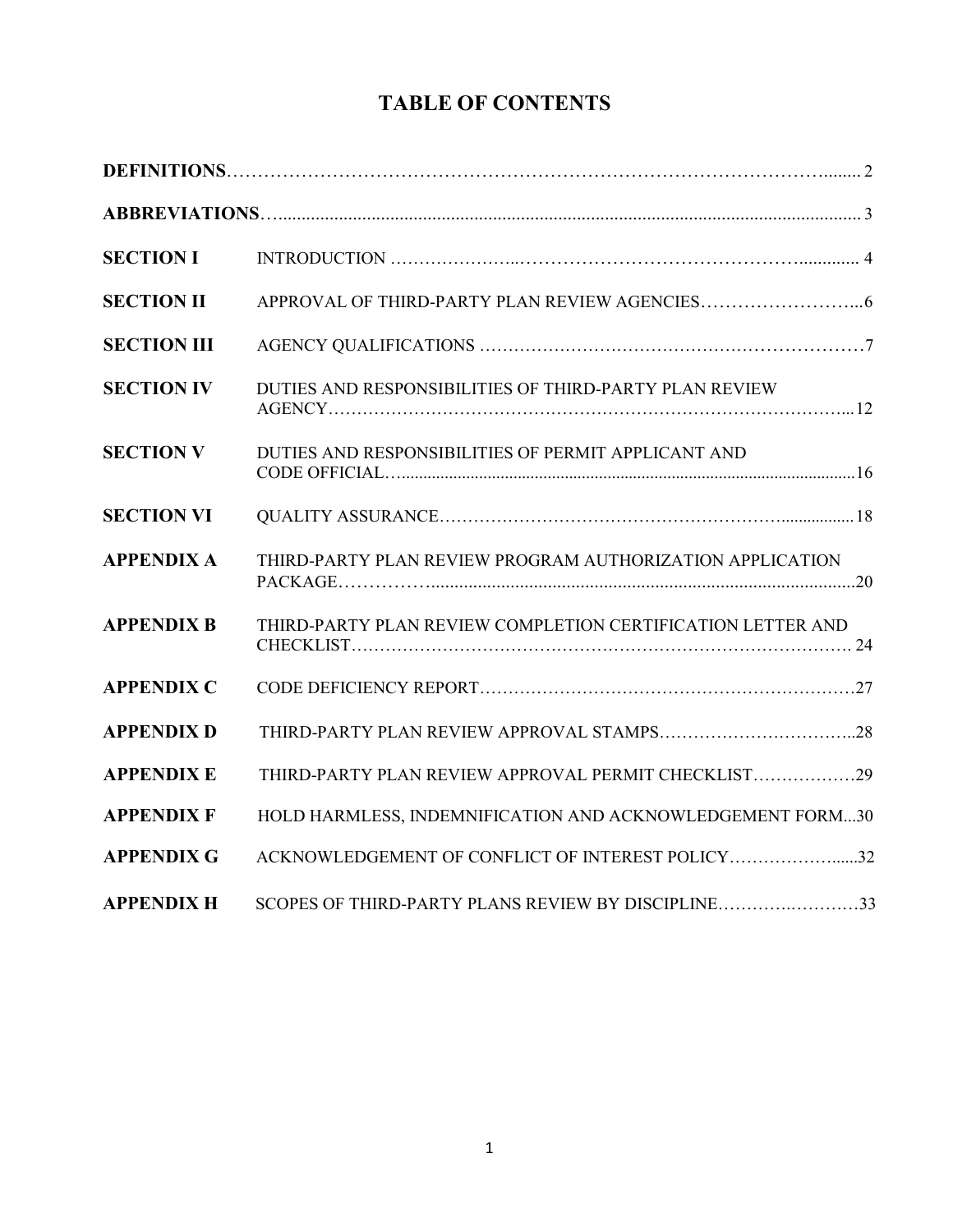# **DEFINITIONS**

**Applicable Codes:** All applicable federal, state, and county codes and standards as adopted by Prince George's County, Maryland, including the applicable *International Building* Code in effect from time to time pursuant to and as amended by the Prince George's county code.

**Authorization:** Approval of certification and qualifications issued pursuant to Section III of the Third-Party Plan Review Manual by the Building Code Official (or his/her designee) to a business entity or a sole proprietorship as a Third-Party Plan Review Agency, which is a prerequisite to a business entity or sole proprietorship to conduct Third-Party Plan Reviews in Prince George's County, Maryland.

**Building Code Official (or his/her designee):** The Director of Department of Permitting, Inspections and Enforcement (DPIE) or his/her designee.

**Code Deficiency Report:** List of non-complying items prepared by the Third-Party Plan Review Agency described in Section IV (A) (3) (a) of this Manual.

**Department:** Prince George's County Department of Permitting, Inspections and Enforcement (DPIE).

**Director:** The Director of the Department of Permitting, Inspections and Enforcement.

**Discipline**: The building code-based technical field for which plans are reviewed by trained design professionals.

**General Contractor:** Company hired by an Owner to undertake a building project under specific terms of mutual agreement or contract. The General Contractor is responsible for executing the building work in accordance with approved plans and Applicable Codes.

**Manual:** Document setting forth policies and procedures for the building-related Third-Party Plan Review Program (TPPRP), and herein referred to as the "Manual".

**Owner:** Person, group or partnership involving one or more individuals or firms which has legal ownership and control of a building/structure to be constructed/altered pursuant to a building permit, or the Owner's duly authorized representative. An "Owner" may be the contractor, developer, lessee or company responsible for the proposed building.

**Permit Applicant:** Person or entity, either an Owner or representative of the Owner, who applies for and to whom building permit(s) relating to the project is/are issued.

**Plan Reviewer:** Person who meets the professional qualifications and experience set forth in this Manual to conduct a Third-Party Plan Review in one or more disciplines, who is affiliated with a Third-Party Plan Review Agency, and whose qualifications have been reviewed and certified by DPIE in connection with its approval of the Third-Party Plan Review Agency.

**Professional-in-Charge:** Authorized individual who meets qualifications set forth in this Manual, and who: (a) is a professional engineer licensed in the State of Maryland and (b) manages project plan review and certification as an affiliate of a Third-Party Plan Review Agency.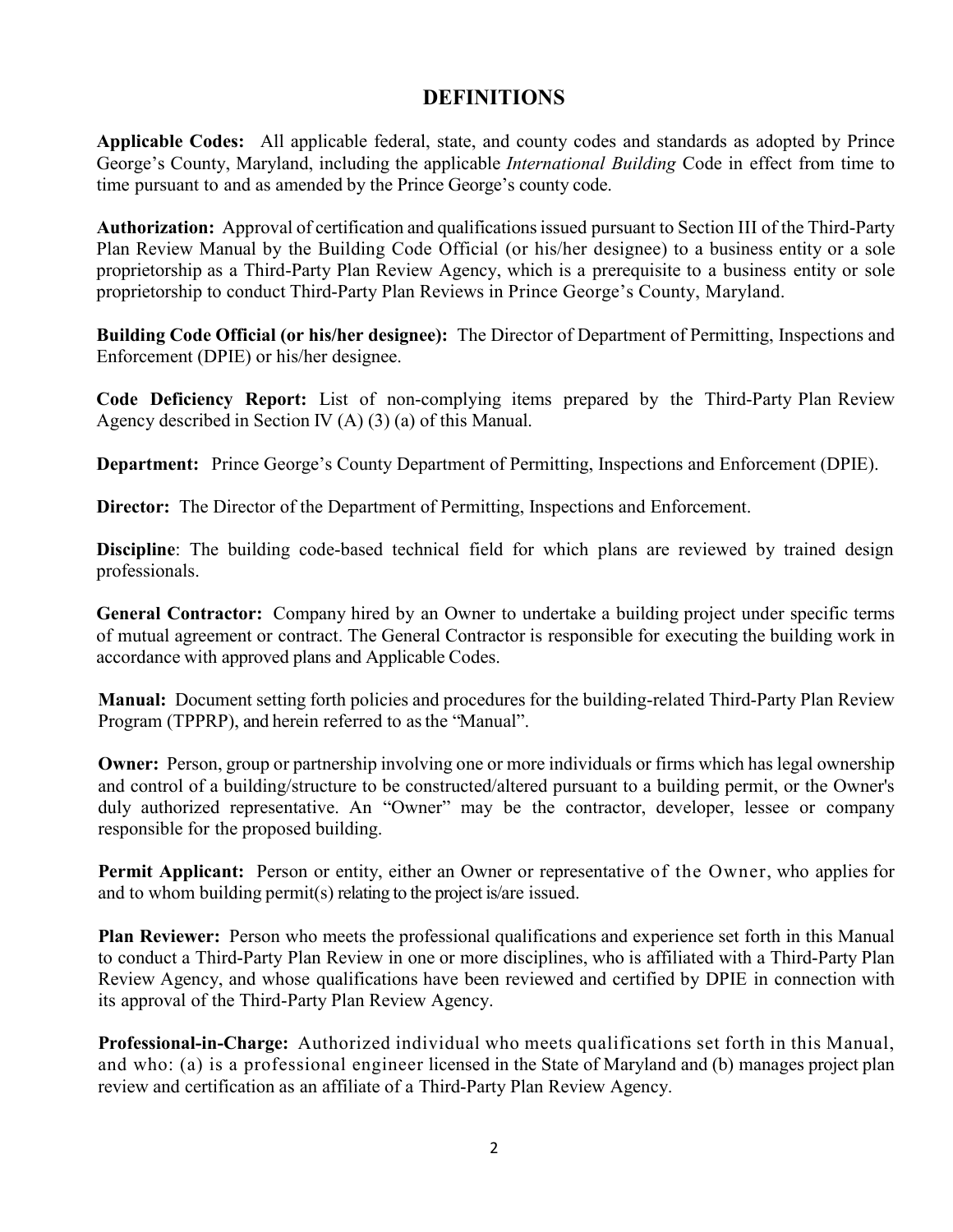**Professional Engineer:** Individual who holds a valid and current Professional Engineer's license issued by the Maryland Department of Labor, Licensing and Regulations.

**Project:** The building activity covered by a specific permit application that requires code compliance plan review pursuant to the Construction Codes and Prince George's County Codes.

**Third-Party Plan Review:** Review by discipline of building plans for new construction, additions, tenant fit-outs, alterations and repairs in Prince George's County, pursuant to a building permit application, which are performed by non-governmental persons or entities as authorized by the Department of Permitting, Inspections and Enforcement A Third-Party plan review is intended to certify that the designs on such plans and specifications comply with all applicable provisions of the Construction Codes and Prince George's County Code.

**Third-Party Plan Review Agency (TPPRA):** Non-governmental person or entity authorized to do business in Prince George's County, Maryland and to perform Third-Party Plan Reviews in each discipline for which the Third-Party Plan Review Agency is approved by DPIE. A Third-Party Plan Review Agency employs or contracts with one or more qualified Professionals-in-Charge (PIC) and Plan Reviewers (PRs) in each discipline needed to perform the reviews.

**Third-Party Plan Review Approval Certification Letter:** Letter provided by the TPPRA to DPIE denoting final approval of drawings and submittal documents, associated with the Third-Party Plan Review of the project.

**Third-Party Plan Review Program:** Process by which an approved TPPRA conducts a Third-Party Plan Review, on behalf of DPIE, for a project, to determine compliance with all applicable provisions of the Construction Codes and Prince George's County Code.

## **ABBREVIATIONS**

| 1.  | <b>ABET</b>  | Accreditation Board for Engineering and Technology             |
|-----|--------------|----------------------------------------------------------------|
| 2.  | <b>ACI</b>   | American Concrete Institute                                    |
| 3.  | <b>ACIA</b>  | American Construction Inspectors Association                   |
| 4.  | <b>ANSI</b>  | American National Standards Institute                          |
| 5.  | <b>ASME</b>  | American Society of Mechanical Engineers                       |
| 6.  | <b>ASNT</b>  | American Society for Nondestructive Testing                    |
| 7.  | <b>ASTM</b>  | American Society for Testing and Materials                     |
| 8.  | AWS/ACWI     | American Welding Society/Associate Certified Welding Inspector |
| 9.  | AWS/CWI      | American Welding Society/Certified Welding Inspector           |
| 10. | BS           | Bachelor of Science                                            |
| 11. | <b>DPIE</b>  | Department of Permitting, Inspections and Enforcement          |
| 12. | <b>IBC</b>   | International Building Code                                    |
| 13. | <b>IRC</b>   | <b>International Residential Code</b>                          |
| 14. | <b>PIC</b>   | Professional-In-Charge                                         |
| 15. | PR           | Plan Reviewer                                                  |
| 16. | <b>NEC</b>   | National Electrical Code                                       |
| 17. | <b>TPPRP</b> | Third-Party Plan Review Program                                |
| 18. | <b>TPPRA</b> | Third-Party Plan Review Agency                                 |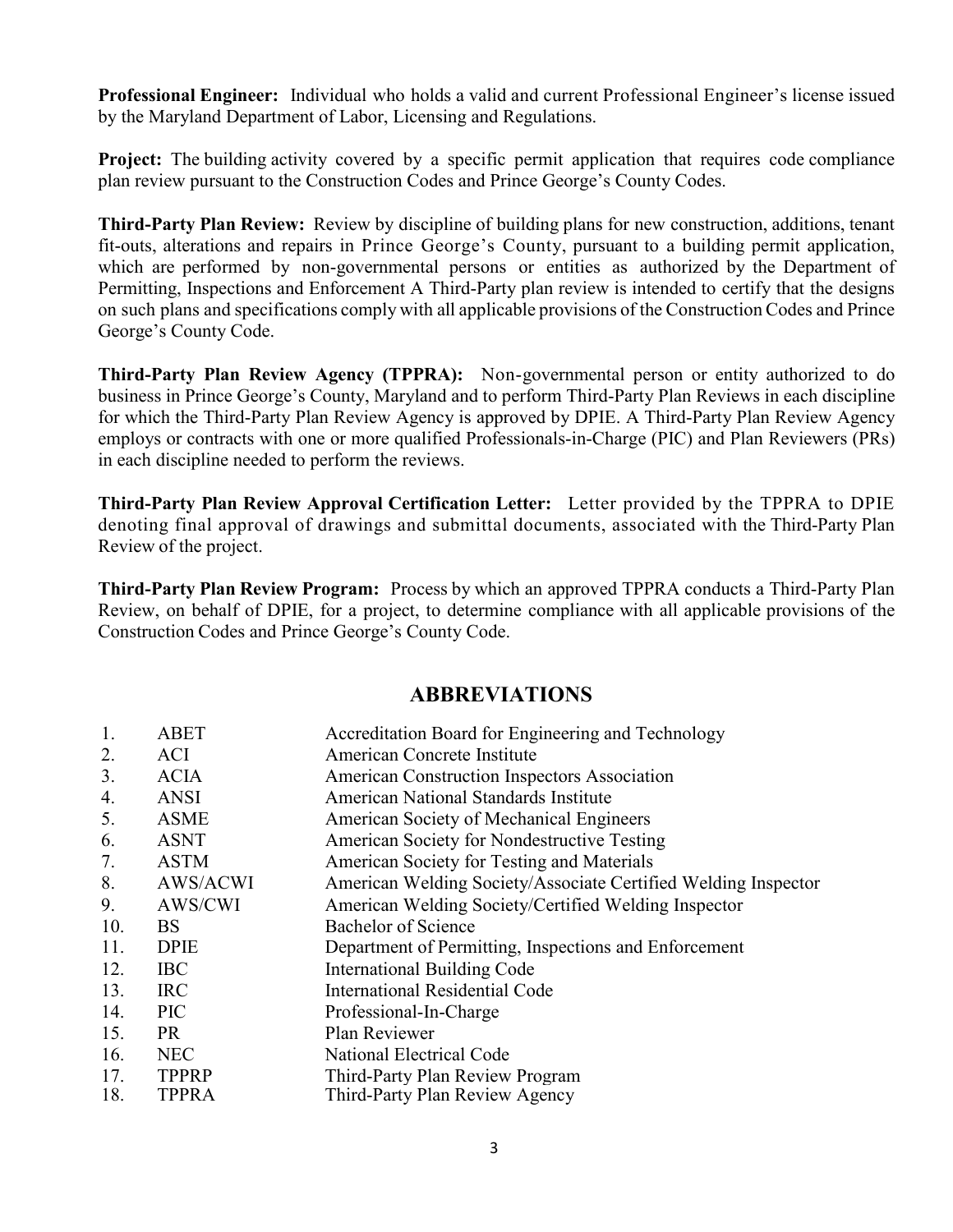# **SECTION I -INTRODUCTION**

# **A. OVERVIEW**

The Government of Prince George's County, Maryland, through DPIE, is responsible for the review or examination of all permit documents in the County under the authority of Subtitle 4. Under certain conditions, non-governmental persons or entities are authorized, at the Owner's expense, to perform Third-Party Plan Review of a project's documents required for issuance of a permit and to certify that such work complies with all Applicable Codes and Standards. A Third-Party Plan Review Agency (TPPRA) approved in accordance with this Manual may review, on behalf of DPIE, shop drawing submittal documents for any of the following disciplines, if it has been approved by DPIE to review that discipline:

- Structural/Non-Structural
- Fire and Life Safety

In order to clarify the requirements and procedures for DPIE's Third-Party Plan Review Program (TPPRP), and to provide DPIE with the flexibility to update these requirements as necessary, in accordance with County Bill CB-090-2015, DPIE hereby implements this TPPRP as outlined in this Manual. Applicants seeking to qualify as a TPPRA must comply with the qualification requirements and procedures set forth in Section III of this Manual.

The scope of permission for Third-Party Plan Review does not include reviews that fall under the purview of the following agencies:

- Department of Public Works & Transportation (DPW&T)
- Department of the Environment (DOE)
- Health Department
- Maryland-National Capital Park & Planning Commission (M-NCPPC)
- Prince George's Soil Conservation District (PGSCD)
- Washington Suburban Sanitary Commission (WSSC)

This Manual:

- 1. Establishes an application process by which a TPPRA is approved; Sets forth the minimum qualifications for a TPPRA and its Professional-In-Charge (PIC);
- 2. Sets forth the scope of Third-Party Plan Review of a discipline and clarifies the documentation and reports that must be completed by each participant in the process, including the Owner of the Property, the TPPRA, the PIC and the Department;
- 3. Establishes the duties and responsibilities of the permit applicant and the Building Code Official in the Third-Party Plan Review process;
- 4. Establishes a quality assurance process for verification and auditing of Third-Party Plan Review and related reports; and
- 5. Communicates the process, for removal or suspension of a TPPRA or the PIC, where the Department's guidelines and procedures are not adhered to, as set forth in this Manual.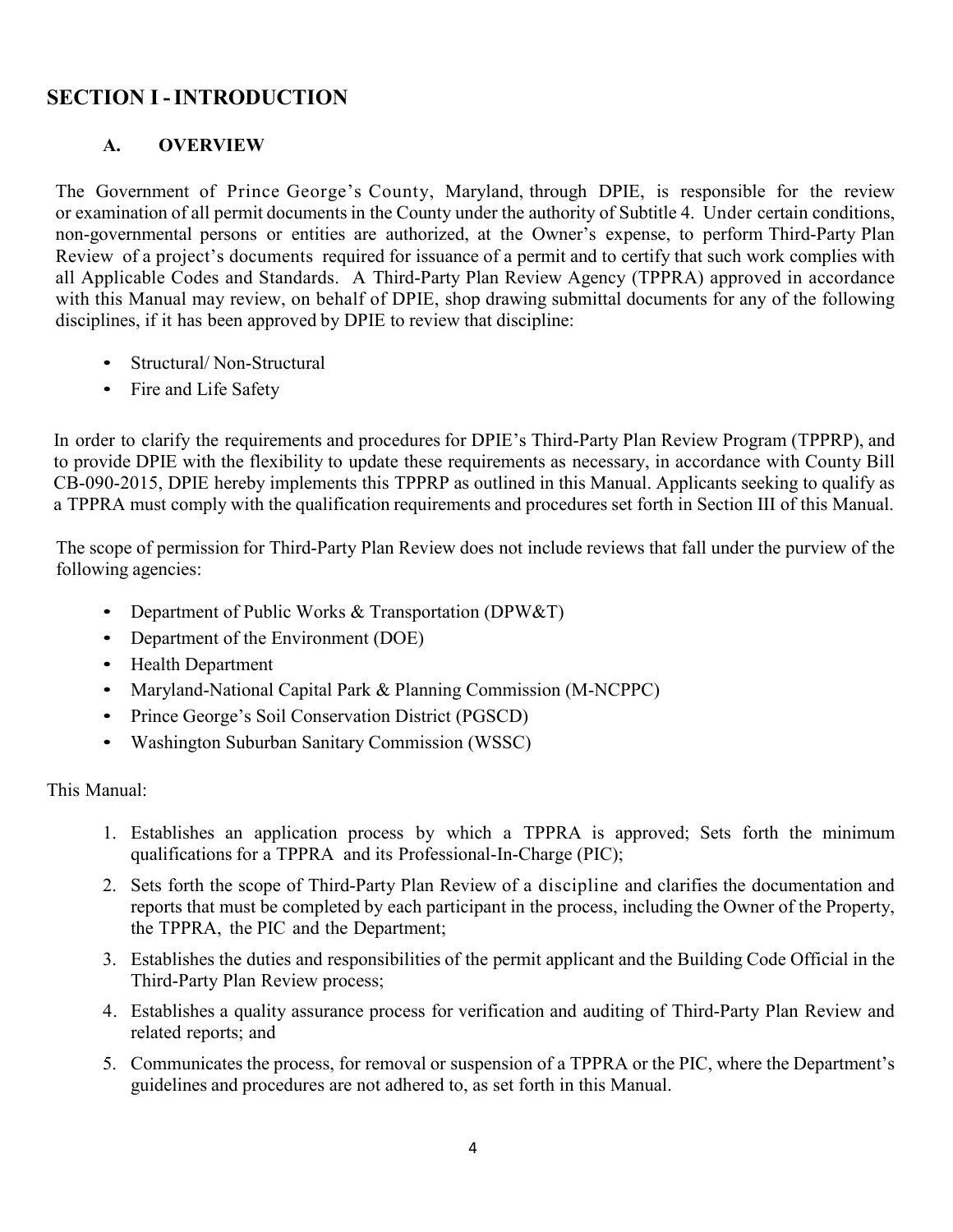# **B. POINT OF CONTACT**

The TPPRP is administered by DPIE under delegated authority from the Building Code Official, and all communications, unless otherwise directed, about the Program should be referred to the Third-Party Program Coordinator, listed below:

**Program Administrator Third-Party Plan Review Program Department of Permitting, Inspections and Enforcement Permitting & Licensing Division, Suite 123 9400 Peppercorn Place Largo, Maryland 20774**

# **C. SCOPE**

Prince George's County mandates a Third-Party Plan Review Program for the review and approval of building plans and documents through the Department of Permitting, Inspections and Enforcement (DPIE). This program requires owners and applicants to select DPIE authorized TPPRAs at their own cost, to review and approve drawings of building projects in lieu of County staff. TPPRAs may be used on multifamily residential and commercial buildings. TPPRAs must be retained for building plan review on:

- All commercial buildings valued at over \$50 million;
- All design-build commercial buildings;
- All government (e.g., school) buildings;
- All fire protection systems (see Third-Party Plan Review Manual for Fire Protection Systems); and
- All multi-family (Apartment/Condominium) residential buildings at over \$50 million
- Other structures determined by the Building Code Official, or their representative, to be of unusual design or where code reference standards require special architectural or engineering inspections.
- The Building Code Official, or their representative, may include or exclude a project from the TPPRP due to its simplicity or complexity upon request from the property owner and recommendation from the Deputy Building Code Official, Building Plan Review Division (BPRD).

Drawings and documents approved by the authorized TPPRA will be accepted by DPIE for permit issuance after paying all applicable permit fees. Detailed in this Third-Party Plan Review Manual are established policies and procedures, qualifications, insurance requirements, and quality control and assurances for an authorized TPPRA to provide plan review services under the auspices of DPIE.

All revisions to Third-Party Plan Review projects must also be reviewed and approved by Third-Party Plan Reviewers. All Third-Party Plan Review projects must go through DPIE's Third-Party Inspections Program (TPIP).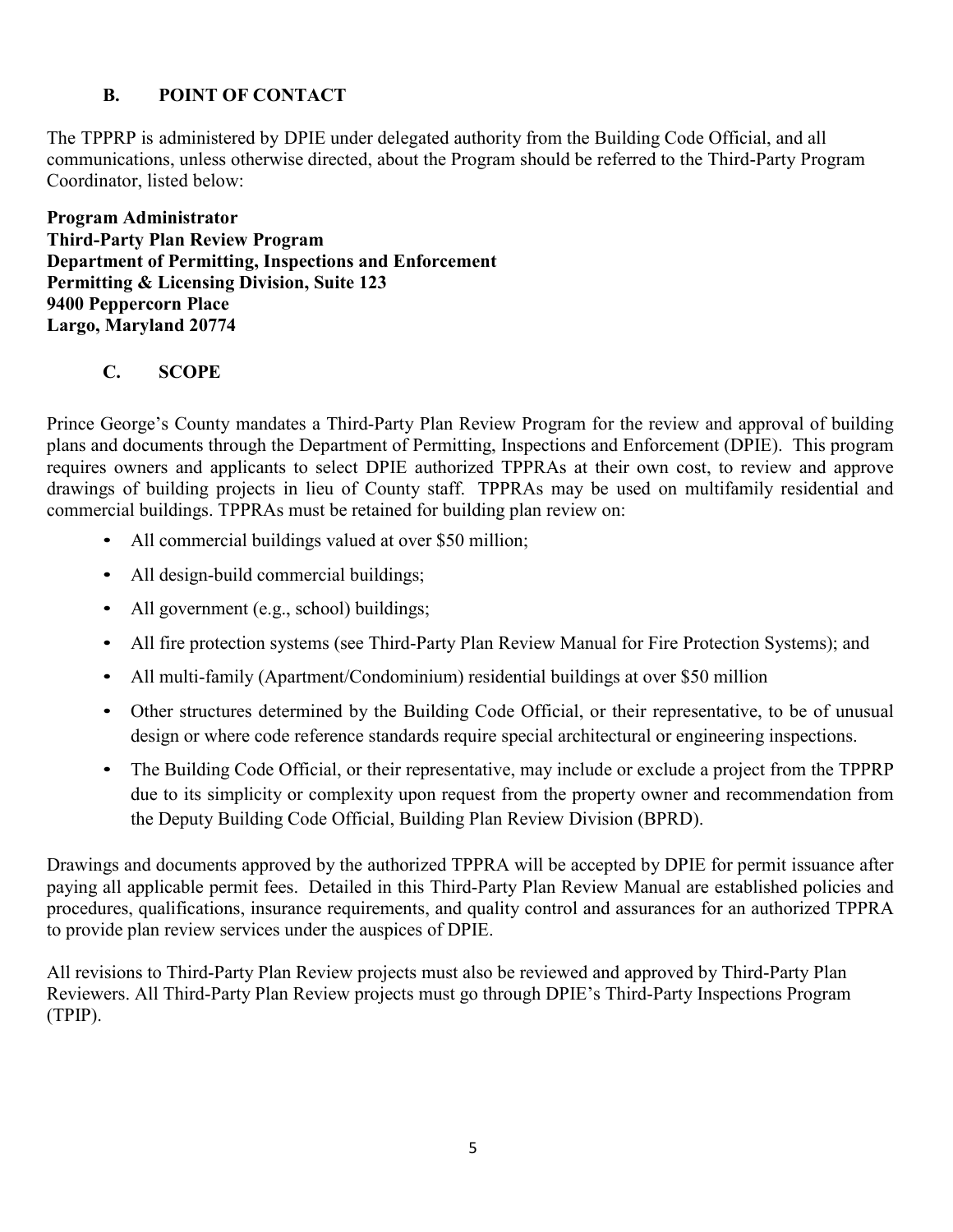# **SECTION II** - **APPROVAL OF THIRD-PARTY PLAN REVIEW AGENCIES**

# **A. APPLICATION PROCESS**

In order to be approved to participate in the TPPRP, each party seeking to qualify as a TPPRA must submit an application to DPIE so its qualifications can be reviewed and evaluated. As detailed more fully below, the application must include a list of the PICs and PRs affiliated with the TPPRA, who will certify, supervise and/or perform Third-Party Plan Review. By undertaking a Third-Party Plan Review, the TPPRA acknowledges that it is in compliance with all the conditions of the Program and attests that the personnel involved under the Program are qualified in accordance with this Manual. An application is submitted by the TPPRA to obtain authorization. Once such authorization is obtained, the TPPRA has an obligation to update DPIE in writing as specified in Section II (B), if any material information previously submitted to DPIE in their application should change.

The application submitted to the Third-Party Program Coordinator must include the following:

- 1. A detailed statement of the TPPRA's qualifications including the qualifications of all PICs and PRs.
- 2. A quality assurance plan, which includes details about the internal processes for ensuring that the TPPRA will perform Plan Review as contracted, report non-conforming items to the attention of the owner/designer, provide timely reports for each review or re-review, and submit a final signed report.
- 3. A completed Acknowledgement of Conflict of Interest Policy, attesting that the TPPRA, its PICs and PRs will remain independent of conflict of interest in accordance with Section III (B) (1) of this Manual.
- 4. Proof of Insurance Coverage.
- 5. Proof of licensure from the Maryland Department of Labor, Licensing and Regulations (DLLR) and professional degree from an accredited University or College

## **B. DUTY TO UPDATE APPLICATIONS**

An applicant for authorization as a TPPRA is required to notify DPIE within five (5) business days, in writing, if any material information in its approved authorization changes. The following constitutes actions or changes that must be reported to DPIE:

- Addition or removal of PIC or PR in a TPPRA. Qualifications of added personnel to a TPPRA shall be provided to DPIE for evaluation and approval.
- Failure to maintain professional licensure and/or certification.
- Change of contact information or employment.
- Loss of insurance coverage.

Failure to update material information including, but not limited to the above list, will be grounds for removal from the Program.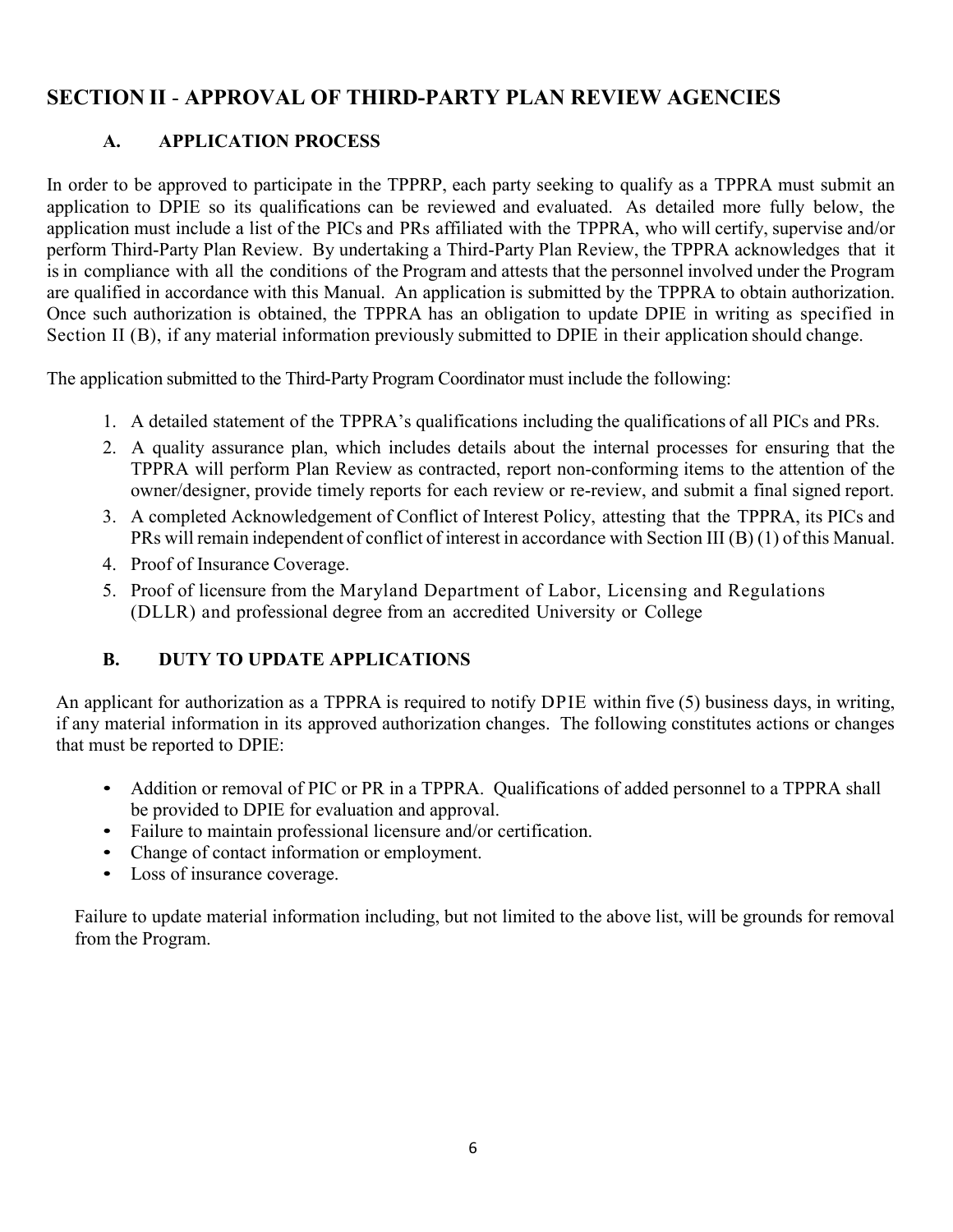# **SECTION III - AGENCY QUALIFICATIONS**

In order to ensure that a TPPRA is qualified to perform Third-Party Plan Reviews, it must provide the Director or Director's designee with documented evidence of compliance with the minimum qualification requirements set forth in this Manual. The Director or Director's designee shall have ten (10) business days after receipt of such evidence to review, and to approve or disapprove, the TPPRA's qualifications.

The qualifications of a TPPRA are directly affected by the credentials of the personnel of that Agency serving as a PIC or PRs having expertise in specific review disciplines. When there is a change in the approved personnel of a TPPRA, DPIE must be notified and provide approval prior to execution of any plan review related duties by non-approved personnel.

# **A. QUALIFIED PROFESSIONALS-IN-CHARGE AND PLAN REVIEWERS**

TPPRA's are expected to employ or contract with Professionals-in-Charge or Plans Reviewers, having expertise in specific review disciplines. Each TPPRA must maintain a person who meets the PIC qualification as set forth in this section. The PIC must certify all plan reviews for all disciplines conducted by the Agency. Each TPPRA is only required to have one PIC. It is not required to have a PIC for each discipline. However, a TPPRA must have at least one Plan Reviewer for each discipline covered by the plan review.

PRs performing Third-Party Plan Reviews, whether they are employees or subcontractors of the TPPRA, shall perform the plan review under the direct supervision of the PIC. A PIC or PR may provide Plan Review services for multiple projects. All PICs and PRs must be covered by the TPPRA's General Liability and Errors and Omission insurance policy when they perform services in connection with a specific project.

The minimum qualifications for PICs and PRs in each discipline are set forth below.

## **1. a Structural Professional-In-Charge Qualifications**

A person seeking to qualify as a PIC for Third-Party plan reviews of building projects must have credentials and experience in the field of building structures and other construction features shall possess the following qualifications:

- 1. Demonstrated knowledge of all applicable International Building code, Prince George's County Code and other sections of the Construction Codes pertinent to building and other structures, including its administrative provisions.
- 2. Documented minimum experience of five (5) years in a position of responsible charge reviewing and evaluating structural design and code compliance in the field of construction systems design/layout and related disciplines.
- 3. Bachelor of Science degree in Civil/Structural Engineering or related field from an Accreditation Board for Engineering and Technology (ABET) accredited University.
- 4. Current and valid registration in the State of Maryland as a Professional Engineer.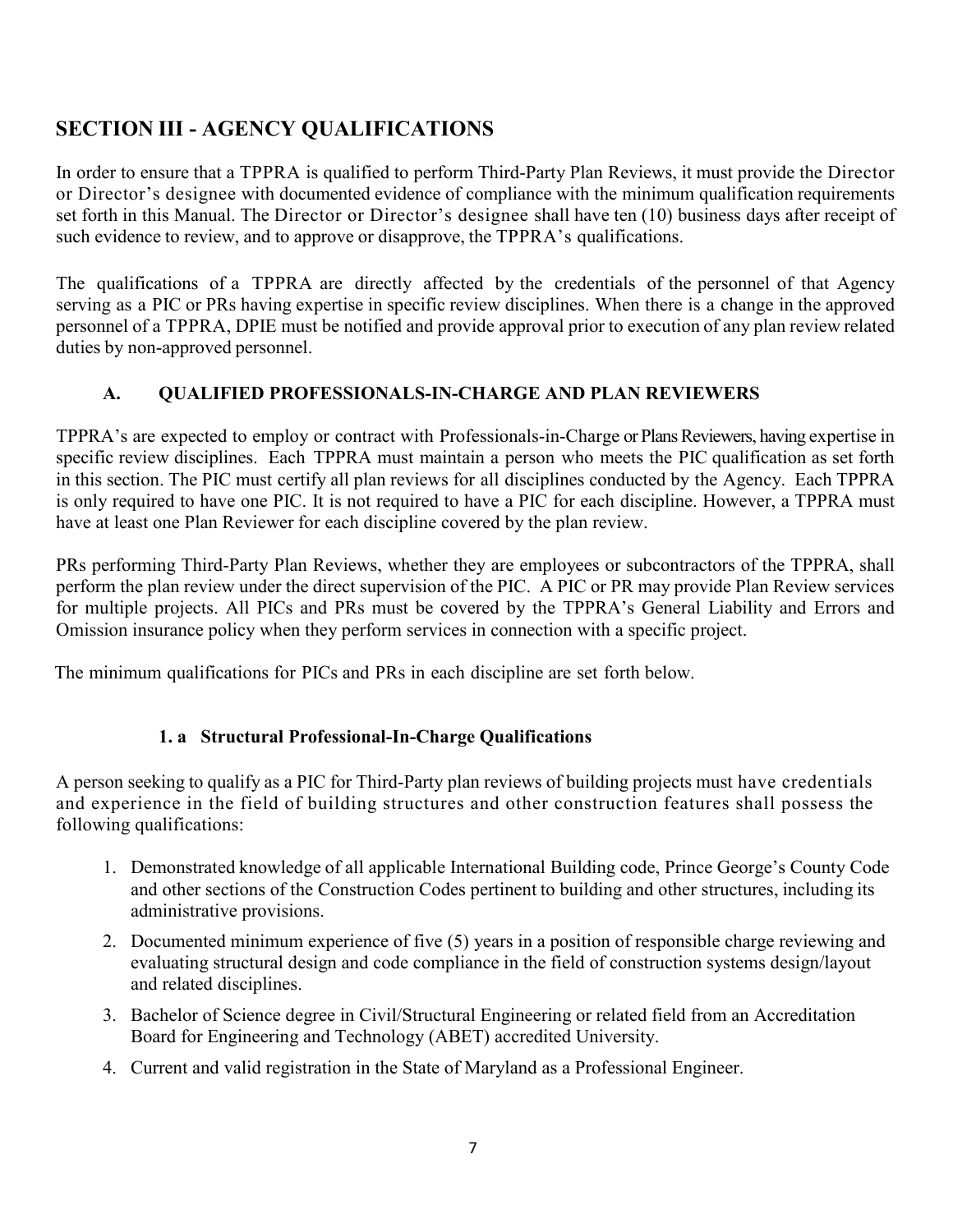### **1. b Structural Plan Reviewer Qualifications**

Any employee or subcontractor of the TPPRA performing structural plan review duties under this Manual shall possess the following qualifications:

- 1. Demonstrate knowledge of Building Codes and other sections of the Construction Codes pertinent to buildings and structures.
- 2. Bachelor of Science Degree in Civil Engineering with emphasis in Structural Engineering.
- 3. A minimum of five (5) years of documented experience in code compliance and structural design.

### **2. a Mechanical Professional-In-Charge Qualifications**

A person seeking to qualify as a PIC for Third-Party plan reviews of building projects must have credentials and experience in the field of mechanical engineering and plumbing/fixtures and shall possess the following qualifications:

- 1. Demonstrate knowledge of International Building Code, International Mechanical Code, IECC (Mechanical compliance only), Prince George's County Code and other sections of the Construction Codes pertinent to the systems and fixtures under plan review including their administrative provisions.
- 2. Current registration in the State of Maryland as a Professional Engineer.
- 3. Documented minimum experience of five (5) years in the field of mechanical engineering and mechanical systems design and layout in a position of responsible charge.

## **2. b Mechanical Plan Reviewer Qualifications**

Any employee or subcontractor of the TPPRA performing mechanical plan review duties under this Manual shall possess the following qualifications:

- 1. Demonstrate knowledge of International Mechanical Code, IECC (Mechanical compliance only), and other sections of the Construction Codes pertinent to the systems and fixtures under plan review including their administrative provisions.
- 2. Bachelor of Science Degree in Mechanical Engineering with a minimum of five (5) years of documented experience in code compliance plan review of mechanical systems.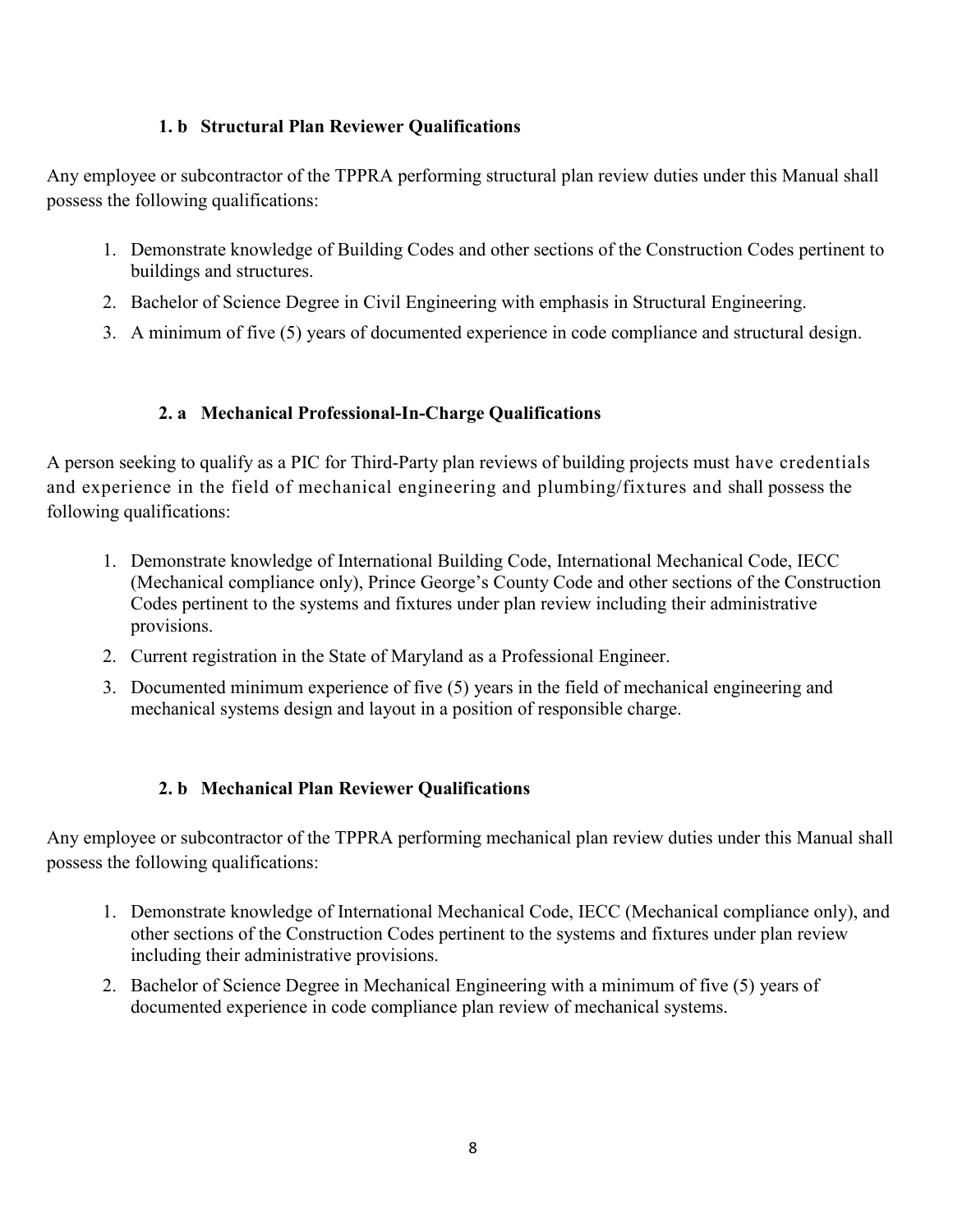### **3. a Electrical Professional-In-Charge Qualifications**

A person seeking to qualify as a PIC Third-Party plan reviews of building projects must have credentials and experience in the field of electrical systems and fixtures and shall possess the following qualifications:

- 1. Demonstrate knowledge of National Electrical Code, Prince George's County Code, IECC (Electrical compliance only), and other sections of the Construction Codes pertinent to the electrical systems.
- 2. Current registration in the State of Maryland as a Professional Engineer.
- 3. Documented minimum experience of five (5) years in the field of electrical systems design and layout for the various buildings represented in the built environment in a position of responsible charge.

## **3. b Electrical Plan Reviewer Qualifications**

Any employee or subcontractor of the TPPRA performing electrical plan review duties under this Manual shall possess the following qualifications:

- 1. Demonstrate knowledge of Electrical Code, Prince George's County Code, IECC (Electrical compliance only), and other sections of the Construction Codes pertinent to the electrical systems.
- 2. Bachelor of Science Degree in Electrical Engineering with a minimum of Five (5) years of documented experience in code compliance plan review of electrical systems using the National Electric Code (NEC) and Prince George's County Code, Subtitle 9, Electricity.

### **4. a Fire Protection Professional-In-Charge Qualifications**

A person seeking to qualify as a PIC Third-Party plan reviews of building projects must have credentials and experience in the field of fire and life safety systems and features and shall possess the following qualifications:

- 1. Demonstrate knowledge of County Code pertinent to Fire Protection & Life Safety systems, all applicable Building Codes, NFPA Standards pertinent to the systems under plan review, including its administrative provisions
- 2. Current registration in the State of Maryland as a Fire Protection Engineer
- 3. Documented minimum experience of five (5) years in the field of Fire Protection Engineering in a position of responsible charge.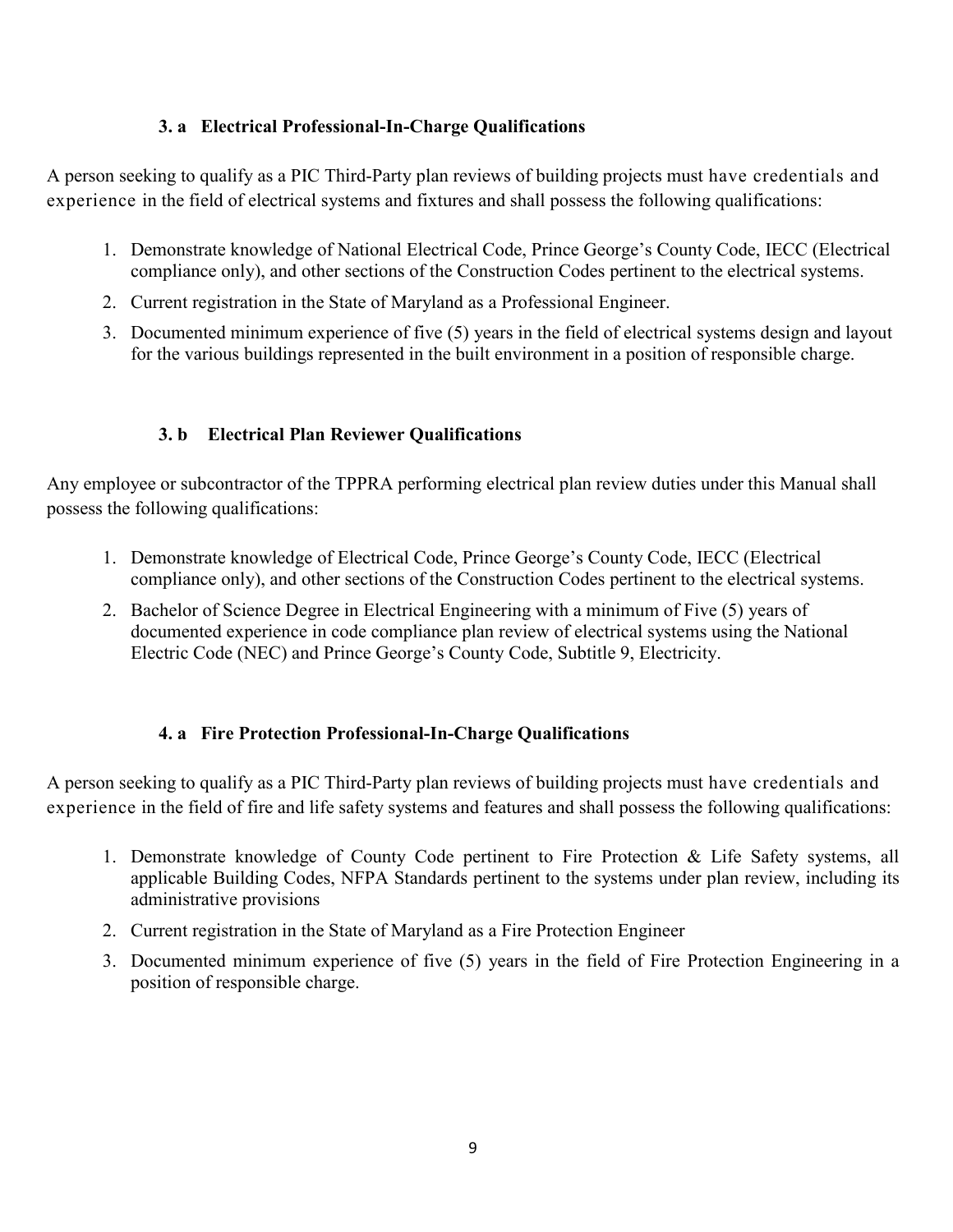### **4. b Fire Protection Plan Reviewer Qualifications**

Any employee or subcontractor of the TPPRA performing fire protection plan review duties under this Manual shall possess the following qualifications:

- 1. Demonstrate knowledge of County Code pertinent to Fire Protection & Life Safety systems, all applicable Building Code, NFPA Standards pertinent to the systems under plan review, including its administrative provisions.
- 2. Bachelor of Science Degree in Fire Protection Engineering with a minimum of five (5) years documented experience in code compliance plan review of Fire Protection & Life Safety Systems.

## **B. OTHER QUALIFICATIONS**

### **1. Independence/Conflicts of Interest**

Each TPPRA PIC must comply with the independence and conflict of interest provisions set forth in this section. This means that the same TPPRA, PIC or PRs cannot perform both Third-Party Plan Review services and Third-Party Inspection services for the same project in Prince George's County.

In addition, the TPPRA shall not be owned or controlled by the Owner or Permit Applicant of the project, the General Contractor, the Subcontractors or any person or entity responsible for the construction or management of the project, the registered design professionals of the project or their firms, or any other party or entity associated with the owner's interest in the project. The TPPRA, PIC and PRs shall not have served or serve, on the same project, as an advisor or consultant to the Owner, the Permit Applicant or the design team in connection with code matters for which the TPPRA, PIC and PRs are providing Third-Party Plan Review. A person or a firm that has performed work for a project shall not be eligible to serve as a TPPRA, PIC or PR for any component or discipline on that project.

A PIC or PR is considered to have a substantial business interest in a project if:

- a) PIC or PR owns any voting shares of the client and /or owner's business.
- b) PIC or PR received any of his/her gross income for the previous year from the client, except for income derived for services as a plan reviewer or similar consultations.
- c) PIC or PR is an elected officer or a member of the board of directors or governing board of the client and /or owner's business.
- d) PIC or PR fails to maintain an independent contractor relationship or becomes employed by the client and /or owner's business.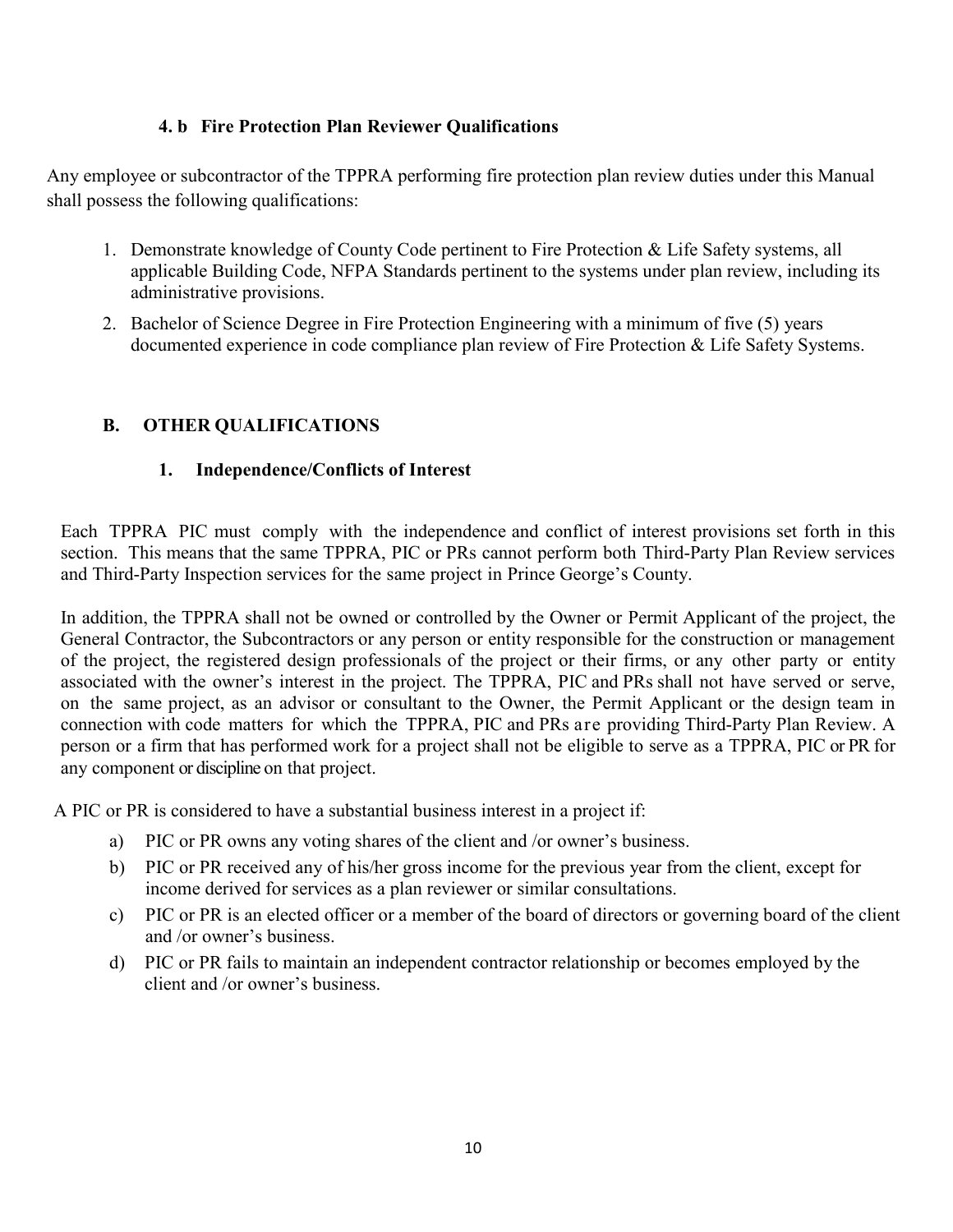Furthermore, a Third-Party reviewer involved in the review process shall not engage in the design, construction, or sale of those same structures.

A Third-Party reviewer involved in the review process, as well as his/her spouse and underage children cannot own stock or have any business interest in any owner, builder, or trade regulated under the construction codes.

A Third-Party reviewer involved in the review process cannot participate in a review for a client and / or owner for which they have had such business interest within the last 12 months.

### **2. Quality Assurance Plan**

The TPPRA shall adopt and maintain a quality assurance plan to be approved by DPIE. Such a plan shall describe the methods to be used to determine the accuracy and quality of plan reviews, the frequency with which such reviews are performed, how the review results will be documented and presented, and who is responsible for performing quality assurance reviews and checks.

### **3. Insurance Coverage**

The TPPRA shall obtain and maintain a Minimum General Liability and Errors and Omissions Coverage for each occurrence in the amount of One Million Dollars (\$1,000,000), with DPIE, Prince George's County listed as additional insured. The PIC who is the principal of the TPPRA or who is employed by, under contract with or otherwise affiliated with the TPPRA, shall be covered by the TPPRA's Insurance. The insurance shall be cancelable only after thirty (30) days' notice to DPIE, by USPS certified mail with return receipt or via email to the Director or the Director's designee.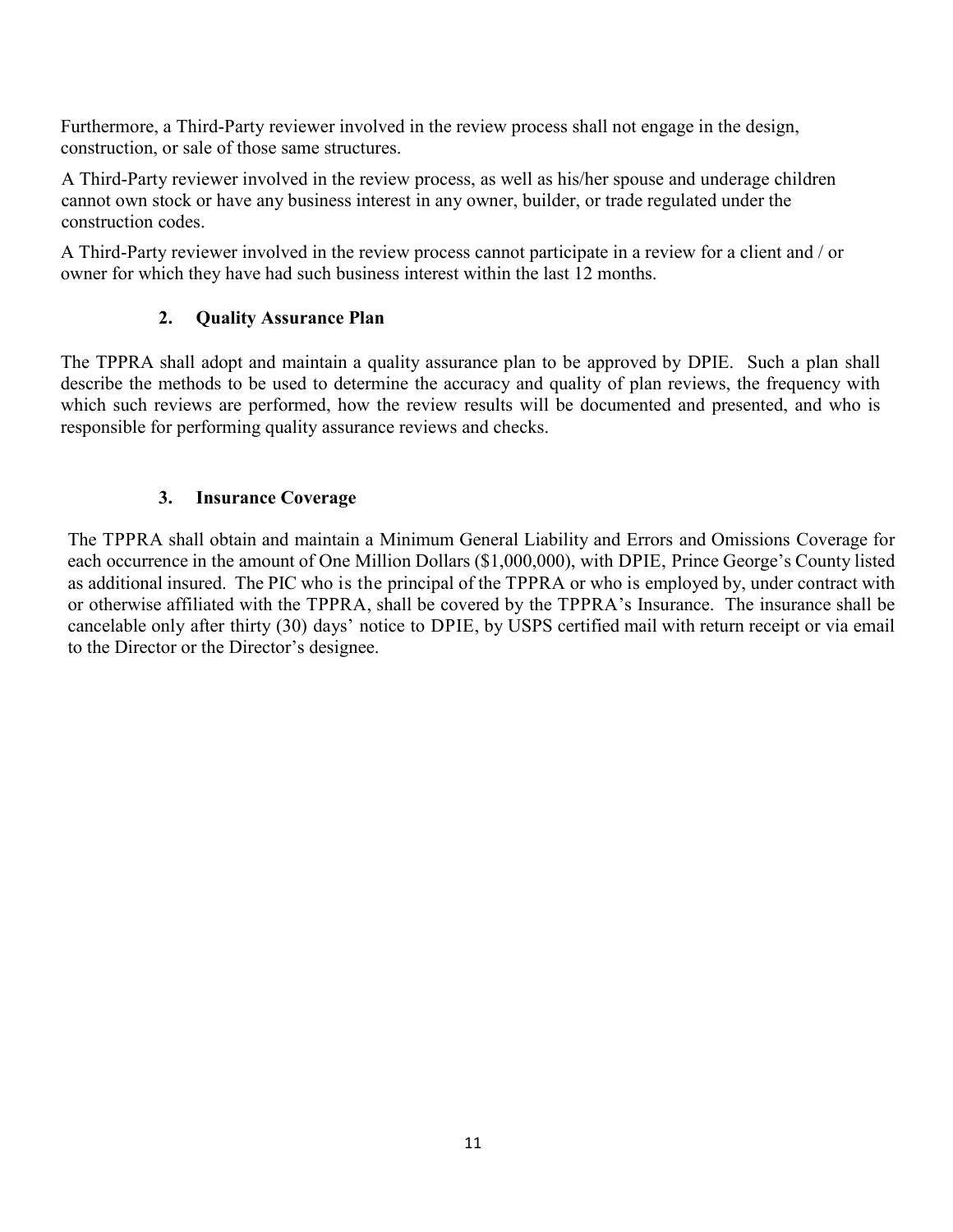# **SECTION IV** - **DUTIES AND RESPONSIBILITIES OF THIRD-PARTY PLAN REVIEW AGENCY**

### **A. SCOPE OF SERVICES**

The TPPRA shall provide the services listed in this section for each project, pursuant to the conditions of this Manual.

### **1. Authorization to Use a TPPRA**

Project Owners are required to submit an application package to obtain authorization to use a TPPRA on a project (see Appendix A) prior to engaging them. The Code Official will respond to the Application within five (5) business days after receipt, noting approval or disapproval of the use of the TPPRA.

## **2. Review of Project**

Upon approval, the TPPRA shall examine and review for compliance with all applicable codes, the structures, other construction, systems and features proposed to be constructed or installed in the project for which the TPPRA was hired. The TPPRA shall conduct plan reviews by discipline, using the review lists contained in Appendix H - "Scope of Third-Party Plans Review" as a guide, as applicable for the specific project.

The TPPRA shall complete all plan or shop drawing reviews of a project *(shop drawings are reviewed only after construction plans are approved)* for the disciplines covered by the review, including but not limited to the following:

- Architectural Construction Plans
- Structural Engineering Construction Plans
- Electrical Engineering Construction Plans including Energy Conservation
- Fire Protection Engineering Construction Plans
- Mechanical Engineering Construction Plans including Energy Conservation
- Project Specifications
- Manufacturer's installation instructions
- Shop Drawings by discipline

In performing the Third-Party Plan Review, the TPPRA shall check the construction documents and other submitted documents containing information relevant to the disciplines covered by this Manual for compliance with the relevant applicable codes and standards and any plan review guidelines provided by the Code Official.

## **3. Provide Complete and Timely Plan Review Reports**

The TPPRA shall submit the following completed reports to DPIE for each project. The Director or Director Designee may modify the reporting requirements and procedures from time to time as deemed necessary. The Plan Review Report shall include a Third-Party Plan Review Completion Certification Letter in the format provided in this Manual (see Appendix B).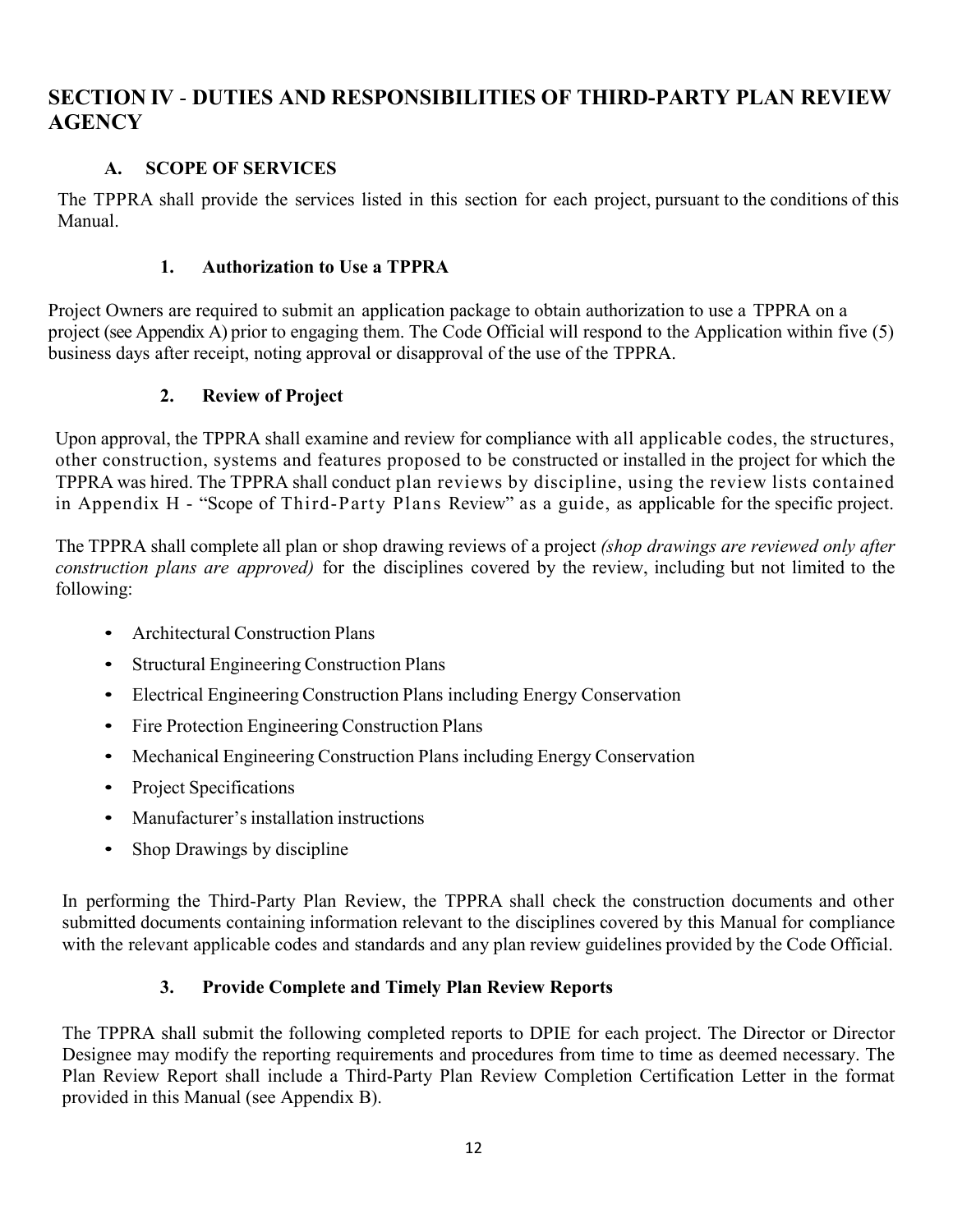### **a. Plan Review Code Deficiency Report**

The TPPRA shall complete a Plan Review Code Deficiency Report, containing a list of non-complying items for each contracted project (see Appendix C). The Code Deficiency Report shall be in the format defined by the Building Code Official. At a minimum, the Code Deficiency Report shall specify:

- TPPRA's name and address
- Name and contact information for the PIC and PRs
- Project address
- Construction type and use group classification
- Engineering discipline(s) for which plan review was performed
- List of items found to be non-compliant, with code sections indicated for each item
- Corresponding response from designer confirming that non-compliant items were corrected

For each noted non-compliance, the Code Deficiency Report shall cite the relevant code section(s), the nature of the deficiency, and the location of the deficiency. The TPPRA shall forward a copy of each Code Deficiency Report to the Owner or to the Owner's designated recipient(s) and DPIE. Furthermore, DPIE reserves the right to review the deficiency report and make comments as necessary.

Following completion of the Code Deficiency Report for a project, the TPPRA shall communicate with the Owner or designated representatives, as appropriate, to clarify the requested corrections to accomplish code compliance. The Code Deficiency Report shall contain a column titled "Correction Done" or provide other controls which assure that identified deficiencies are in fact corrected prior to returning plans and accompanying documents to the TPPRA for re-review.

### **b. Third-Party Plan Review Approval Certification Letter**

The Third-Party Plan Review Approval Certification Letter certifies the approval for the project. The letter lists and compiles all the Code Deficiency Reports that facilitated the final approval of the project by the TPPRA. The TPPRA shall certify the code compliance of the reviewed permit drawings and associated documents in writing. This shall attest that the construction plans for the project were reviewed under his or her direct supervision and in the professional judgment of the PIC, the reviewed permit drawings and associated documents have been checked for conformance with the relevant codes and standards and are deemed to be in full compliance.

The Third-Party Plan Review Approval Certification Letter is to be wet signed and sealed by the Professionalin- Charge of the approved TPPRA. The PIC is required to wet sign and stamp all drawings of each approved set of plans as specified in Appendix D of this Manual with his/her DPIE-approved Third-Party Agency review stamp.

The Third-Party Approval Certification Letter shall be made in a format defined by the Code Official (or his/her designee) and shall be sealed and signed by the PIC. At a minimum, the Certification shall specify:

- TPPRA's name and address
- Name and contact of the PIC of the TPPRA
- Project address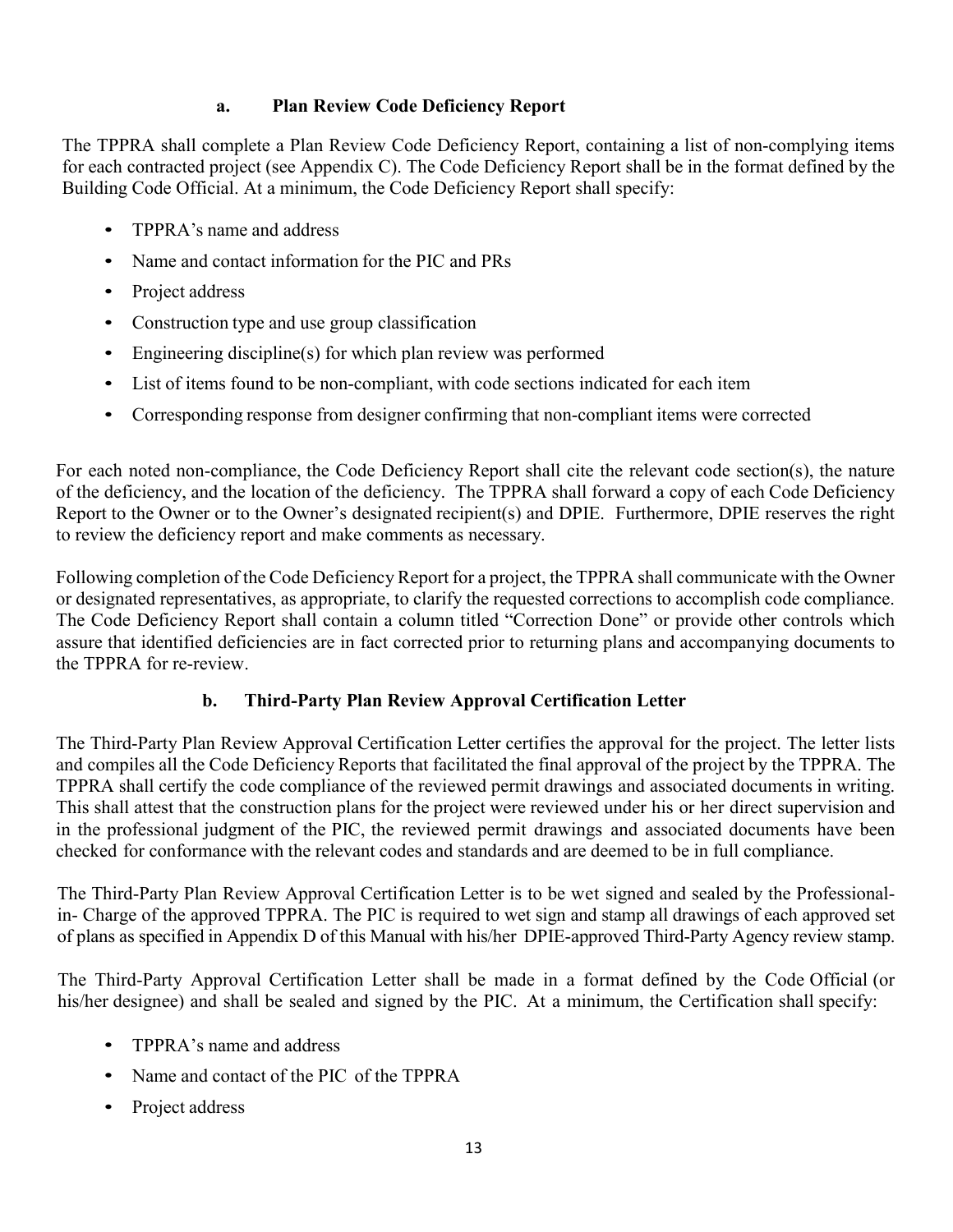- That the TPPRA's PIC is issuing an Approval Certification of Plan Review Completion for identified disciplines.
- A statement testifying to the compliance of the identified discipline(s)' plans for the project with construction documents, specifications, all applicable Prince George's County codes and standards.

The Third-Party Approval Certification Letter shall be accompanied by a Third-Party Approval Permit Checklist (see Appendix E), which lists the key information and documentation which is to be attached to the Certification Letter, including permit information, documents and forms, data sheets, and calculations and cut sheets. In addition, the TPPRA shall complete and submit the Hold Harmless and Indemnification Form (see Appendix F) and the Acknowledgement of Conflict of Interest Policy (see Appendix G).

# **B. GENERAL CONDITIONS**

# **1. Chain of Custody of Project Documents**

The TPPRA shall agree to exercise due diligence in the safekeeping of any project documents received from the Owner and to promptly return them to the Owner or Code Official when requested to do so, except for one set maintained by the TPPRA for record purposes. The drawings, specifications, electronic files in all types of media, and other materials received by the TPPRA in connection with the performance of any work under the Program may be protected by copyright law and shall remain the property of the rightful owner. Copies of plans utilized by the TPPRA shall be solely for the purpose of completing the TPPRA's work under the Program and not for any other purpose, in this or in any other project, and shall be returned to DPIE upon completion of the project. The TPPRA agrees to treat such materials as restricted information.

## **2. Access to the TPPRA**

The TPPRA shall cooperate with the Code Official (or his/her representative) and the Owner (and/or the Owner's representative) in scheduling meetings and/or telephone conversations to provide updates and clarification of the results of its Third-Party Plan Review for the project. The TPPRA shall provide complete Third-Party Plan Review comments to the Owner and/or to the Owner's representative and the same comments shall be forwarded to DPIE as well.

## **3. TPPRA Conflicts of Interest**

It shall be the responsibility of the registered PICs, for the duration of the project, to disclose any potential conflicts of interest that may arise at any time, between the TPPRA and the parties connected to the project.

The TPPRA shall not begin the Plan Review of a project where it determines that there may be a conflict with the independence criteria specified in Section III (B) (1) of this Manual. The TPPRA shall bring to the attention of the Code Official for resolution, cases that require interpretation or clarification. The Code Official may refer such cases to the County Attorney for advice. Disputes on matters of independence and conflict of interest shall be resolved by the Code Official and the decision of the Code Official shall be final.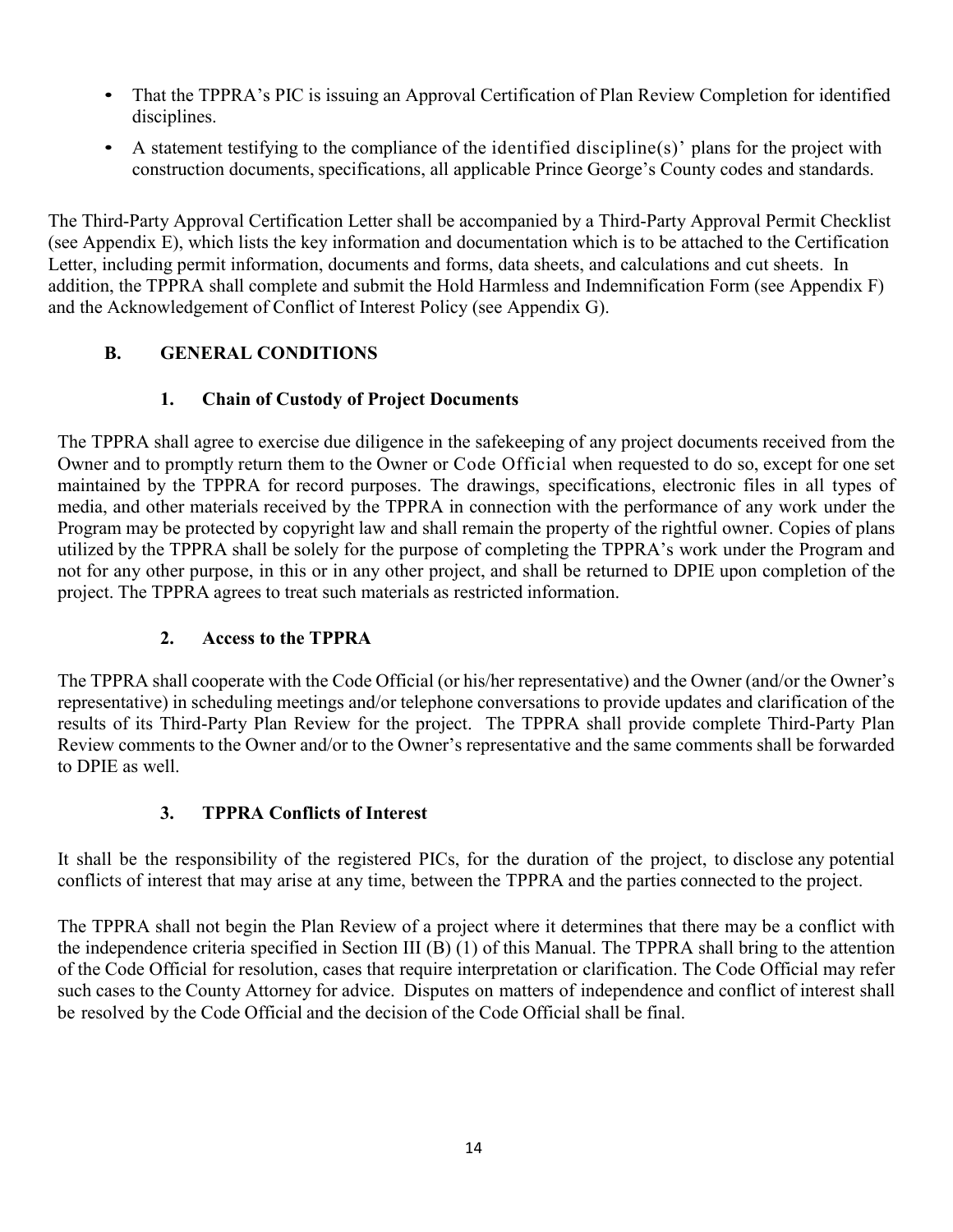### **4. Due Diligence**

The TPPRA shall exercise due diligence in the discharge of the duties assigned to the TPPRA by law and regulation and shall refrain from any arbitrary or capricious action that would unduly penalize or benefit the Owner or Permit Applicant whose project is under Third-Party Plan Review. The TPPRA shall abide by the highest ethical standards in the discharge of their duties. The TPPRA acknowledges that any abuse of the authority conferred to them by DPIE may be punishable by law.

### **5. Correction of Non-Code Compliant Plans**

The Design Professional contracted by the Owner to design the project shall be responsible for correcting any non-code compliant plans, whether previously or subsequently discovered. Upon receipt of TPPRA's approved documents, if DPIE discovers non-code compliant plans or documents, DPIE shall notify the TPPRA, who shall then advise the Permit Applicant that corrections must be made in the submitted plans. Any monetary claims that may arise from incomplete, inaccurate or defective plan review services provided by the TPPRA shall be remedied without cost to DPIE.

Furthermore, the Third-Party review agency does not have the authority or power to waive any code requirements. Such duties and powers are the responsibility of the Code Official as outlined in the currently enforced edition of the International Building Code (IBC), NFPA 101 and subtitles of Title 17, the Public Laws of Prince George's County. The Code Official has the authority to render interpretations of any applicable codes or adopt policies and procedures in order to clarify the application of code provisions to the project under review by the Third-Party review agency. Disputes regarding any code interpretations must be brought to the attention of DPIE. Code waivers or variances can only be issued by the Code Official.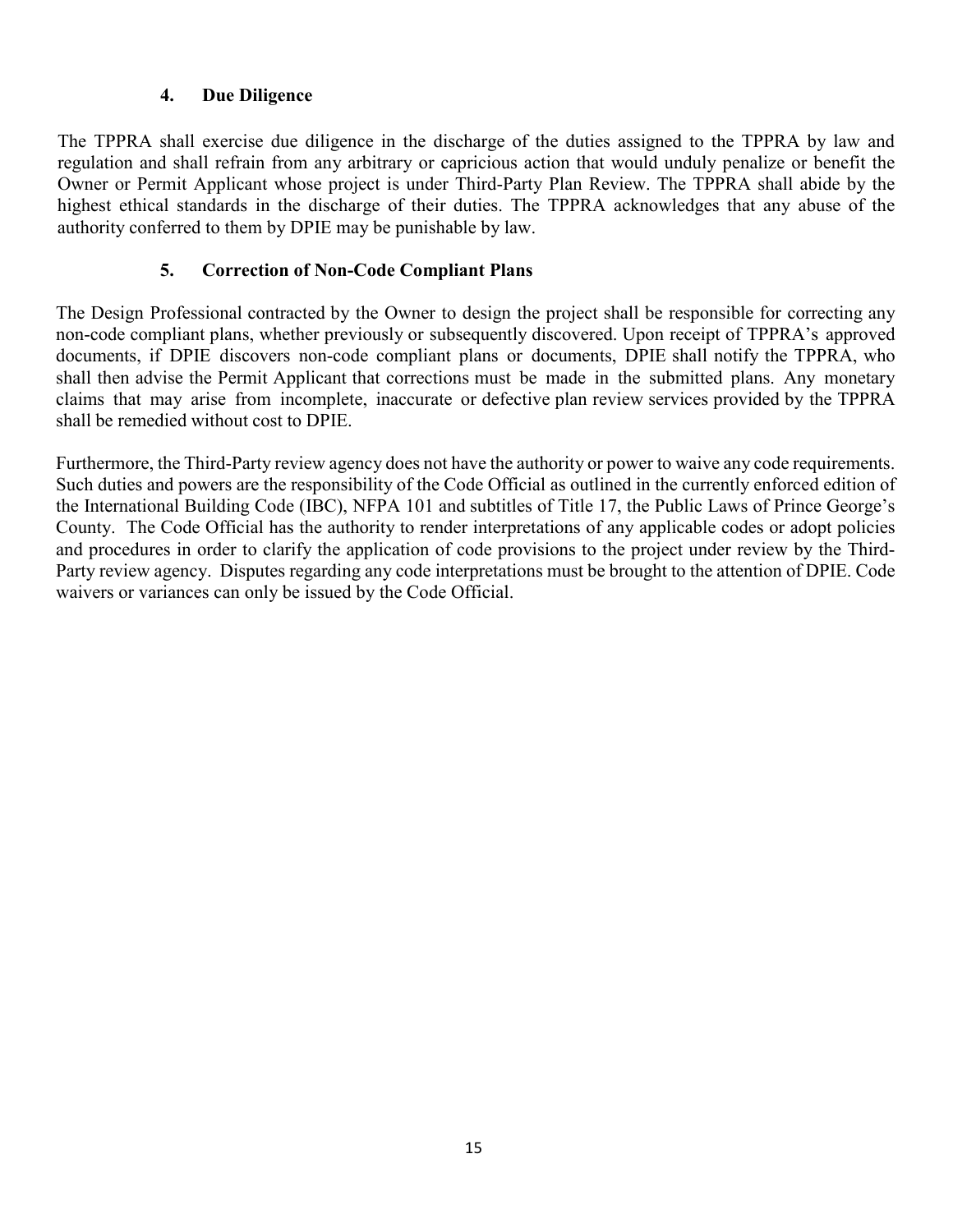# **SECTION V** - **DUTIES AND RESPONSIBILITIES OF PERMIT APPLICANT AND CODE OFFICIAL**

## **A. DUTIES AND RESPONSIBILITIES OF THE PERMIT APPLICANT**

### 1. **Selection by Permit Applicant**

The Permit Applicant for the project must indicate, prior to submission of an application for a permit under the Construction Codes, whether Third-Party Plan Review will be used for the project and which discipline(s) will be subject to the reviews. The Permit Applicant must also identify the name of the TPPRA that will be used for the project in its Third-Party Plan Review Program Authorization Application Package (see Appendix A). The TPPRA must be used for the entire specific disciplines reviewed for the project and the approval documents submitted to DPIE as previously outlined in this Manual.

### **2. Cost of Third-Party Plan Review**

The Permit Applicant/Owner is responsible for funding Third-Party Plan Review and DPIE is not responsible for payment to the TPPRA for any costs relating to Third-Party Plan Review. All fees and costs related to the performance of Third-Party Plan Review shall be borne by the Owner and paid directly by the Owner to the TPPRA. The owner shall not be entitled to a refund of any portion of the permit fee paid to DPIE, where the Permit Applicant elects to use Third-Party Plan Review. The compensation (fees and costs) paid to the TPPRA for its plan review services with respect to a project shall not be contingent upon or affected in any way by the conclusions reached by the TPPRA or the contents of any of the deliverables described in this Manual.

# **B. DUTIES AND RESPONSIBILITIES OF THE CODE OFFICIAL**

## **1. Approval of Qualified Third-Party Plan Review Agencies**

If the Code Official validates that an applicant has provided all requisite personnel and documents to become qualified as a TPPRA, then the applicant will be approved as a TPPRA.

## **2. Review and Approval of TPPRA on Specific Project**

The Code Official will be responsible for reviewing and approving the "Application for Authorization to Use a TPPRA" (see Appendix A) before a TPPRA may be used on a certain project. The Code Official will respond to the Application within five (5) business days after receipt. The Code Official will have authority to modify or waive provisions of the Application.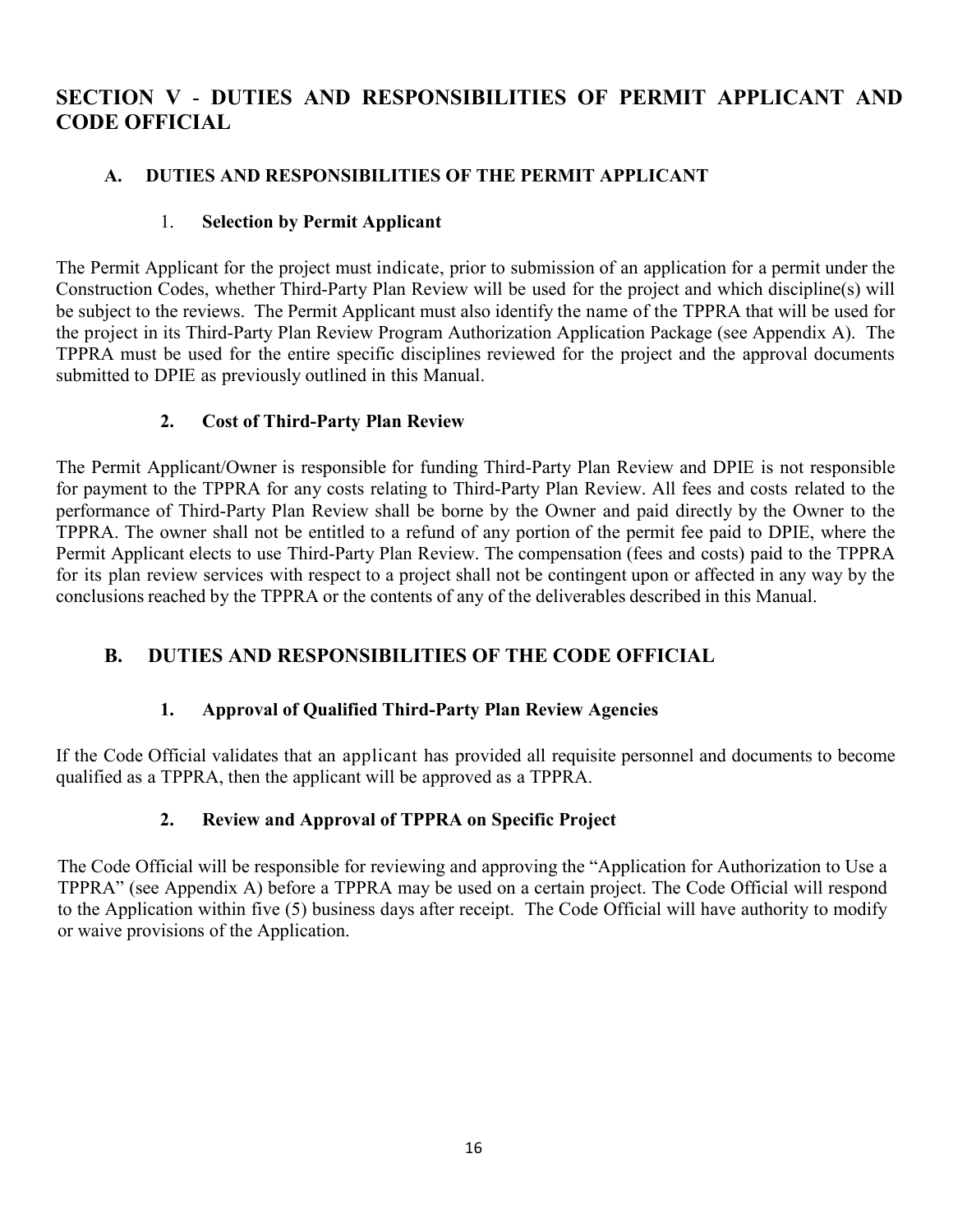# **3**. **Recall of a Project**

The Code Official reserves the right to recall any project reviewed by a TPPRA if it is determined that there is a lack of performance or a significant material violation of the provisions of this Manual or Applicable Codes by the TPPRA or owner complaints, issues regarding quality control by the TRPPA or client complaints.

# **4. Review of Third-Party Reviewed Plans and Approval Certificates (Documents)**

The Building Code Official (or his/her designee) shall implement the necessary mechanism to process Third-Party Plan Review Documents expeditiously and shall make all the delegations of authority and assignment of duties as the Code Official deems necessary for the success of the Program. To assure the success of the Program, the Code Official (or his/her designee) will determine the quality of the Third-Party Plan Review on a periodic basis as determined by available staff and work load. The Third-Party Plan Review Completion Certification Letter (see Appendix B) and Approved Plans are prima facie evidence of the code compliance and shall be deemed sufficient for the satisfaction of the DPIE permit issuance process if so determined by the Building Code Official (or his/her designee).

The Department shall cause the following actions to take place within the specified time frames, after receiving a Plan Review approval by the TPPRA:

| Step #         | <b>Department's Actions</b>                                                                                    | Approval | <b>Disapproval</b> | <b>Timeframes</b>                                                                       |
|----------------|----------------------------------------------------------------------------------------------------------------|----------|--------------------|-----------------------------------------------------------------------------------------|
|                | Administrative review<br>of Approved plans and<br>Approval Certificate(s)<br>for completeness and<br>accuracy. |          |                    | Within three $(3)$<br>business days after<br>receipt of Approval<br>Documents.          |
| $\overline{2}$ | Update Department's<br>records to reflect plans<br>review approval and<br>issue required permit                |          |                    | Within three $(3)$<br>business days after<br>Department's<br>Approval or<br>Disapproval |

## **5. Evaluation of Third-Party Plan Review Agencies**

The Code Official (or his/her designee) will monitor the performance of Third-Party Plan Review Agencies, including the Third-Party Plan Reviews conducted and the quality of submitted approved documents, in order to evaluate performance of the TPPRA and determine whether the TPPRA should be warned, suspended or removed from the Program.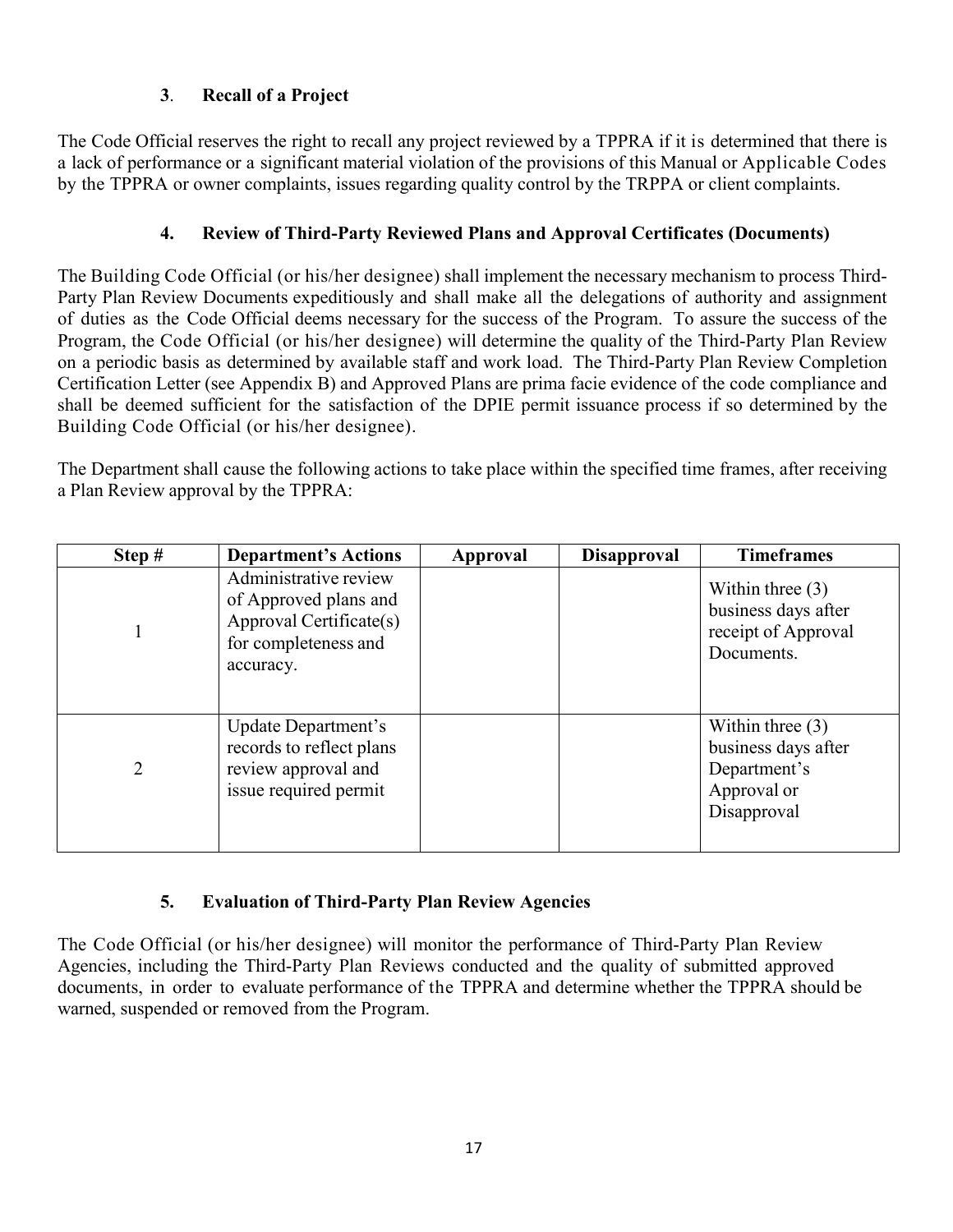# **SECTION VI** - **QUALITY ASSURANCE**

# **A. EVALUATION OF PERFORMANCE**

*It is the intent of these quality control methods to maintain the mission of DPIE to support safe, sound and costeffective construction practices and to give workable guidelines to perform Third-Party Plan Review services.*

In order to ensure that Third-Party Plan Reviews are being performed as required and in a satisfactory manner, it is necessary for DPIE to perform audits and to review the documents that are submitted. Each TPPRA and its personnel who are PICs and PRs are subject to performance evaluation of the Third-Party Plan Review services provided for projects. Evaluation of an approved TPPRA and its personnel will be performed at random, in its office of operation by DPIE staff on a routine or periodic basis or as designated by the Code Official. The Code Official may periodically conduct detailed unannounced audits of documents submitted by a TPPRA and shall also maintain a tracking system to monitor the submissions of reports and other deliverables required by the Program.

## **B. REMOVAL FROM PROGRAM**

If the Building Code Official (or his/her designee) determines that a TPPRA has failed to perform its duties, is engaged in a conflict of interest, fails to conform to the requirements of the technical guidelines or otherwise, fails to satisfy the requirements of the applicable Construction Codes or this Manual, the Building Code Official is authorized to remove the TPPRA from the Third-Party Plan Review Program. The following provides examples of Program requirement failures**:**

- 1. Failure of the TPPRA to remain in good standing as a business entity qualified to do business in Prince George's County.
- 2. Failure of the PICs and PRs designated by the TPPRA to maintain required professional licensure in the State of Maryland as stated in Section III (A) of this Manual.
- 3. Failure of a TPPRA to update DPIE with current information regarding its PICs and PRs.
- 4. Failure to perform adequate Third-Party Plan Review in a discipline in accordance with Applicable Codes.
- 5. Failure to file complete and accurate information in applications and forms.
- 6. Failure to attend training or meetings that are required by the Code Official.
- 7. Failure to notify DPIE of the addition or removal of a PIC or a PR in the TPPRA.
- 8. Failure to maintain adequate errors and omissions insurance coverage.
- 9. Providing false or misleading information in the applications.
- 10. Falsifying reports required in this Manual.
- 11. Misrepresenting services provided or to be provided.
- 12. Obtaining a license, endorsement or certification through error or fraud.
- 13. Willfully, negligently, arbitrarily or repeatedly violating a County rule or ordinance that regulates construction codes.
- 14. Utilizing equipment, material or methods that do not comply with County-approved codes, policies or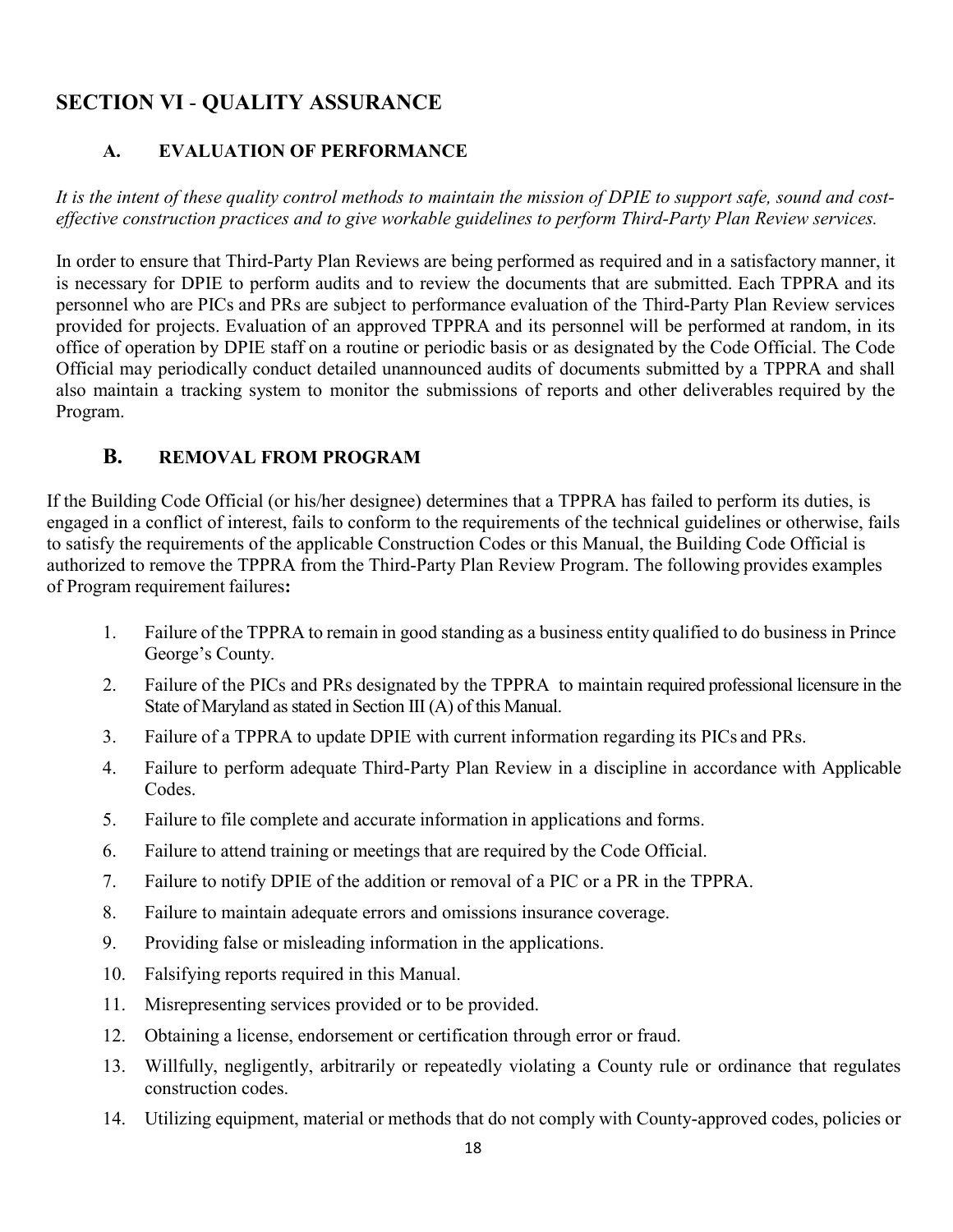procedures.

15. Serving as a PIC or PR on a project in which the individual had prior or concurrent involvement or was in any way in violation of the Conflict of Interest Policy as stated in Section III (B) (1) of this Manual.

If it is alleged that the TPPRA has violated the requirements of the TPPRP, the Building Code Official shall notify the TPPRA of the allegation in writing by way of USPS Certified and/or Registered Return Receipt Mail to the address of record. The TPPRA shall have ten (10) business days, to respond in writing with detailed response to the allegation. Based on the adequacy of the response, the Building Code Official may:

- 1. Determine the allegation has no merit
- 2. Require a meeting with the involved parties
- 3. Issue a verbal reprimand
- 4. Issue a written reprimand
- 5. Suspend a TPPRA for a specified period of time
- 6. Revoke the approval of a TPPRA to participate in the Program.

**The TPPRA will be notified of the Code Official's determination within fifteen (15) business days.** The decisions of the Code Official in the implementation and administration of the Program will be final.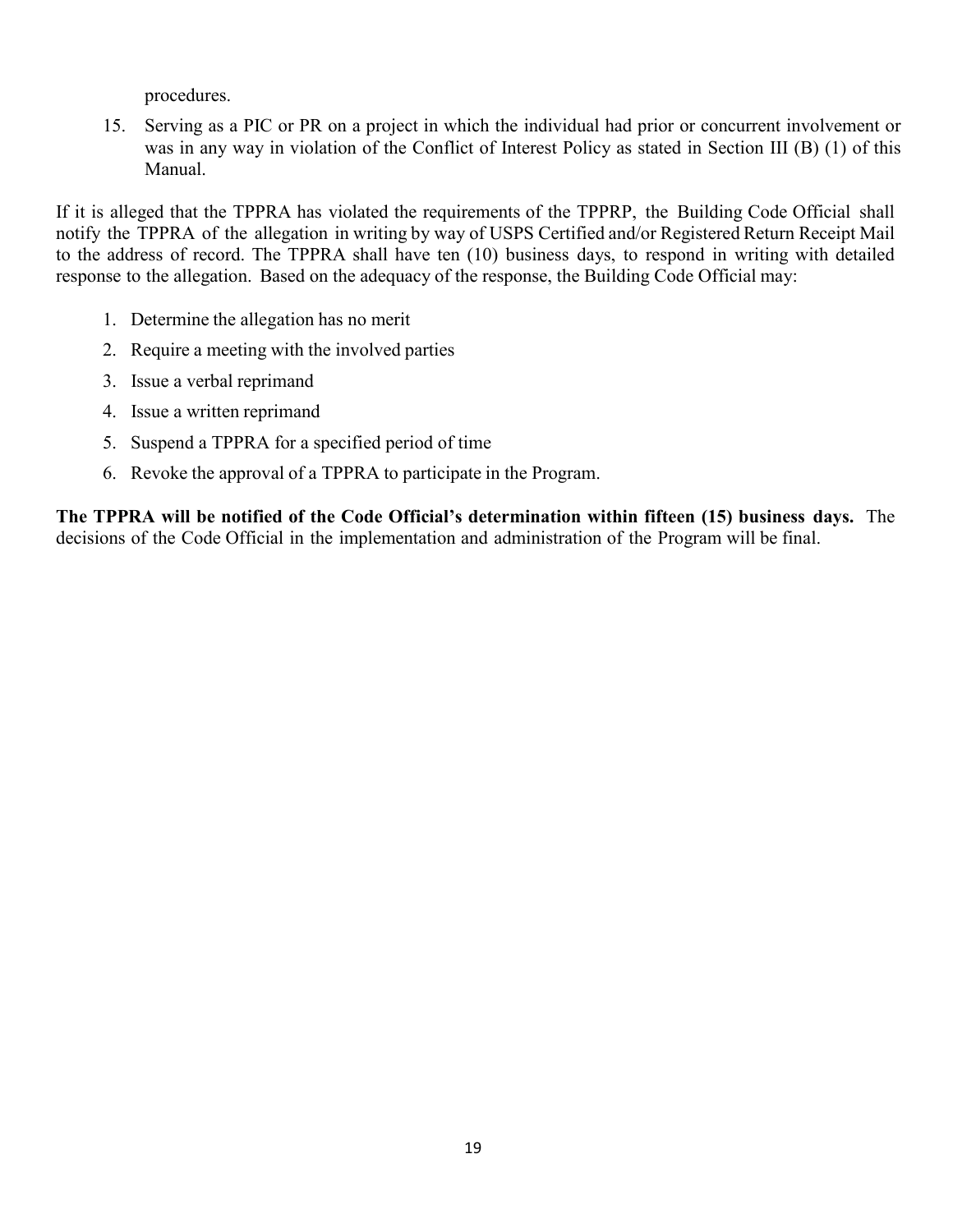# **APPENDIX A** PRINCE GEORGE'S COUNTY GOVERNMENT

DEPARTMENT OF PERMITING, INSPECTIONS AND ENFORCEMENT

# **THIRD-PARTY PLAN REVIEW PROGRAM AUTHORIZATION APPLICATION PACKAGE**

Please complete this application package to apply for Third-Party Plan Review Program authorization.

Submit completed application to:

Program Administrator Third-Party Plan Review Program Department of Permitting, Inspections and Enforcement Permitting and Licensing Division, Suite 123 9400 Peppercorn Place Largo, Maryland 20774

Program participants are required to notify DPIE of any material changes in the agency within five (5) business days. See Section VII (B) of the Manual for additional information regarding changes to qualifications.

# **APPLICANT/BUSINESS INFORMATION**

| AGENCY NAME                                                     |  |            |  |  |
|-----------------------------------------------------------------|--|------------|--|--|
|                                                                 |  | TRADE NAME |  |  |
|                                                                 |  |            |  |  |
|                                                                 |  |            |  |  |
|                                                                 |  | EMAIL      |  |  |
|                                                                 |  |            |  |  |
| DISCIPLINE(S)                                                   |  |            |  |  |
| BUILDING/STRUCTURAL                                             |  |            |  |  |
| <b>MECHANICAL</b>                                               |  |            |  |  |
| -------- ELECTRICAL                                             |  |            |  |  |
| <b>FIRE PROTECTION</b>                                          |  |            |  |  |
| $\overline{\text{OTHER}}$ (specify: $\overline{\text{OTHER}}$ ) |  |            |  |  |
| SIGNATURE                                                       |  |            |  |  |
| DATE                                                            |  |            |  |  |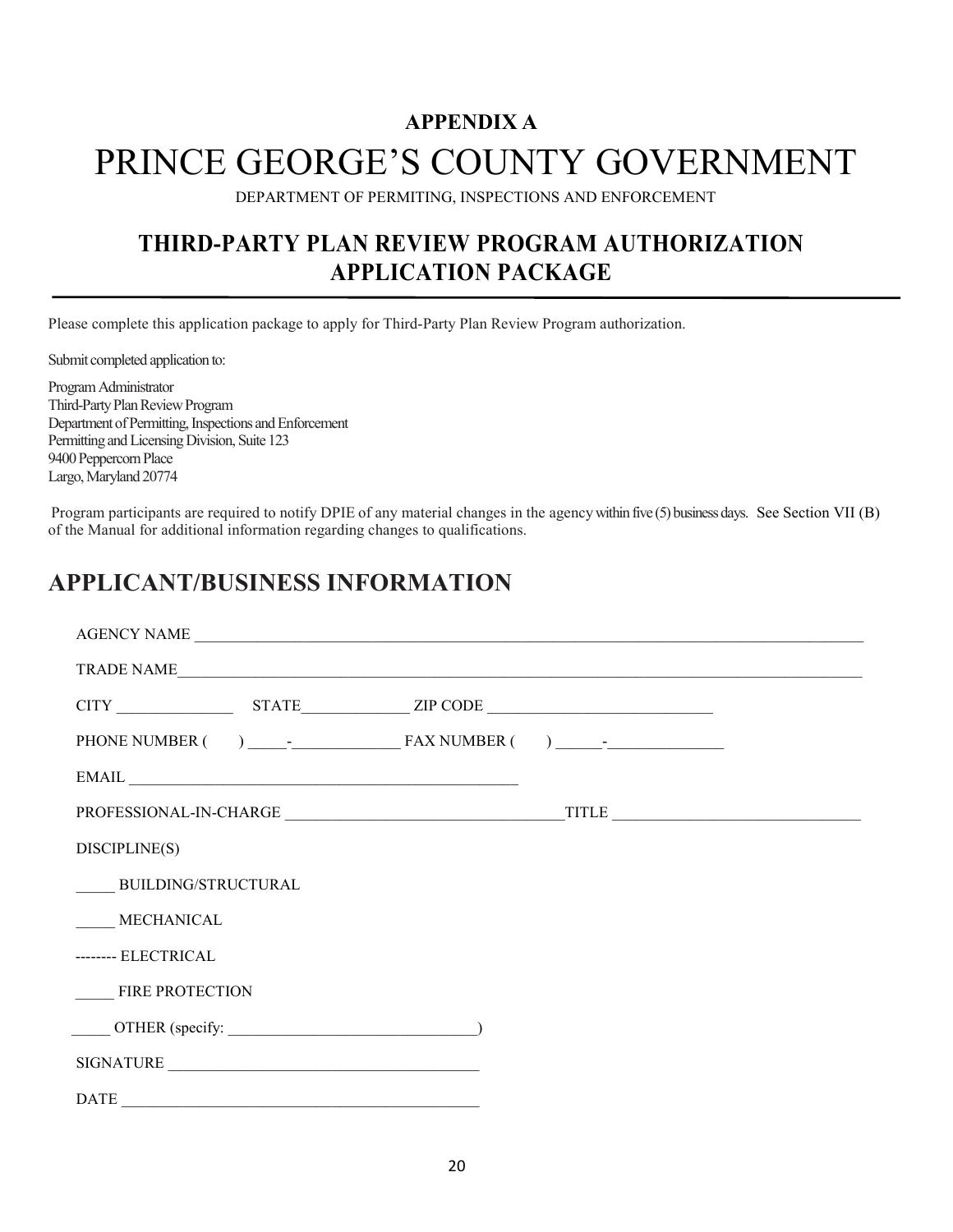# **AGENCY QUALIFICATIONS**

# **PROOF OF INSURANCE**

Provide a copy of the agency's insurance policy clearly identifying a Minimum General Liability and Errors and Omissions Coverage for each occurrence in the amount of One Million Dollars (\$1,000,000), with DPIE, Prince George's County listed as additional insured. Please attach Certificate of Insurance to this application package.

# **CONFLICT OF INTEREST AFFIDAVIT**

Provide a notarized affidavit, signed by the TPPRA, attesting that the TPPRA, its Professional(s)-in-Charge, its Supervisory Plan Reviewer(s) (if different from the Professional(s)-in-Charge) and Plan Reviewers, will remain independent of conflict of interest in accordance with Section III (B) (1) of the Third-Party Plan Review Manual.

# **ACKNOWLEDGEMENT OF CONFLICT OF INTEREST (COI) POLICY**

As a condition of performing plan review, the undersigned Professional-in-Charge acknowledges that he/she has read and agrees to comply with Section III (B) (1) of the Third-Party Plan Review Manual.

The undersigned declares:

- 1. There is no conflict of interest on his/her part or the part of its regular or contract employees.
- 2. Employees or contractors with conflicts of interest will be disqualified from the review process.
- 3. Employees or contractors are aware that they must report any changes to their COI status to their supervisors as soon as the employees or contractors are aware of the changes.
- 4. The applicant will handle any complaint promptly and will resolve all cases where conflicts are suspected or proven.
- 5. Training is provided to all employees to ensure compliance with Applicant's written COI policies and procedures.
- 6. That the Professional-in-Charge will not supervise or perform Third-Party review for the following projects:
	- a. Projects in which the Professional-in-Charge or any of his/her employees, subcontractors or agents has a substantial interest or participated in the design, preparation of plans or construction.
	- b. Projects involving owners, contractors or subcontractors in which the Professional-in-Charge or any of his /her employees, subcontractors or agents has a substantial interest.

Date:  $\frac{1}{2}$  / /  $\frac{1}{2}$ 

|                                 | be such authorized to do so, executed the foregoing instrument |
|---------------------------------|----------------------------------------------------------------|
|                                 |                                                                |
| WITNESS my hand and Notary Seal |                                                                |
|                                 |                                                                |
| Notary Public                   |                                                                |
| Seen and approved:              |                                                                |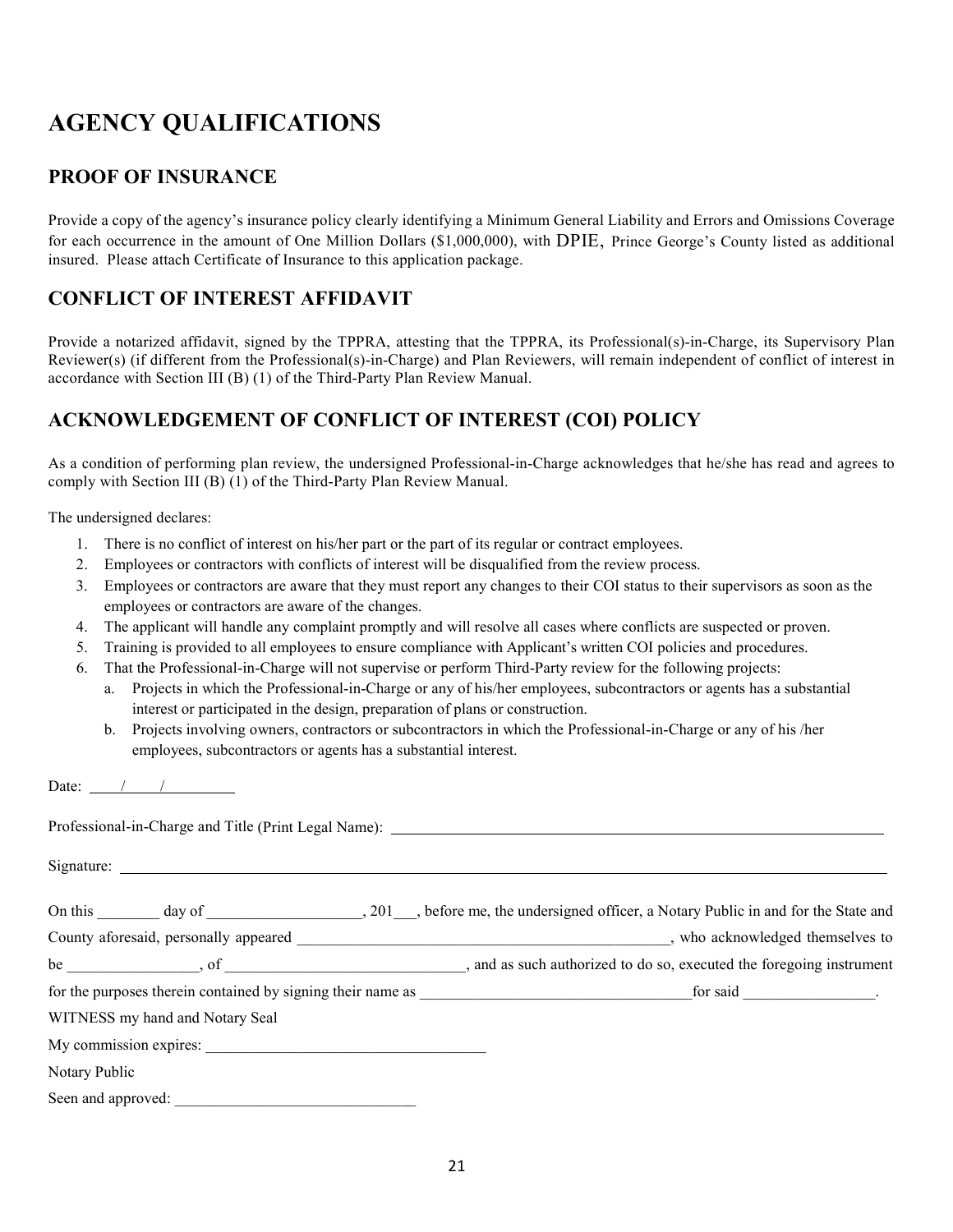# **PROFESSIONAL-IN-CHARGE QUALIFICATIONS**

The Professional-in-Charge shall submit the following information for review by DPIE:

- 1. Statement of qualifications or resume indicating relevant work history
- 2. Copy of Professional Engineer's license
- 3. Driver's license
- 4. Complete project list below:

### **PLEASE PROVIDE THE FOLLOWING INFORMATION ABOUT YOUR AGENCY'S FIVE MOST RECENT PROJECTS: PROJECT #1**

OVERALL CONSTRUCTION VALUE

NAME AND/OR ADDRESS OF PROJECT

ROLE OF THE CONTRACT OR AGENCY IN THE PROJECT

NAME/TELEPHONE # OF CLIENT OR PROJECT OWNER

| <b>PROJECT #2</b>                             |  |  |
|-----------------------------------------------|--|--|
| NAME AND/OR ADDRESS OF PROJECT                |  |  |
|                                               |  |  |
| <b>OVERALL CONSTRUCTION VALUE</b>             |  |  |
|                                               |  |  |
| ROLE OF THE CONTRACT OR AGENCY IN THE PROJECT |  |  |
|                                               |  |  |
| NAME/TELEPHONE # OF CLIENT OR PROJECT OWNER   |  |  |
|                                               |  |  |

| <b>PROJECT #3</b>                             |  |  |
|-----------------------------------------------|--|--|
| NAME AND/OR ADDRESS OF PROJECT                |  |  |
|                                               |  |  |
| <b>OVERALL CONSTRUCTION VALUE</b>             |  |  |
|                                               |  |  |
| ROLE OF THE CONTRACT OR AGENCY IN THE PROJECT |  |  |
|                                               |  |  |
| NAME/TELEPHONE # OF CLIENT OR PROJECT OWNER   |  |  |
|                                               |  |  |

# **PROJECT #4** NAME AND/OR ADDRESS OF PROJECT OVERALL CONSTRUCTION VALUE ROLE OF THE CONTRACT OR AGENCY IN THE PROJECT NAME/TELEPHONE # OF CLIENT OR PROJECT OWNER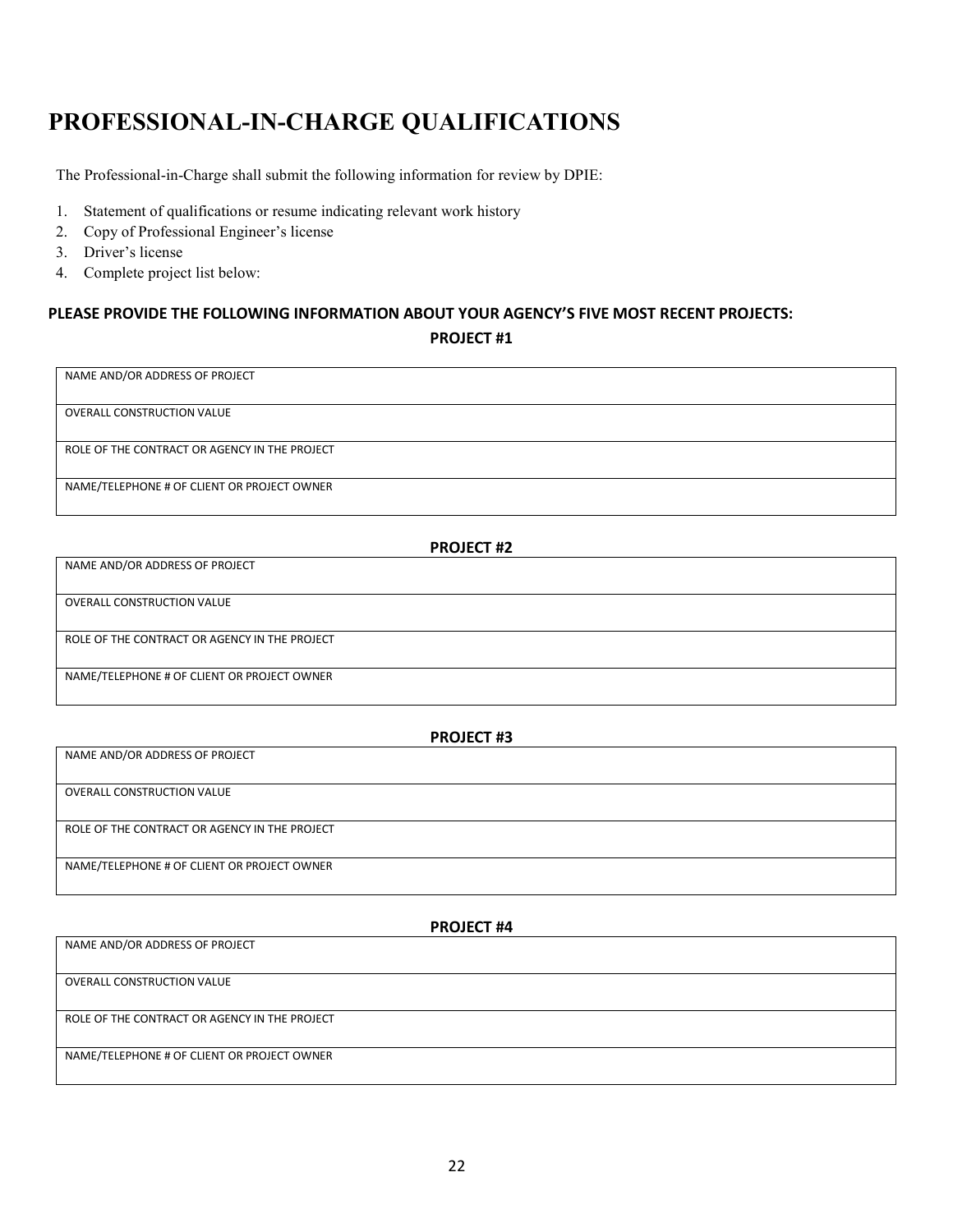**Note: Please attach a Statement of Qualifications for all salaried and/or contract employees supervising and/or performing plan review services.**

# **THIRD-PARTY PLAN REVIEW PROCESS MANAGEMENT**

Provide a quality assurance plan that ensures the agency will perform contracted plan review, report non-conforming items to the attention of the owner/designer and DPIE, provide timely reports for each review or re-review and submit a final signed report to DPIE. Attach additional sheets if necessary.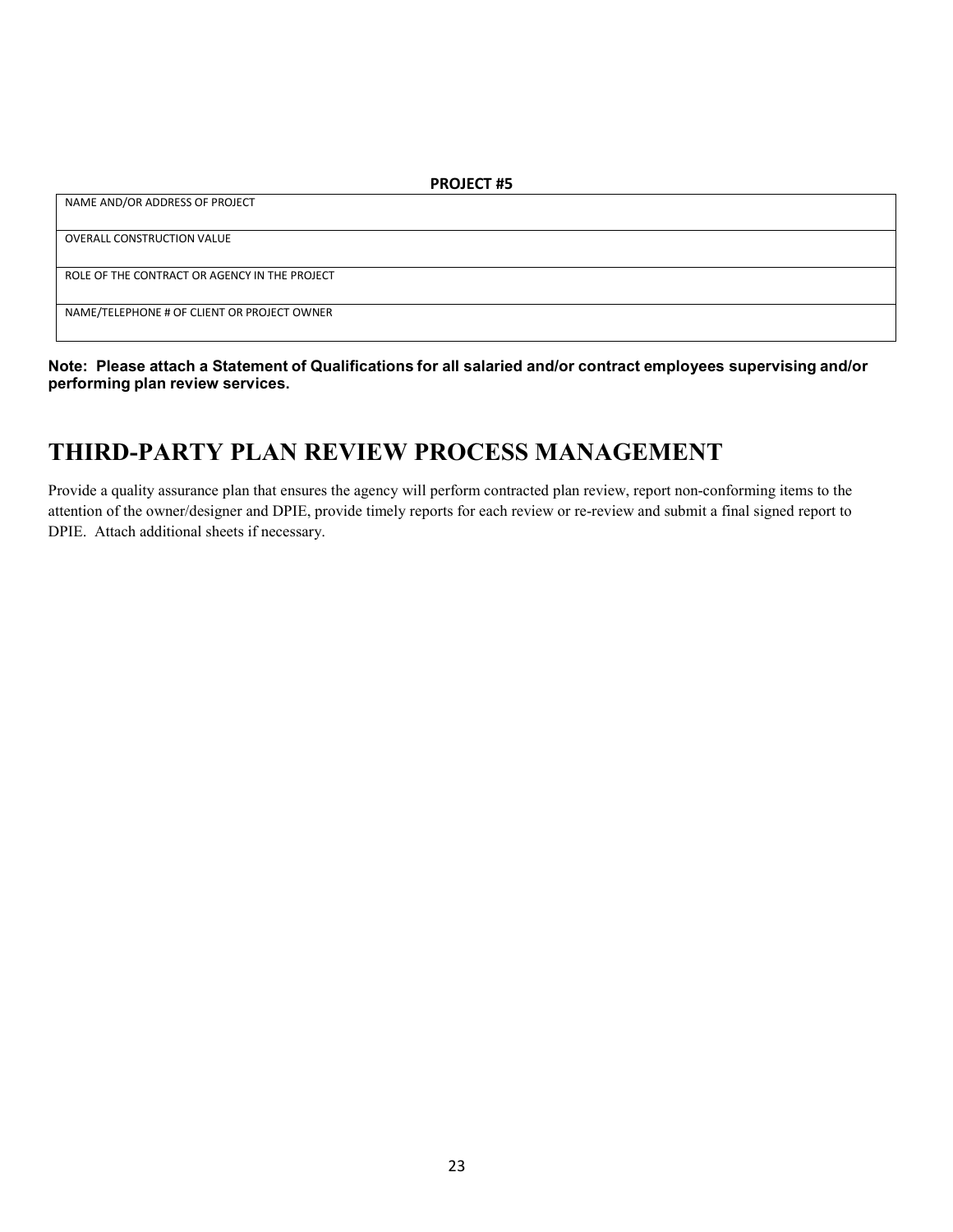### **APPENDIX B**

# **THIRD-PARTY PLAN REVIEW COMPLETION CERTIFICATION LETTER AND CHECKLIST**

*(On company letterhead of the Third-Party Plan Review Agency)*

Date: **Director** Department of Permitting, Inspections and Enforcement 9400 Peppercorn Place, 5<sup>th</sup> Floor Largo, Maryland 20774

Re: Certification of Third-Party Plan Review Completion *[Name of Project] [Type of Project] [Project Address] [DPIE Permit No. \_\_\_\_\_\_\_\_\_\_\_\_\_\_\_\_\_\_\_\_\_\_\_\_\_\_\_ ]*

Dear Director:

The purpose of this letter is to provide formal certification of the results of the Third-Party Plan Reviews performed by [*name of Third-Party Professional-in-Charge]* on the project in reference, under the Third-Party Plan Review Program. You are being provided with all plans approved by [*name of Third-Party Professionalin-Charge]***.**

The [*type of project*] that [*name of Third-Party Professional-in-Charge*] reviewed and is hereby certifying as code compliant have been so noted, stamped, and signed as required under the Third-Party Plan Review Program for Fire Protection Systems. The [*discipline*] plan review is now completed and therefore as *[name of Third-Party Professional-in-Charge]* of this Third-Party plan review issue this certification approval letter to be submitted with the four (4) sets of approved plans. The scope of my approval certification is restricted to the [*plan review discipline*] code compliance review done on behalf of DPIE, an activity that was established under the DPIE Third-Party Plan Review Program.

[*name of Third-Party Professional-in-Charge*]'s review of this project should not be construed as due diligence approval of the design of the systems or features that are the object of the plan review, which were reviewed only for consistency with the standard engineering practices and for compliance with the codes and standards enforced by DPIE. Therefore, [*name of Third-Party Professional-in-Charge]* does not claim to certify any portion of the design of the project, which is the sole responsibility of the various design professionals of record who sealed and signed the submitted plans as required by Prince George's County and applicable Construction Codes and Standards.

Each approved set has been marked, on the cover sheet of each set, with a facsimile of [*name of Third-Party Professional-in-Charge]*'s stamp of approval, titled "Third-Party Plan Review Certification Stamp," as required under the program. The stamp of approval is specific to the [*plan review discipline*] discipline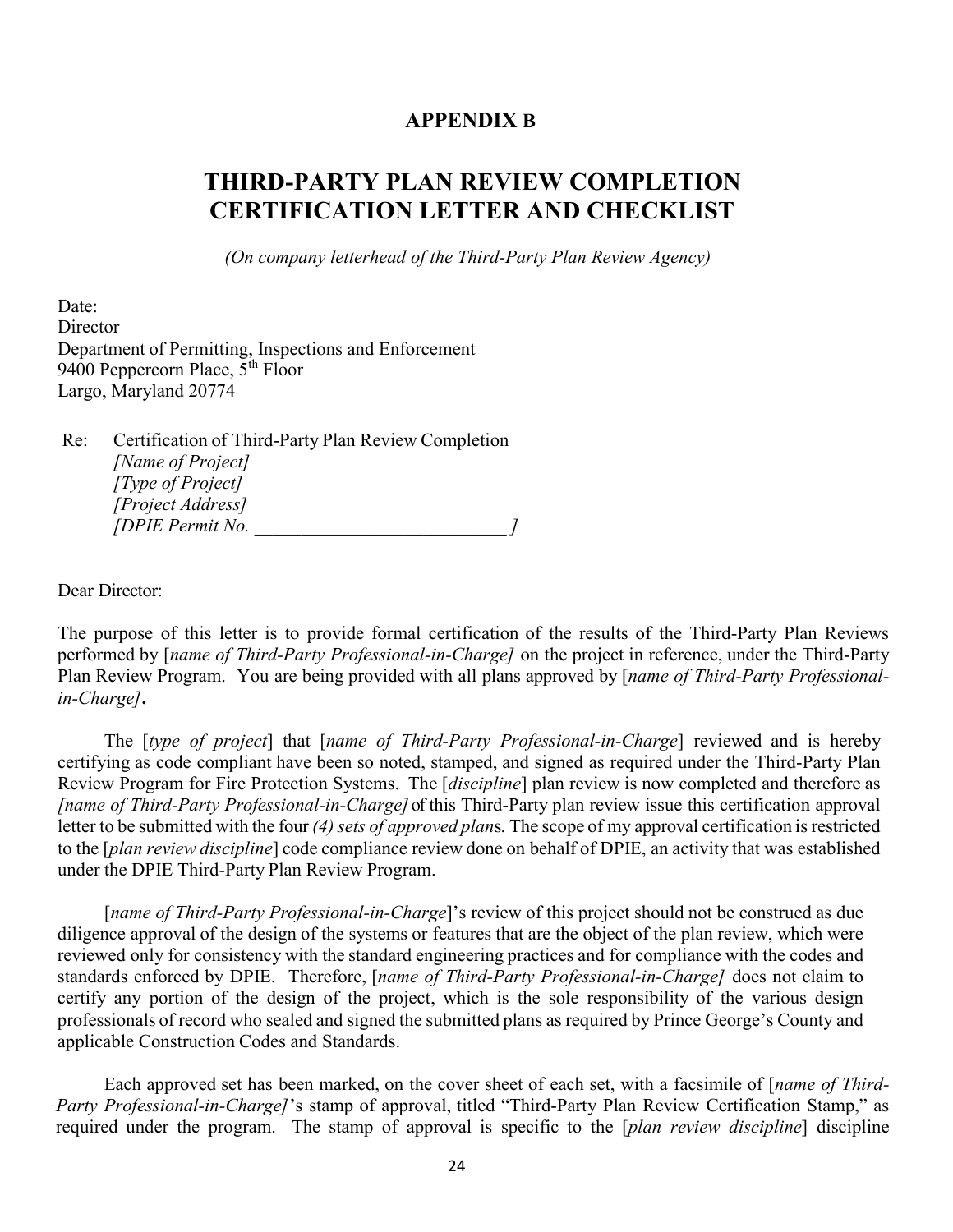Professional-in-Charge. The deficiency report appended to this letter defines the scope of this plan review's certifications.

Having completed the Third-Party [*plan review discipline*] plan review of this project and recommended its APPROVAL, [*name of Third-Party Professional-in-Charge]* hereby requests that the respective *[discipline]*  permit be issued by DPIE staff, in reliance of the deficiency report provided by [*name of Third-Party Professional-in-Charge]*.

Sincerely,

(*Original signature of Professional-in-Charge)*

*[Name of Professional-in-Charge]*

Attachments: Code Deficiency Reporting Form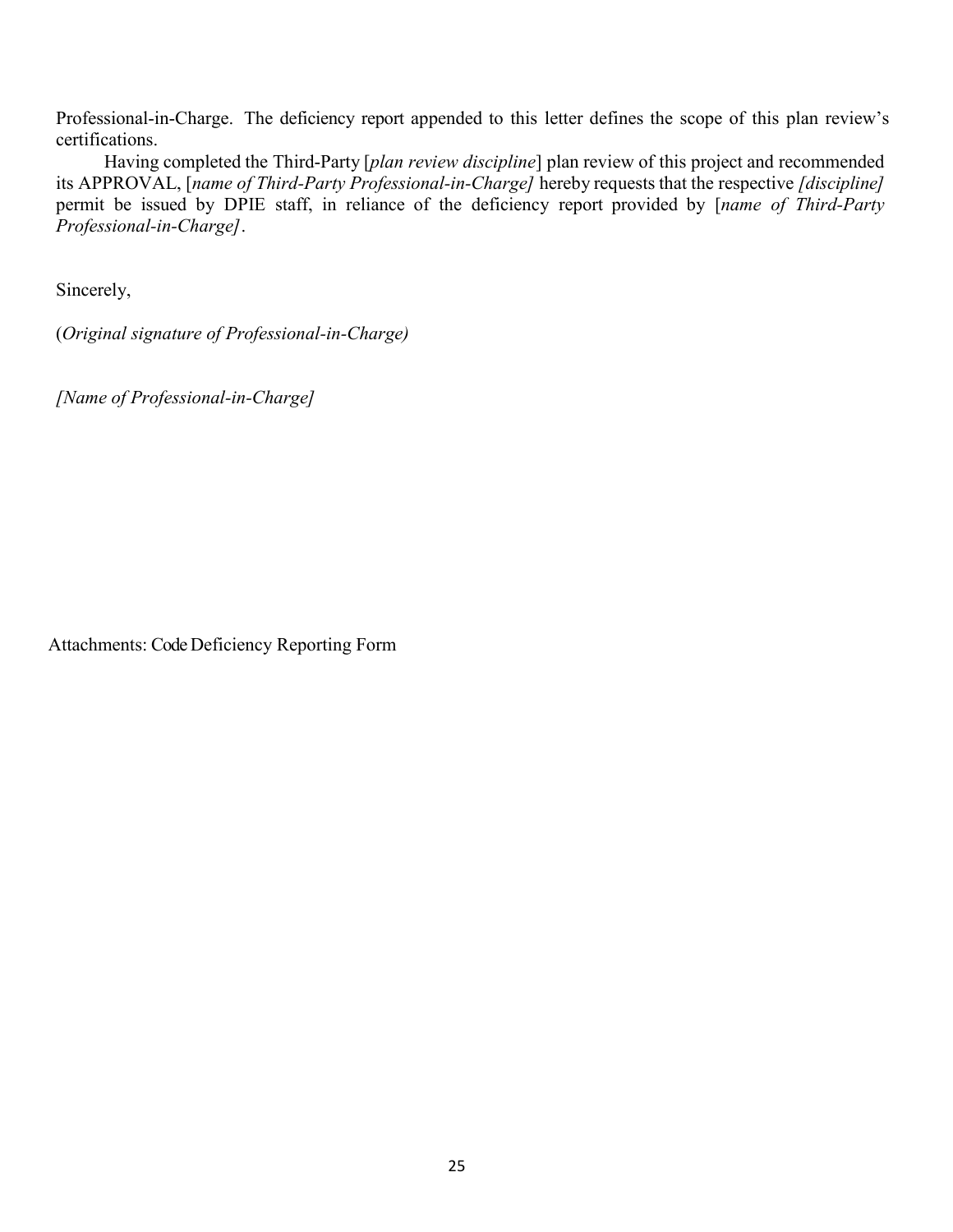# **THIRD-PARTY PLAN REVIEW CHECKLIST**

*\*This form is required to be filled out by the Team Lead.*

DPIE Permit Number: \_\_\_\_\_\_\_\_\_\_\_\_\_\_\_\_\_\_\_\_\_\_\_\_\_\_\_\_

General Information Code Analysis (ALL fields below are REQUIRED, if not applicable – enter "N/A")

| Use Group                                                                                                                                                                     |                                                                                                                                                                                                                                |  |  |  |
|-------------------------------------------------------------------------------------------------------------------------------------------------------------------------------|--------------------------------------------------------------------------------------------------------------------------------------------------------------------------------------------------------------------------------|--|--|--|
| Type of Construction                                                                                                                                                          |                                                                                                                                                                                                                                |  |  |  |
| Gross Floor Area (for each use)                                                                                                                                               |                                                                                                                                                                                                                                |  |  |  |
| Number of Stories                                                                                                                                                             |                                                                                                                                                                                                                                |  |  |  |
| Occupant Load (for each use)                                                                                                                                                  |                                                                                                                                                                                                                                |  |  |  |
|                                                                                                                                                                               | Top floor elevation in feet above grade                                                                                                                                                                                        |  |  |  |
| Sprinkler System                                                                                                                                                              | $YES \Box NO \Box$                                                                                                                                                                                                             |  |  |  |
| Fire Alarm System                                                                                                                                                             | $YES \Box NO \Box$                                                                                                                                                                                                             |  |  |  |
| Critical Items (please check ALL which apply)<br>$\Box$ Fire pump<br>□ Atrium Smoke Exhaust Systems<br>$\Box$ High-Rise building as defined by IBC<br>*Name (first and last): | $\Box$ Aggregate Pier Ground Improvement foundation.<br>$\square$ Precast concrete panels utilized as structural members other than Claddings.<br>$\Box$ Boiler Room (combustion air, flue termination)                        |  |  |  |
|                                                                                                                                                                               |                                                                                                                                                                                                                                |  |  |  |
|                                                                                                                                                                               | Date and the state of the state of the state of the state of the state of the state of the state of the state of the state of the state of the state of the state of the state of the state of the state of the state of the s |  |  |  |
| *P.E. Seal (place to the right)                                                                                                                                               |                                                                                                                                                                                                                                |  |  |  |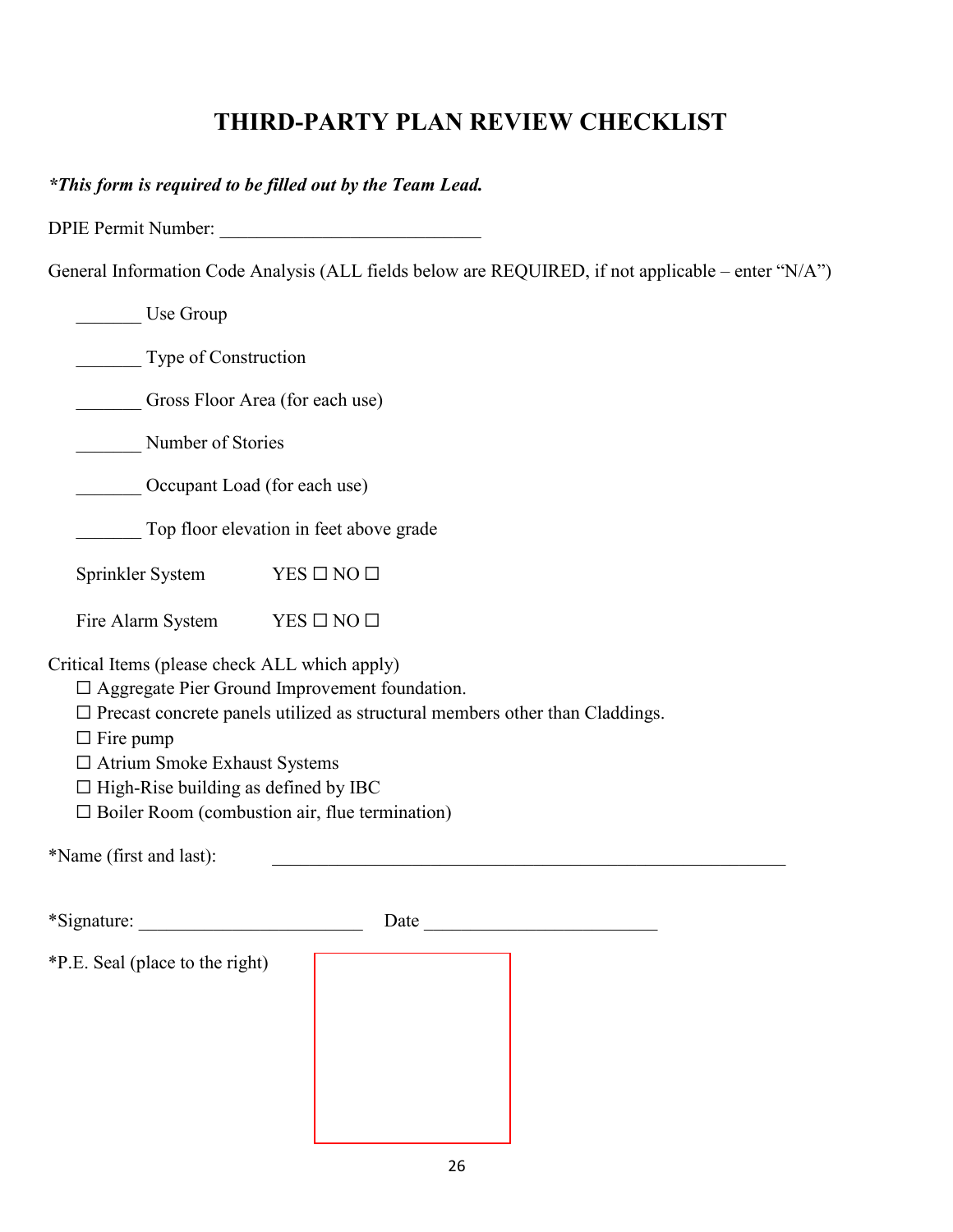# **APPENDIX C**

# PRINCE GEORGE'S COUNTY GOVERNMENT

DEPARTMENT OF PERMITING, INSPECTIONS AND ENFORCEMENT

# **CODE DEFICIENCY REPORT**

|                               | Project Address:                        |                        |                                                              |                      |
|-------------------------------|-----------------------------------------|------------------------|--------------------------------------------------------------|----------------------|
| Use Group: Construction Type: |                                         |                        |                                                              |                      |
|                               | Applicable Code(s):                     |                        |                                                              |                      |
|                               |                                         |                        | Discipline: Referenced Building Permit No.:                  |                      |
|                               |                                         |                        | Third-Party Review Comments for drawings dated: (1/1/2/2020) |                      |
|                               | Sheet(s)<br>Drawing(s)                  | <b>Code Section(s)</b> | <b>Comment/Description</b>                                   | <b>Resolved</b><br>✓ |
| $\mathbf{1}$                  |                                         |                        |                                                              |                      |
| $\overline{2}$                |                                         |                        |                                                              |                      |
| $\overline{3}$                |                                         |                        |                                                              |                      |
| $\overline{4}$                |                                         |                        |                                                              |                      |
| $\overline{5}$                |                                         |                        |                                                              |                      |
| 6                             |                                         |                        |                                                              |                      |
| $\overline{7}$                |                                         |                        |                                                              |                      |
| $\overline{8}$                |                                         |                        |                                                              |                      |
| 9                             |                                         |                        |                                                              |                      |
| 10                            |                                         |                        |                                                              |                      |
| 11                            |                                         |                        |                                                              |                      |
| $\overline{12}$               | Note: Use additional sheets as required |                        |                                                              |                      |
|                               | Professional-in-Charge Name:            |                        |                                                              |                      |

\_\_\_\_\_\_\_\_\_\_\_\_\_\_\_\_\_\_\_\_\_\_\_\_\_\_\_\_\_\_\_\_\_\_\_\_\_\_\_\_\_\_\_\_\_\_\_\_\_\_\_\_\_\_\_\_\_\_\_\_\_\_\_\_\_\_\_\_\_\_\_\_\_\_\_\_\_\_\_\_\_\_\_\_\_\_\_\_\_\_\_\_\_\_\_\_\_ Agency Name: \_\_\_\_\_\_\_\_\_\_\_\_\_\_\_\_\_\_\_\_\_\_\_\_\_\_\_\_\_\_\_\_\_\_\_\_\_\_\_\_\_\_\_\_\_\_\_\_\_\_\_\_\_\_\_\_\_\_\_\_\_\_\_\_\_\_\_\_\_\_\_\_\_\_\_\_\_\_\_\_\_\_\_\_\_ Address: \_\_\_\_\_\_\_\_\_\_\_\_\_\_\_\_\_\_\_\_\_\_\_\_\_\_\_\_\_\_\_\_\_\_\_\_\_\_\_\_\_\_\_\_\_\_\_\_\_\_\_\_\_\_\_\_\_\_\_\_\_\_\_\_\_\_\_\_\_\_\_\_\_\_\_\_\_\_\_\_\_\_\_\_\_\_\_\_\_\_\_\_\_\_\_\_\_ Phone Number: \_\_\_\_\_\_\_\_\_\_\_\_\_\_\_\_\_\_\_\_\_\_ Email: \_\_\_\_\_\_\_\_\_\_\_\_\_\_\_\_\_\_\_\_\_\_\_\_\_\_\_\_\_\_\_\_\_\_\_\_\_\_\_\_\_\_\_\_\_\_\_\_\_\_\_\_\_\_\_\_ Signature of Professional-in-Charge: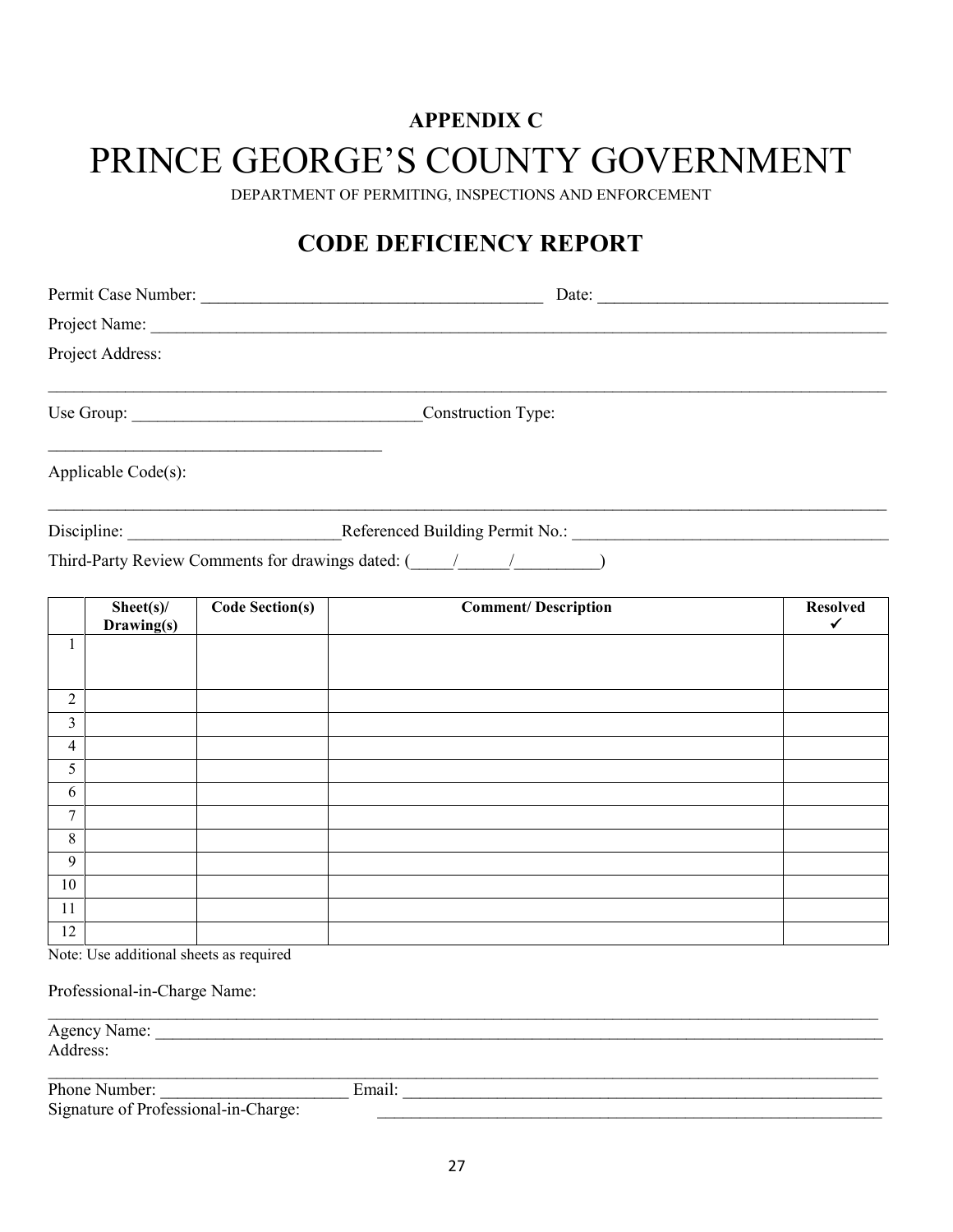## **APPENDIX D**

# **THIRD-PARTY PLAN REVIEW APPROVAL STAMPS**

# **PLAN/DOCUMENT SHEET STAMP**

| <b>Prince George's County Maryland</b><br>The Department of Permitting, Inspections<br>and Enforcement<br>Third Party Plan Review Program |
|-------------------------------------------------------------------------------------------------------------------------------------------|
| by Your Company Name                                                                                                                      |
| Name of Company Representative: ________________________                                                                                  |
|                                                                                                                                           |
|                                                                                                                                           |
| Discipline: _____________________________Date: _________________________________                                                          |
|                                                                                                                                           |
|                                                                                                                                           |
|                                                                                                                                           |

This stamp must be affixed on each drawing of all plan sets and documents to be approved by the Third-Party Agency.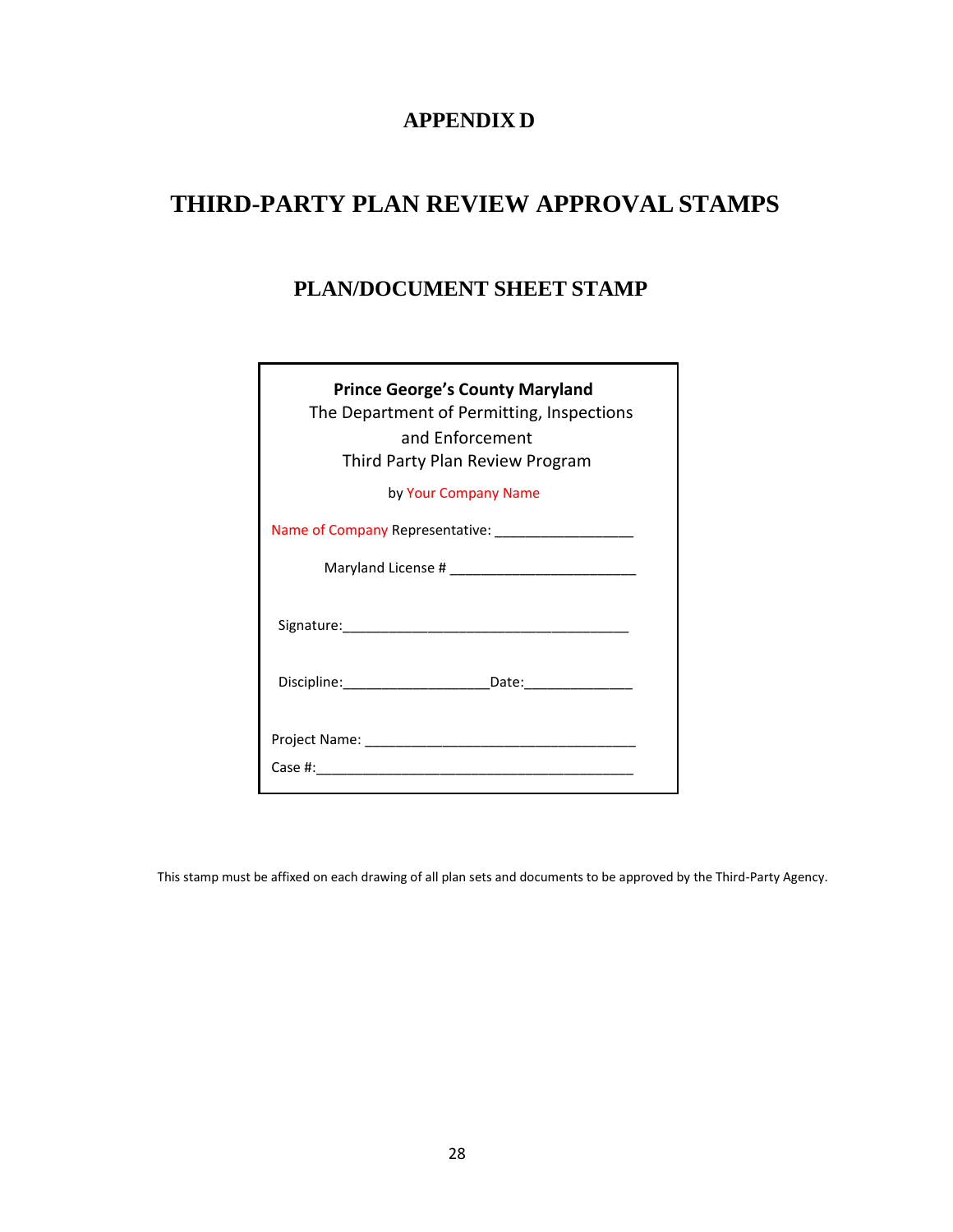# **APPENDIX E PRINCE GEORGE'S COUNTY**

# **DEPARTMENT OF PERMITTING, INSPECTIONS AND ENFORCEMENT**

# **THIRD-PARTY PLAN REVIEW APPROVAL PERMIT CHECKLIST**

The following information must be included with the permit submission set to DPIE upon approval by the Third-Party reviewer:

|     | Permit application                                                                  |  |  |
|-----|-------------------------------------------------------------------------------------|--|--|
|     | Tax ID for the property where the project will be constructed                       |  |  |
|     | Property address                                                                    |  |  |
|     | Property owner information                                                          |  |  |
|     | Applicant information                                                               |  |  |
| 2.  | General contractor information with license number, if applicable                   |  |  |
| 3.  | Referenced building permit number listed on the application                         |  |  |
| 4.  | Required permit fee - Fee will be assessed at Permit Counter before permit issuance |  |  |
| 5.  | Third-Party Reviewer                                                                |  |  |
| 6.  | Third-Party Deficiency Report included in submittal package                         |  |  |
| 7.  | Third-Party Approval Letter with original signature                                 |  |  |
| 8.  | Third-Party Approval Stamp affixed on the drawings                                  |  |  |
| 9.  | Calculations and cut sheets                                                         |  |  |
| 10. | Product data sheets                                                                 |  |  |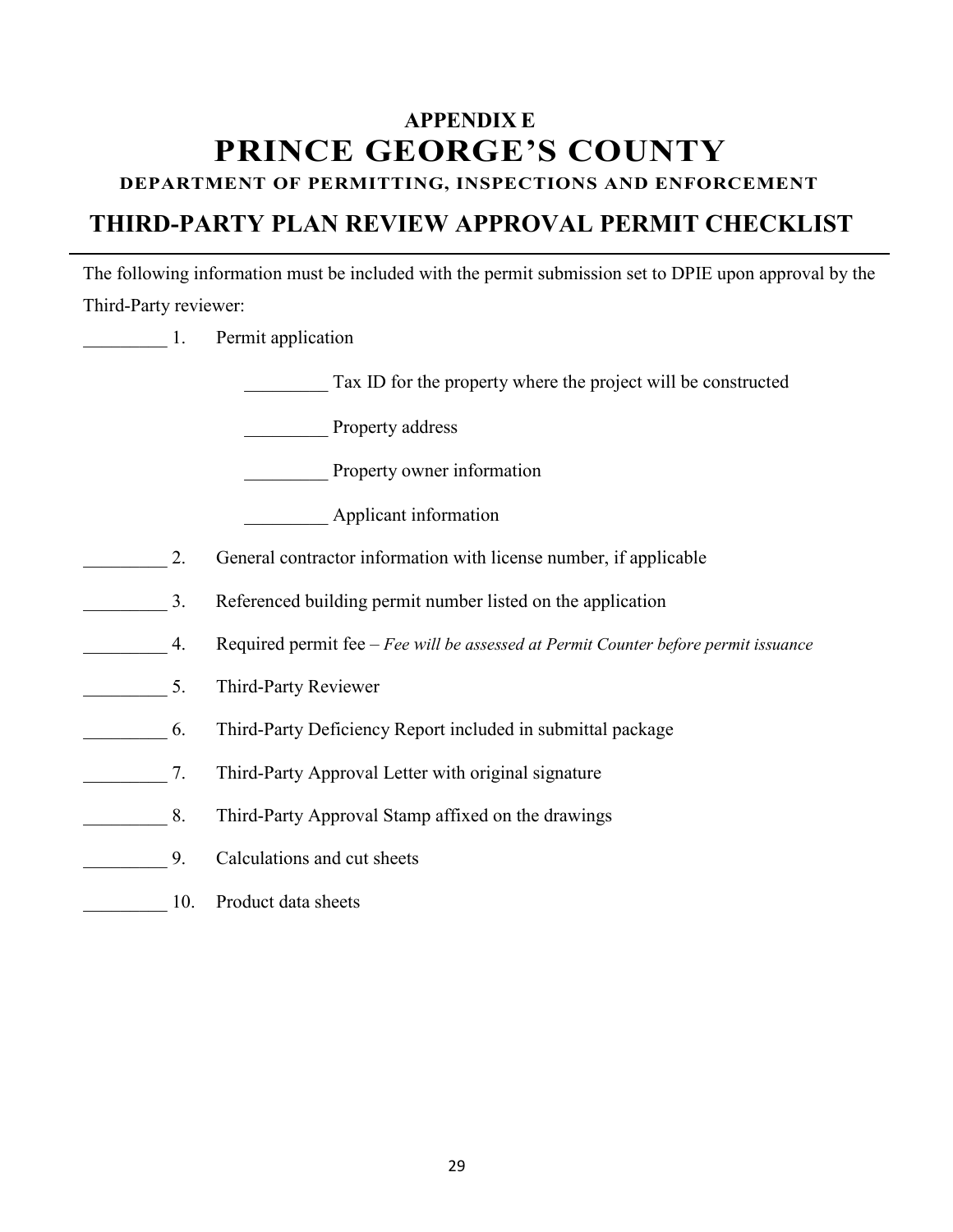# **APPENDIX F**

# **HOLD HARMLESS, INDEMNIFICATION AND ACKNOWLEDGEMENT FORM**

Case Number:

Property Address:

Work Description:

 $\overline{\phantom{a}}$ 

# Hold Harmless and Indemnification

I hereby certify that in return for Prince George's County granting a building permit based on the approval of {name of Third-Party agency approving the building plan}, DPIE certification Number  $\{$ , I release, relieve, hold harmless, and indemnify Prince George's County, Maryland, The department of Permitting, Inspections, and Enforcement, and any official or employee thereof from any liability or damages as a result of improper use of this privilege. I further certify that all information provided for the permit application is correct. Additionally, I understand and agree that my project must comply with the requirements of all applicable building codes and Prince George's County code.

Engineer's Signature (Professional-in-Charge) Date Engineer's Printed Name Engineer's Address Property Owner's Printed Name Date Property Owner's signature Property Owner's Address Seal: Notary Public's Name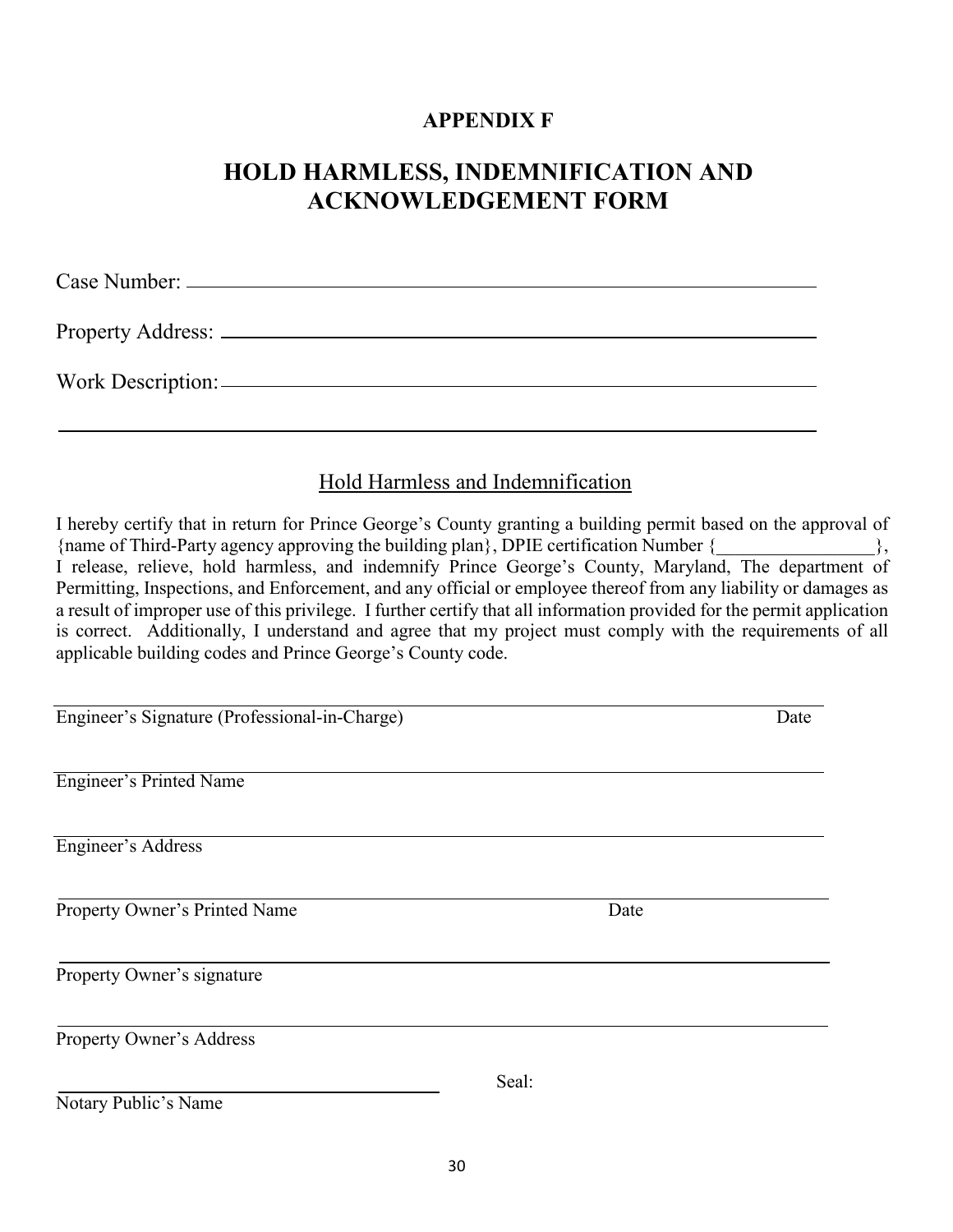### **INDEMNIFICATION AND ACKNOWLEDGEMENT BY THIRD-PARTY PLAN REVIEW AGENCY**

This indemnification and acknowledgement is executed by the undersigned as consideration for registration as a Third-Party Plan Review Agency (TPRP) to perform plan review services for construction projects in Prince George's County. The undersigned acknowledges that this document will remain on file in the records of the County and will apply to all projects for which the undersigned is retained to perform plan review services.

1. **Indemnification:** The undersigned TPRP does hereby covenant and agree to waive all claims, release, indemnify, defend, and hold harmless the County and any and all of its officials, officers, agents, and employees in both their public and private capacities from any and all liability, claims, suits, demands, or causes of action including all expenses of litigation and/or settlement that may arise by reason of injury or death or debt of any person, or for loss of, damage to, or loss of use of any property resulting from the undersigned's acts or omissions or the acts or omissions of the undersigned's employees, agents or subcontractors relating to the performance of plan review services for construction projects in Prince George's County. Such indemnity will apply whether the claims, suits, losses, damages, causes of action or liability arise in whole or in part from the negligence of the County or any of its officers, officials, agents, employees or invitees in both their public and private capacities whether said negligence is sole negligence, contractual comparative negligence, concurrent negligence, gross negligence or any other form of negligence. It is the express intention of the parties hereto that the indemnity provided for in this paragraph is indemnity by the undersigned Third-Party Plans Review Agency to indemnify and protect the County from the consequences of the County's own negligence, whether that negligence is the sole or concurring cause of the injury, death or damage or whether said negligence is sole negligence, joint negligence, active negligence, passive negligence, gross negligence or any other form of negligence.

2. **Not Employee or Subcontractor of County**: The undersigned acknowledges that he or she, if an individual, or an entity, will contract directly with the owner or contractor for performance of plan review services on terms approved by the parties. The undersigned and the officers, agents, employees and subcontractors of the undersigned shall not be deemed officers, agents, employees or subcontractors of the County. The County shall have no liability to the undersigned or to any person retained by the undersigned, including but not limited to, liability for payment for services.

| Third-Party Plan Review Agency:         |                                                 |
|-----------------------------------------|-------------------------------------------------|
|                                         | (Print Full Legal Name of Agency or Individual) |
| Date:                                   |                                                 |
| Printed Name of Professional-in-Charge: |                                                 |
| Title:                                  |                                                 |
| Signature:                              |                                                 |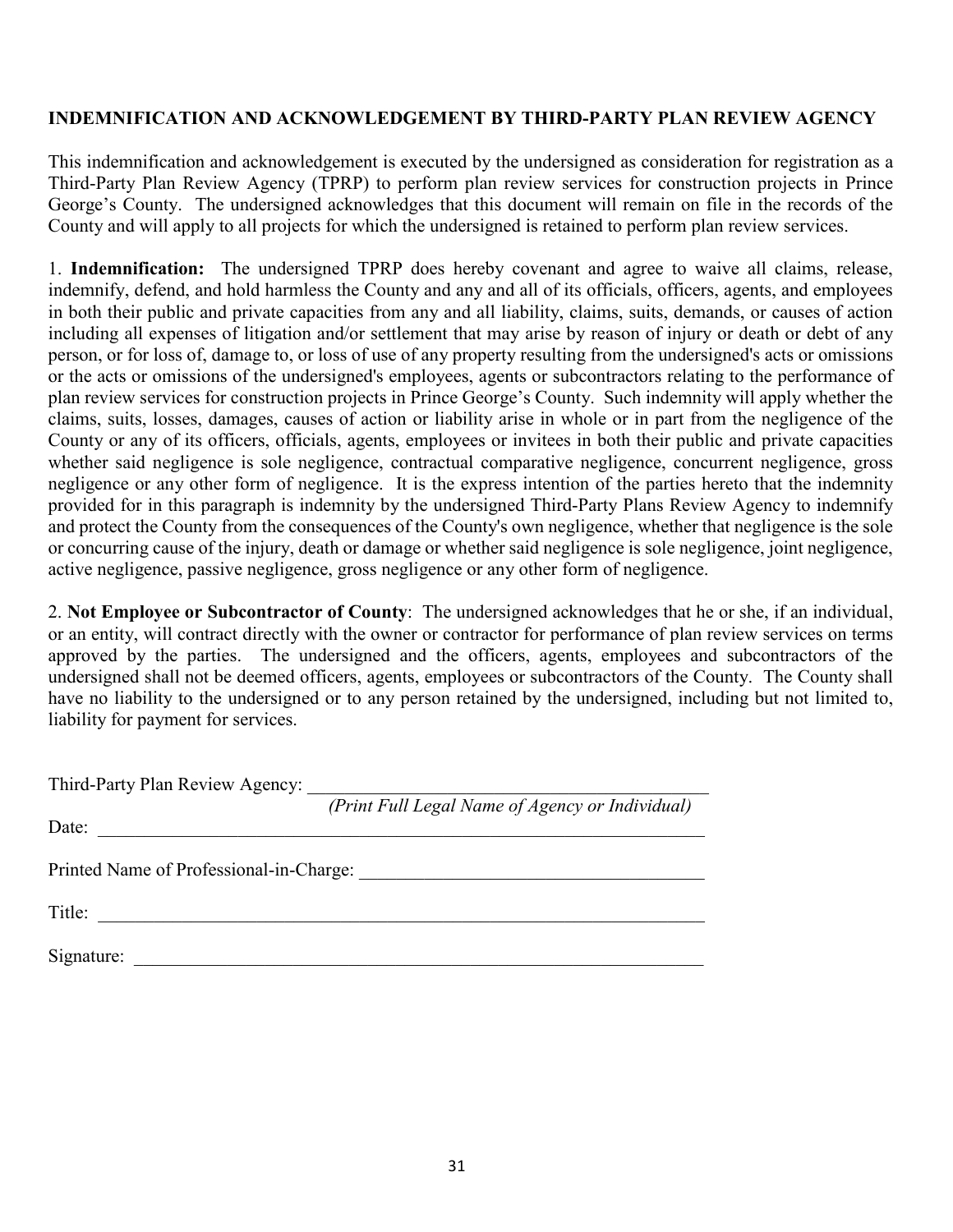# **APPENDIX G**

# **ACKNOWLEDGEMENT OF CONFLICT OF INTEREST POLICY**

As a condition of performing Third-Party Plan Review in Prince George's County, the undersigned as being the Professional-in-Charge for the Third-Party Plan Review Agency (Agency) acknowledges that he/she has read and agrees to comply with the Conflict of Interest policy of the Third-Party Plan Review Program.

The undersigned declares:

- 1. There is no conflict of interest on his/her part or the part of its regular or contract employees.
- 2. Employees or contractors of the Third-Party Plan Review Agency with conflicts of interest will be disqualified from the review process. The Agency shall inform the county of this action immediately.
- 3. Employees or contractors of the TPRP Agency are aware that they must report any changes to their COI status to their supervisors as soon as the employees or contractors are aware of the changes.
- 4. The applicant will handle any complaint promptly and will resolve all cases where conflicts are suspected or proven.
- 5. COI training is provided to all employees to ensure compliance with Applicants' written COI policies and procedures.
- 6. That the Third-Party Reviewer will not supervise or perform Third-Party Review for the following projects:
	- A. Projects in which the Third-Party or any of his/her employees, subcontractors or agents has a substantial interest, participated in the design, preparation of plans or construction.
	- B. Projects involving owners, contractors or subcontractors in which the Third-Party, or any of his/her employees, subcontractors or agents has a substantial interest.

Date: \_\_\_\_\_\_\_\_\_\_\_\_\_\_\_\_\_\_\_\_\_\_\_\_\_\_\_\_\_\_\_\_\_\_\_\_\_\_\_\_\_\_\_\_\_\_\_\_\_\_\_\_\_\_\_\_\_\_\_\_\_\_\_\_\_\_\_\_\_\_

Third-Party Reviewer (Print Legal Name): \_\_\_\_\_\_\_\_\_\_\_\_\_\_\_\_\_\_\_\_\_\_\_\_\_\_\_\_\_\_\_\_\_\_\_\_\_\_\_\_\_

 $\text{By:}\quad$ 

*Printed Name and Title*

Title:

 $Signature:$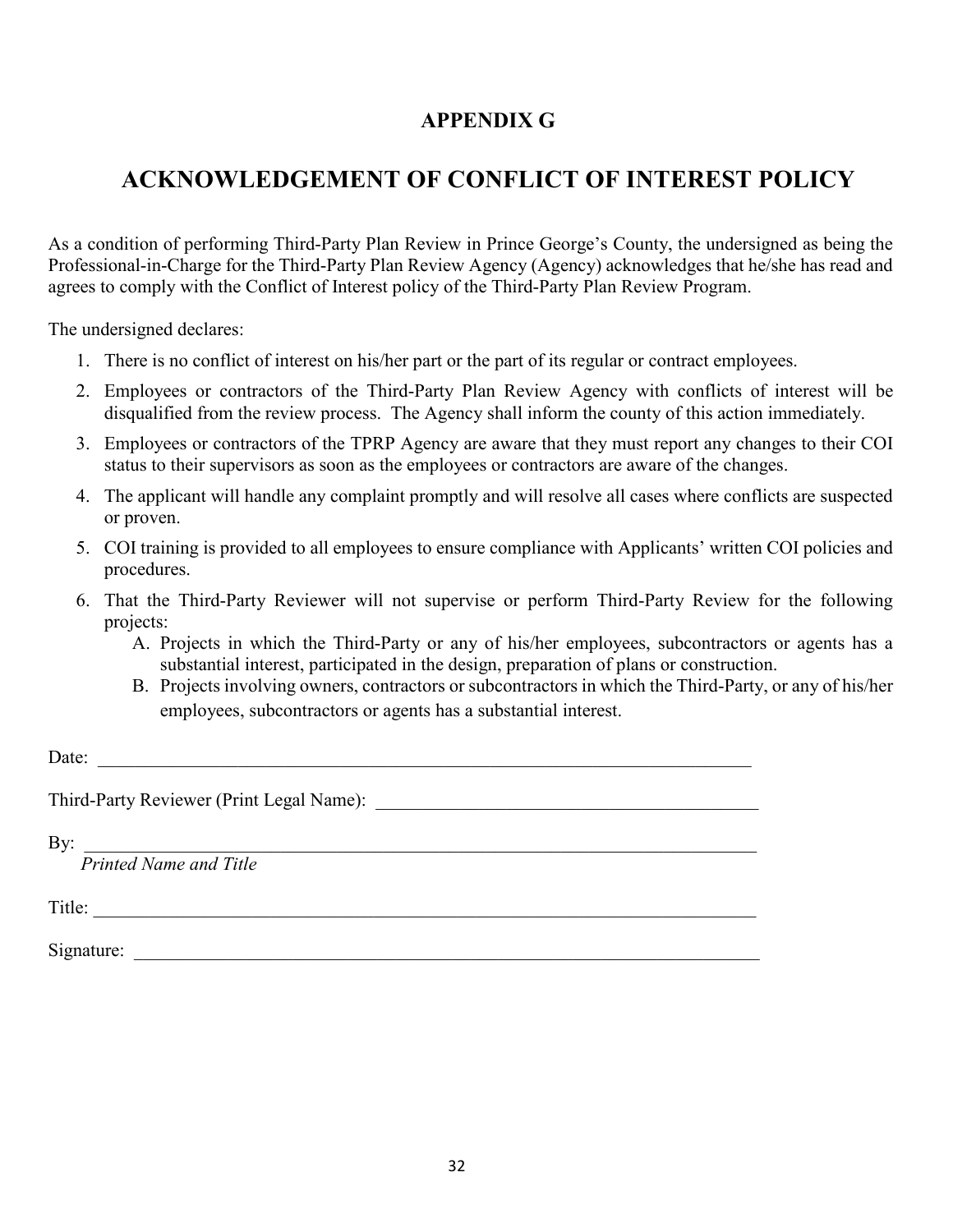# **APPENDIX H**

# **SCOPES OF THIRD-PARTY PLANS REVIEW BY DISCIPLINE**

This appendix contains lists of activities to be performed and documents to be reviewed or prepared as part of third-party plans review, organized by discipline, as follows:

- Structural
- Structural System Components and Materials
- Non-Structural
- Mechanical
- Electrical
- Fire Protection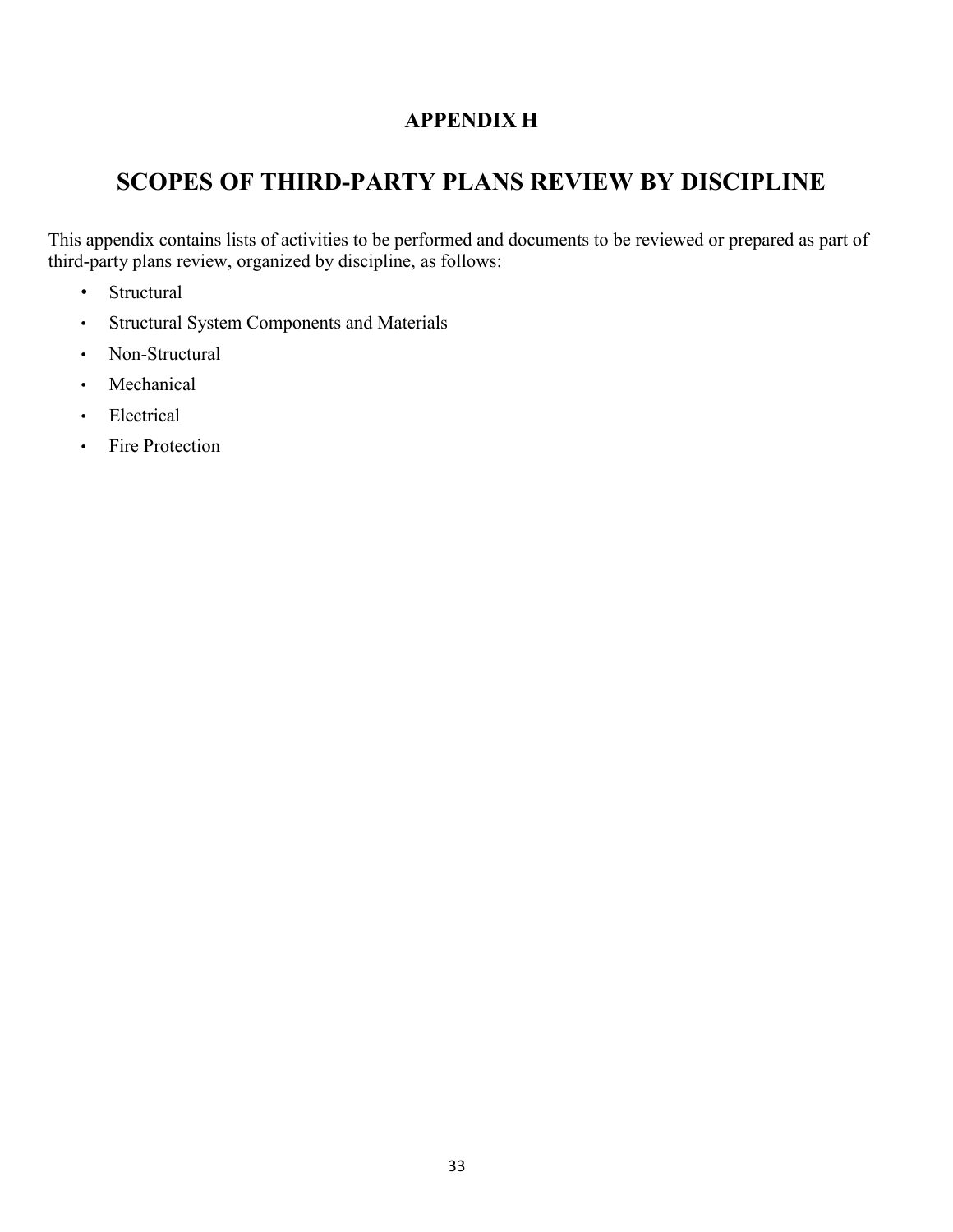# **SCOPE OF STRUCTURAL PLANS REVIEW**

The list presented below is not intended to be a comprehensive list for the purpose of conducting a complete and thorough plan review by the Third-Party Plan Review Agency. It is the responsibly of the TPPRA to ensure that the reviewed permit drawings and associated documents have been checked for conformance with the relevant codes and standards and are deemed to be in full compliance as stated in Section IV (A) (3) (b) of this Manual.

### **SUBMITTED CONSTRUCTION DOCUMENTS**

#### **Step 1 – Verify that all construction documents necessary to ensure compliance with applicable standards have been submitted:**

- Design drawings
- Structural calculations at the request of the reviewers
- Material specifications
- Soils report

#### **Step 2 – Check construction documents for registered design professional:**

• Verify that construction documents are prepared by a registered design professional

#### **Step 3 – Check construction documents for design loads:**

- Floor live loads (uniformly distributed, concentrated and impact)
- Roof live load
- Roof snow loads
- Wind loads
- Earthquake loads
- Flood design data, when applicable
- Soil lateral pressures

### **Step 4 – Check construction documents for special loads:**

- Interior walls and partitions
- Loads on handrails, guard, grab bars and vehicle barriers
- Crane loads
- Piping and mechanical equipment (e.g. sprinklers)
- Other loads

### **Step 5 – Check load combinations:**

• Verify load combinations are clearly indicated on the construction documents

### **Step 6 – Check for statements of special inspections:**

• Verify that the owner has submitted a Statement of Special Inspections report if required

### **Step 7 – Check for contractor's statement of responsibility:**

• Verify that the contractor has submitted a statement of responsibility for high seismic or high wind force resisting components (when applicable)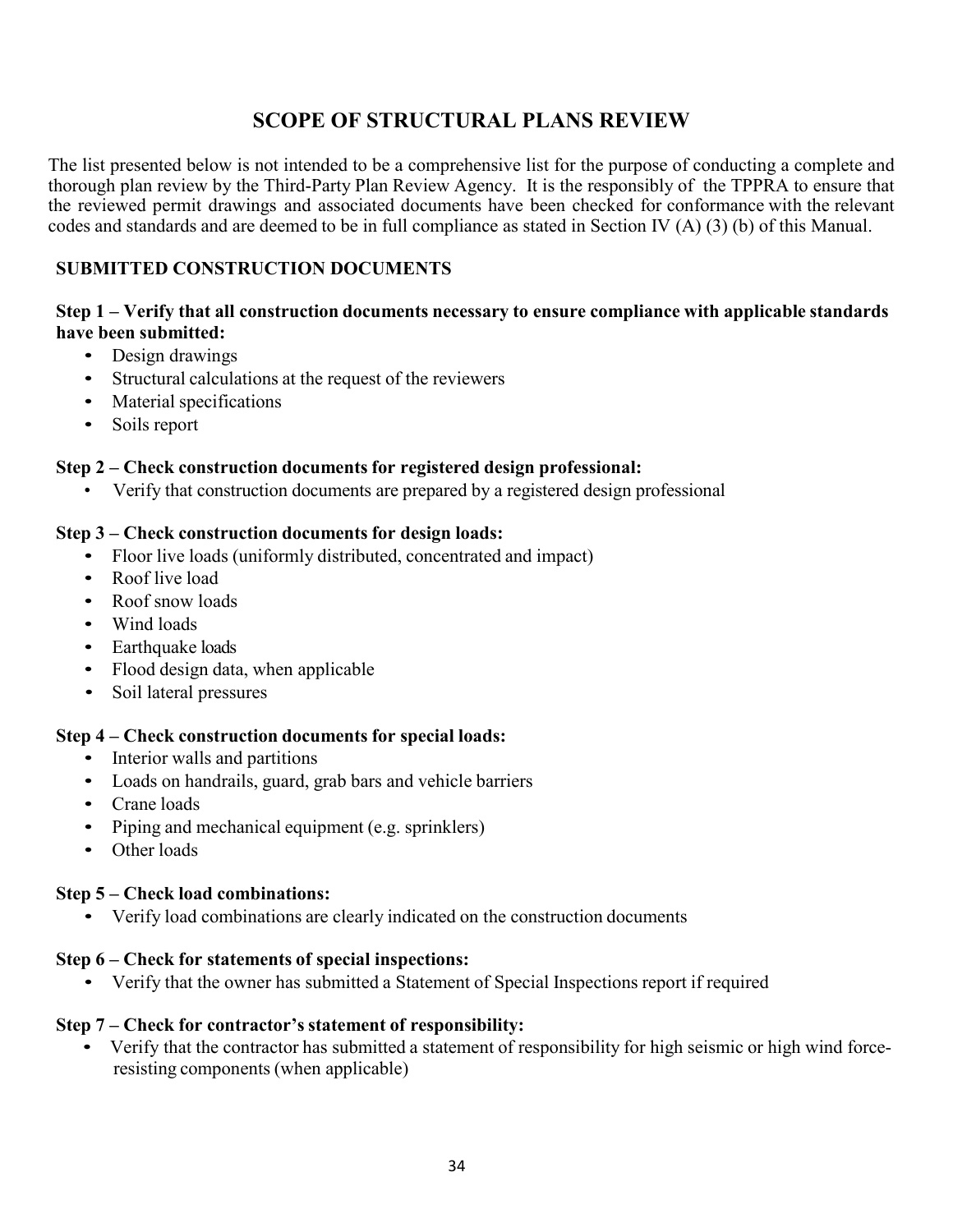### **STRUCTURAL LOADS**

#### **Live Loads, Dead Loads and Special Loads Steps**

- 1. Check uniform floor live loads
- 2. Check if partition loads comply
- 3. Check concentrated loads
- 4. Consider impacts loads and crane loads
- 5. Consider other loads.

### **Roof Loads**

### **Steps**

- 1. Minimum roof live load
- 2. Check the rain loads
- 3. Check snow loads
- 4. Check required roof design load

## **Wind Loads**

### **Steps**

- 1. Check design basic wind speed
- 2. Check importance factor and exposure category
- 3. Verify wind borne debris region
- 4. Check wind loads for components and cladding

## **Earthquake Loads**

### **Steps**

- 1. Check site ground motion
- 2. Check importance factor and occupancy category
- 3. Check soil site classification
- 4. Check seismic design category
- 5. Check basic structural and seismic-force resisting system

## **Soil Lateral Loads**

## **Steps**

1. Check design load parameters/values.

### **Load Combinations**

### **Special Inspections**

### **Steps**

- 1. Check for required statement of special inspections
- 2. Check for statement of special inspections
- 3. Check for statement of contractor responsibility
- 4. Check for special inspection for seismic resisting system
- 5. Check for provisions for structural testing for seismic resisting system
- 6. Check for provisions for structural observations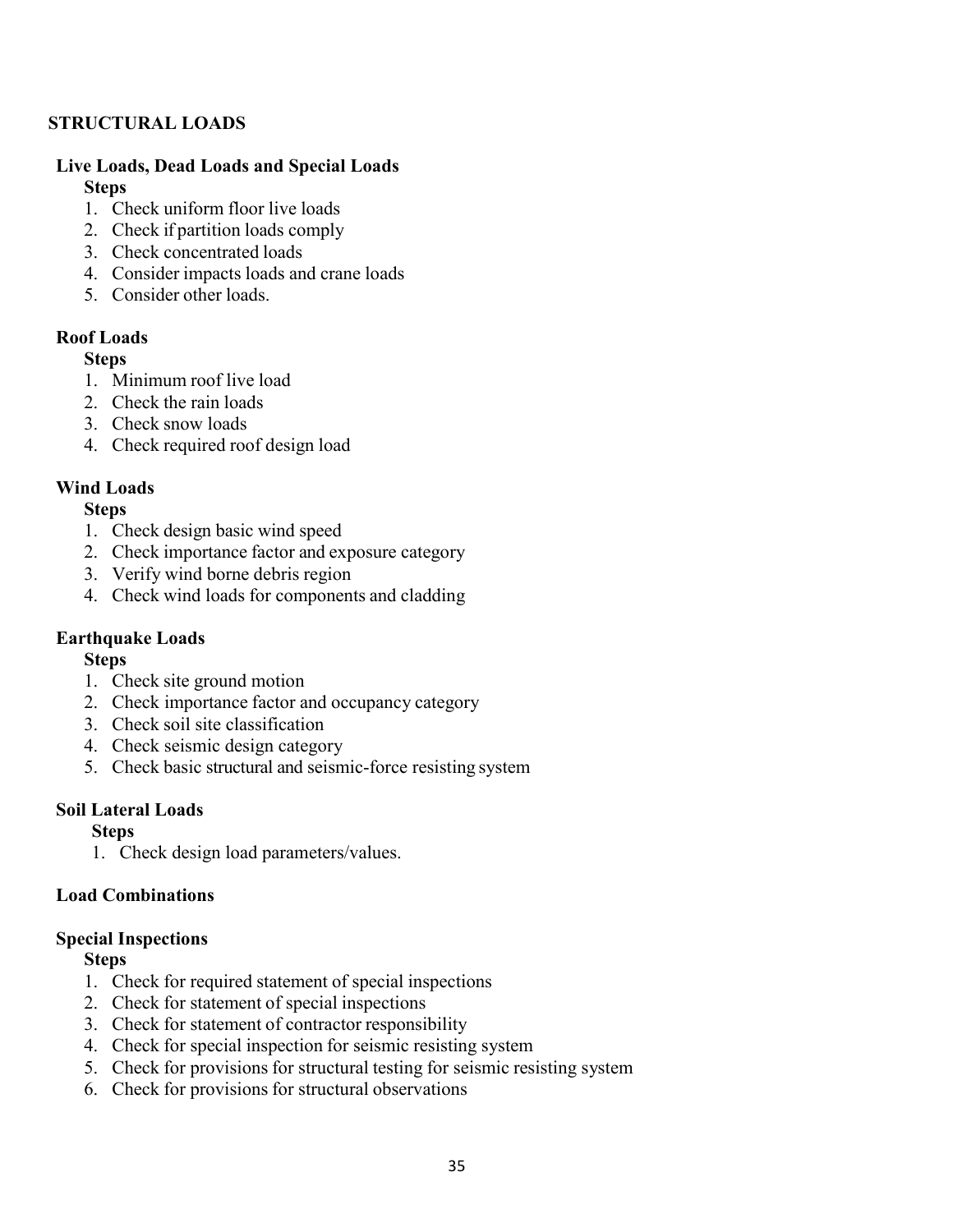## **Geotechnical Report**

**Steps**

- 1. Review provisions for excavation, grading, and fill
- 2. Review recommended allowable load-bearing soil pressure.
- 3. Review all other recommended values/information as applicable

#### **Foundations/Foundation Walls**

#### **Steps**

- 1. Review if frost protection complies with local requirements
- 2. Review if foundation designs comply with code requirements and the geotechnical report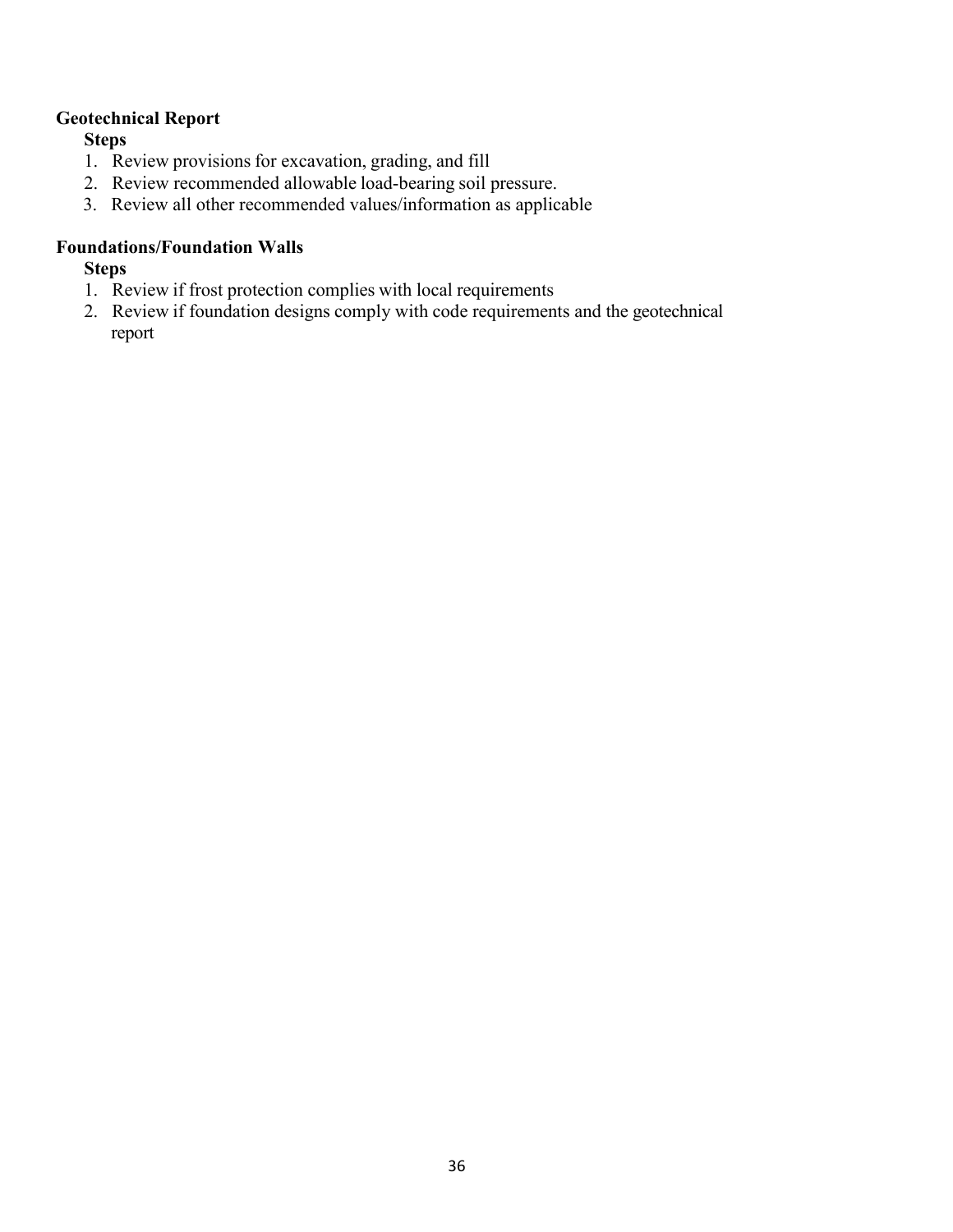# **SCOPE OF STRUCTURAL SYSTEM COMPONENTS AND MATERIALS REVIEW**

The list presented below is not intended to be a comprehensive list for the purpose of conducting a complete and thorough plan review by the Third-Party Plan Review Agency. It is the responsibly of the TPPRA to ensure that the reviewed permit drawings and associated documents have been checked for conformance with the relevant codes and standards and are deemed to be in full compliance as stated in Section IV (A) (3) (b) of this Manual.

The following structural system components and materials must be reviewed in accordance with IBC, Chapter 35, Referenced Standards:

### **Materials**

- 1. Concrete
- 2. Masonry
- 3. Steel
- 4. Wood
- 5. Precast Concrete
- 6. Pre-stressed Concrete
- 7. Post-tensioned Concrete

### **Structural System Components**

- 1. Open-Web Steel Joist/ Girder Joists
- 2. Pre-stressed Hollow Core Planks
- 3. Cold-Formed Steel Structural Members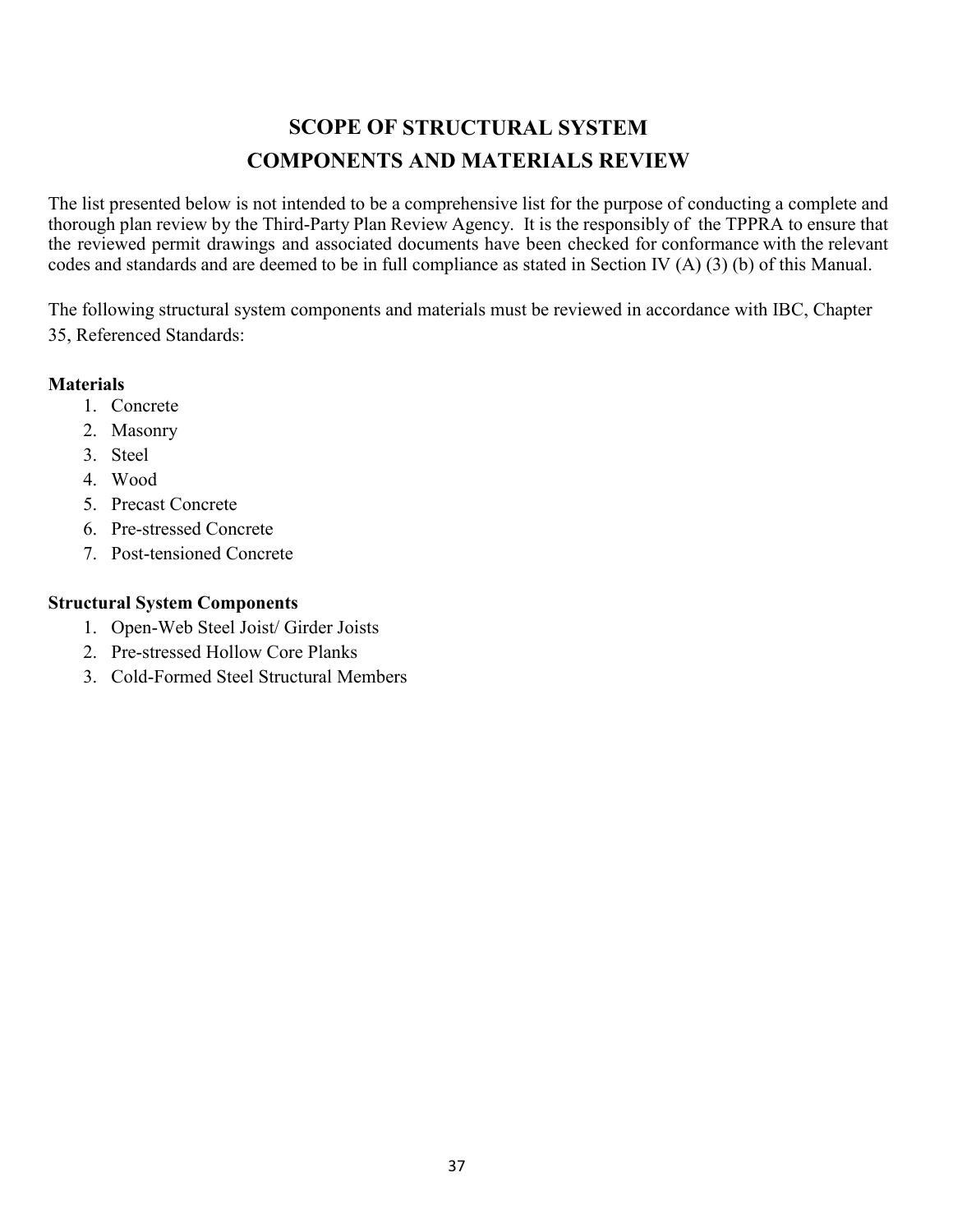# **SCOPE OF NON-STRUCTURAL PLANS REVIEW**

The list presented below is not intended to be a comprehensive list for the purpose of conducting a complete and thorough plan review by the Third-Party Plan Review Agency. It is the responsibly of the TPPRA to ensure that the reviewed permit drawings and associated documents have been checked for conformance with the relevant codes and standards and are deemed to be in full compliance as stated in Section IV (A) (3) (b) of this Manual.

## **Building Planning**

### **Steps**

- 1. Classify Occupancy
- 2. Identify Types of Construction
- 3. Check Building Height
- 4. Check Minimum Type of Construction for Single Occupancy or Non-separated Mixed Uses
- 5. Check Minimum Type of Construction for Separated Mixed Occupancies
- 6. Identify Unlimited Area Buildings
- 7. Accessibility

# **Fire Resistance-Rated Construction and Interior Finishes**

# **Steps**

- 1. Check Exterior Walls
- 2. Check Fire Barriers
- 3. Check Fire Partitions
- 4. Check Fire Walls
- 5. Check Smoke Barriers
- 6. Check Smoke Partitions
- 7. Check Shafts
- 8. Check Floor Construction
- 9. Check Roof Construction
- 10. Check Penetration Protection
- 11. Check Interior Finishes

## **Fire Protection Systems**

## **Steps**

- 1. Check for Automatic Sprinkler Systems (Where Required)
- 2. Check Standpipe Systems
- 3. Check Fire Alarm and Detection Systems (Where Required)

## **Means of Egress**

## **Steps**

- 1. Verify Occupant Load
- 2. Identify Size and Capacity of Egress System
- 3. Check Number of Exits
- 4. Check Egress Components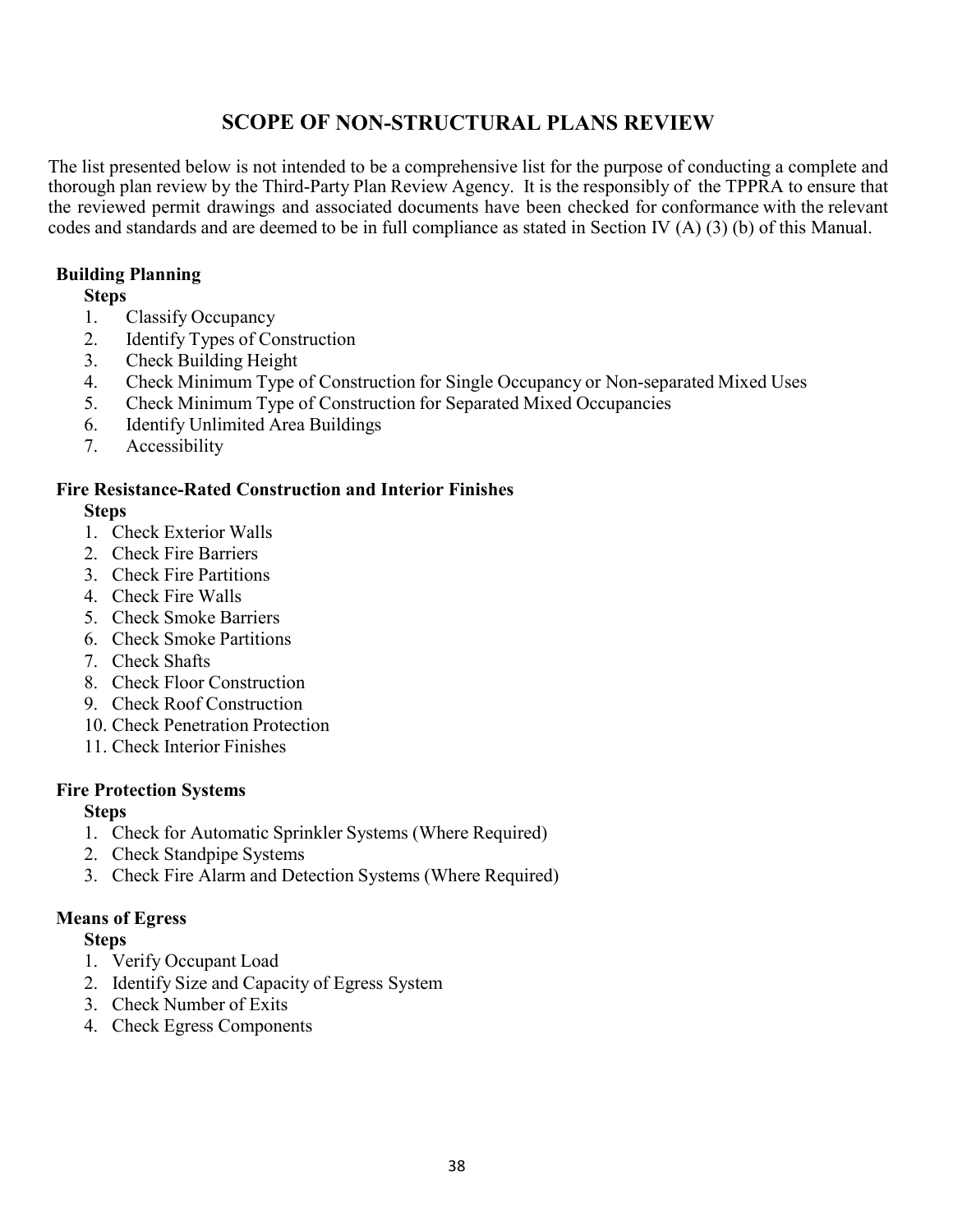### **Accessibility to Persons with Disabilities**

**Steps**

- 1. Check for access
- 2. Check if sufficient, accessible fixtures are provided
- 3. Check clearances between fixtures and other required floor clearances
- 4. Check mounting heights of restroom and bathroom grab bars, controls and accessories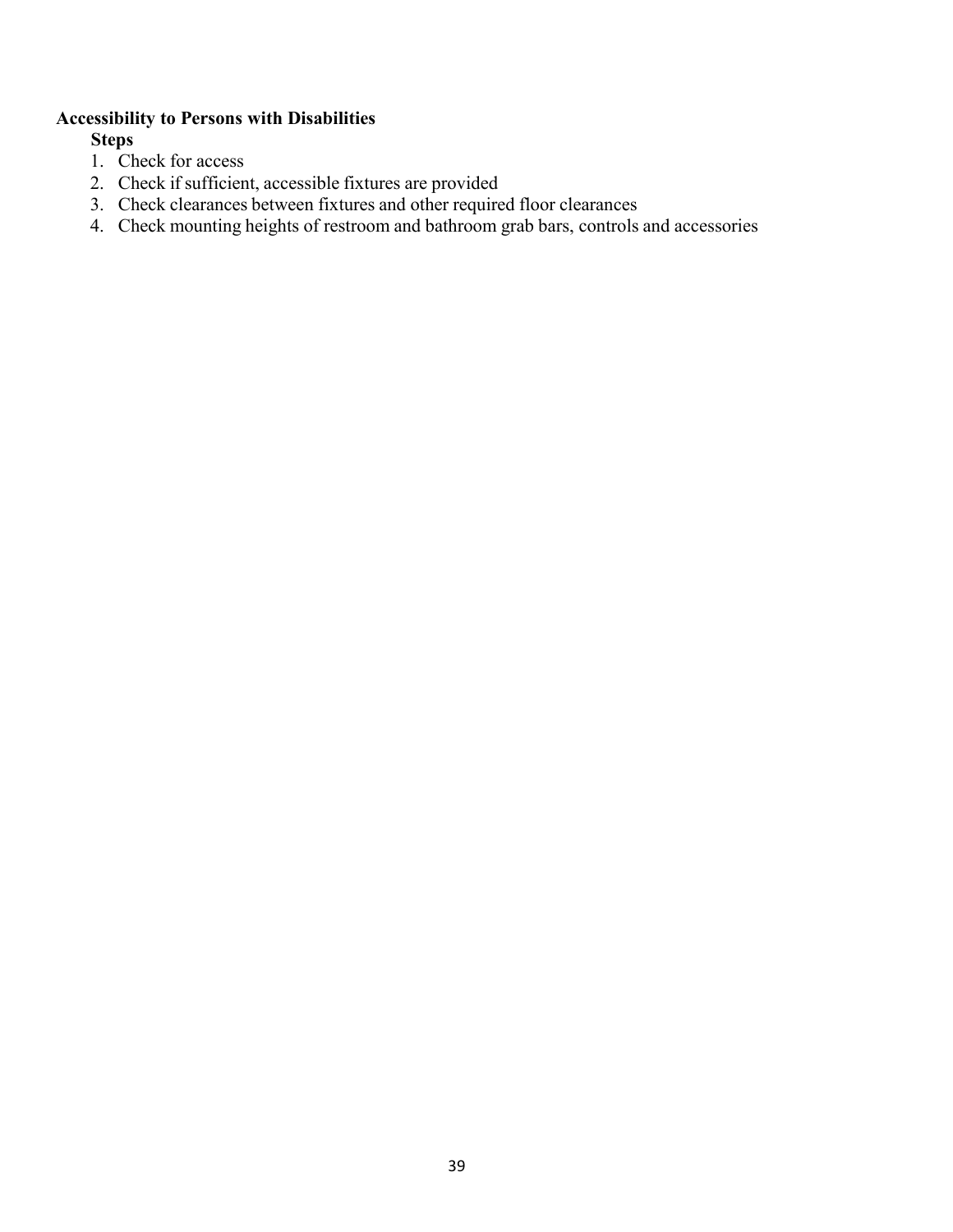# **SCOPE OF MECHANICAL PLANS REVIEW**

The list presented below is not intended to be a comprehensive list for the purpose of conducting a complete and thorough plan review by the Third-Party Plan Review Agency. It is the responsibly of the TPPRA to ensure that the reviewed permit drawings and associated documents have been checked for conformance with the relevant codes and standards and are deemed to be in full compliance as stated in Section IV (A) (3) (b) of this Manual.

#### **General**

Type of Construction assembly rating requirements Use groups present in building Use group separation requirements Mechanical room separation

#### **Protection of Structural Members and Penetrations**

Layout of forced air system ductwork Protection of penetrations of fire resistance rated walls and floors

### **Location of Equipment**

Hazardous/prohibited locations Fuel burning equipment location in garages Protection from physical damage Maintenance access

### **Piping**

Piping materials Piping support and bracing Spacing

#### **Ventilation**

Occupancy classification requirements Identification of relevant occupancies Mechanical ventilation outdoor air rates provided. General design of heating, ventilation and air-conditioning systems Equipment schedules Public garage intermittent ventilation provisions Ventilation of special spaces − Equipment rooms

− Elevator machine rooms and shafts, etc.

#### **Exhaust Systems**

Design of commercial kitchen grease exhaust duct systems Make-up air provisions Schedule of commercial kitchen exhaust fans Design and layout of hazardous exhaust systems − Duct materials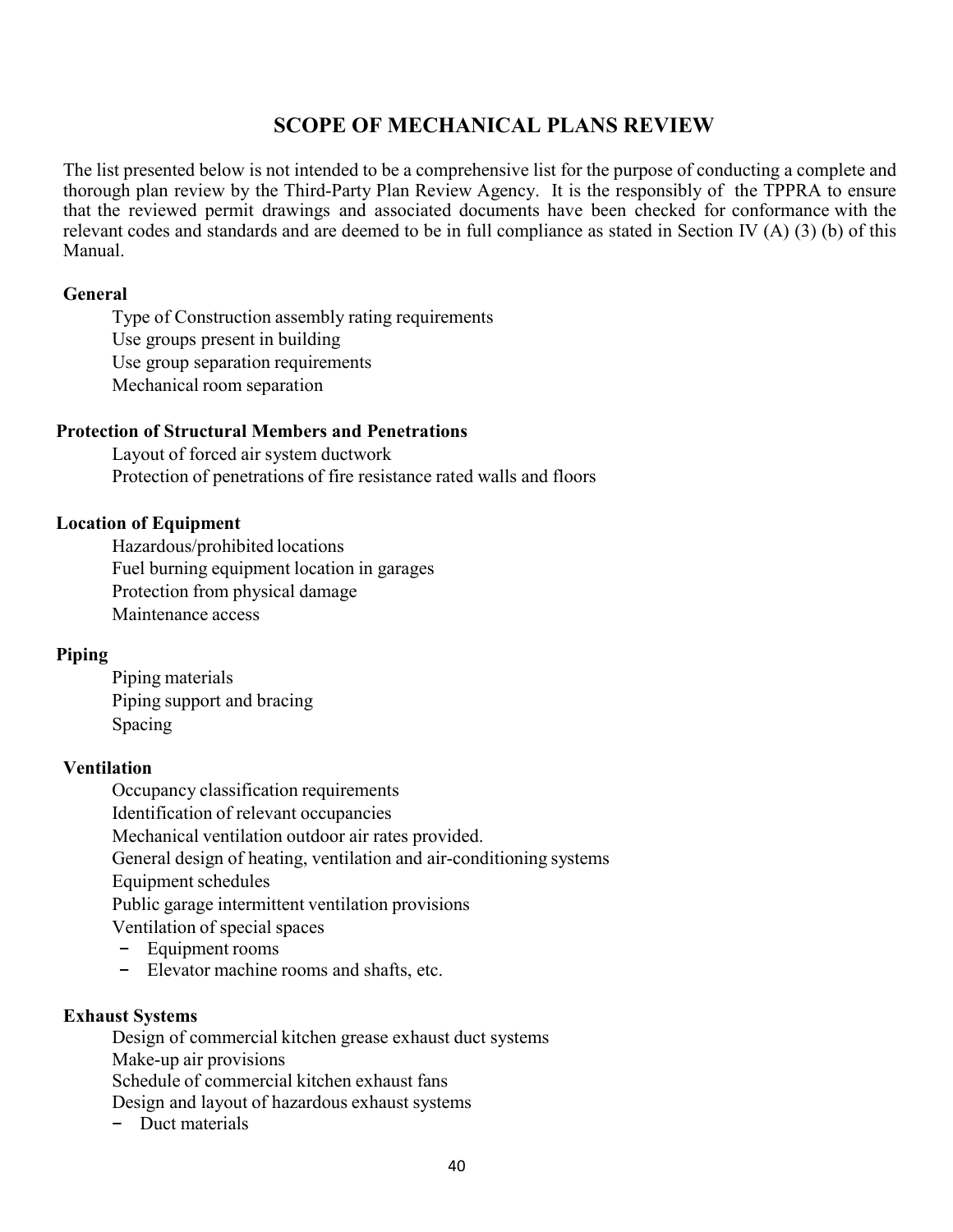#### **Duct Systems**

Design, layout and riser diagrams of forced air system ductwork System smoke detection provisions System control

#### **Combustion Air Provisions**

Rating of fuel burning appliances Inside air/outdoor air provisions Combustion air ducts and/or vents sizes Outdoor air intake provisions Direct-vented appliance requirements Listed fireplaces and inserts

#### **Chimneys and Vents**

Type of vented appliances

- Type of chimney
- − Adequate for the type of vented appliance
- − Breaching
- − Multi-story venting of fuel burning appliances

Clearances to combustibles

- − Clearances to roof and structures
- − Clearances to vents and intakes

### **Refrigeration Systems**

Types of refrigerants

Ventilation of Machinery Rooms

- − Monitoring devices
- − Ventilation provisions

Construction of machinery rooms

- − Fire rating of walls and floor assemblies
- − Exit discharge

#### **Fuel Oil Piping and Storage**

Piping materials Piping support Fuel oil system installation Fuel oil tank size and location

#### **Special Appliances, Fireplaces and Solid Fuel Burning Equipment**

Type of appliances

- − Ventilation appliances
- − Unvented appliances
- Listing of appliances
- Location of appliances
- Ventilation requirement
- Prohibited locations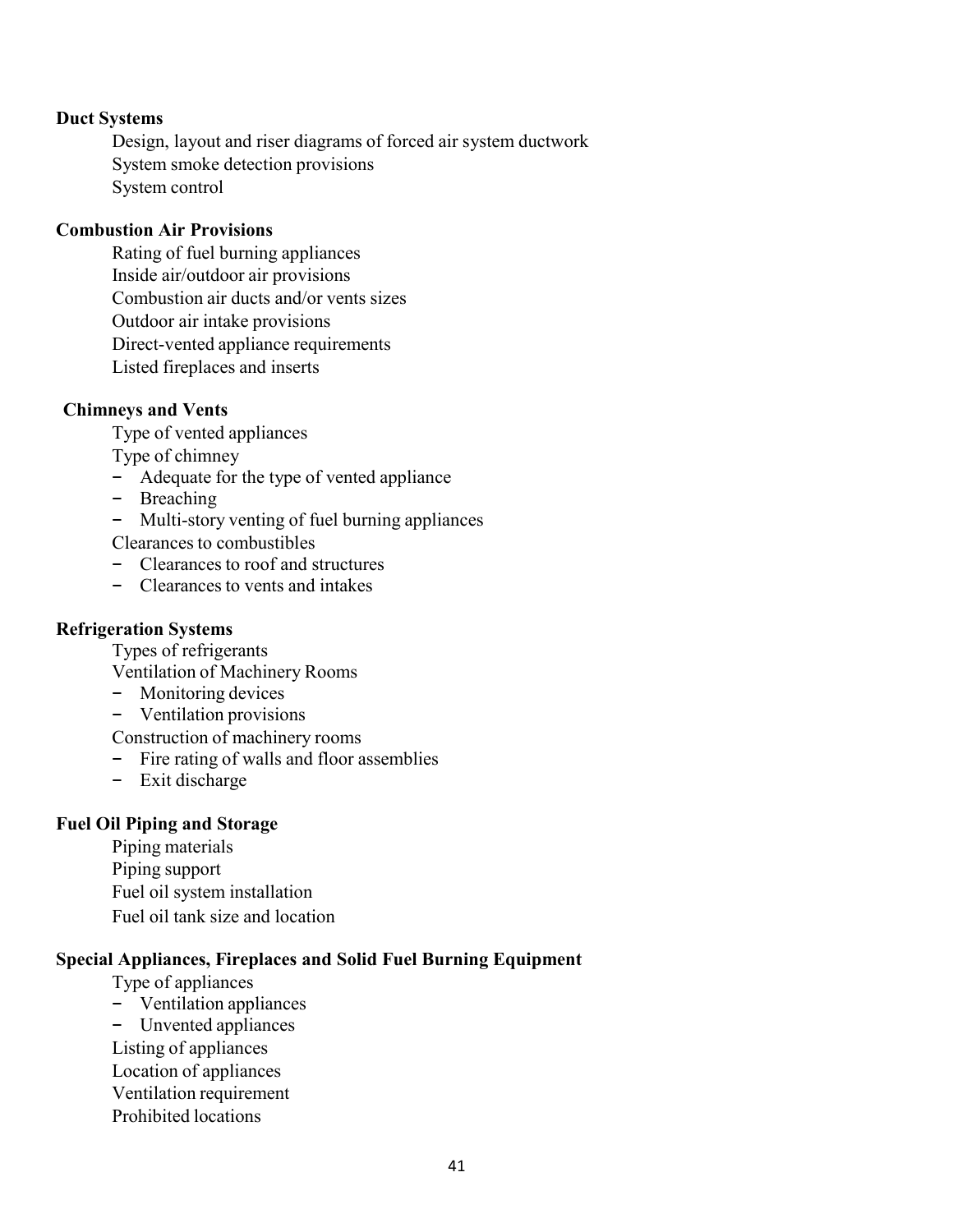#### **Hydronic Systems**

Hydronic piping materials Piping installation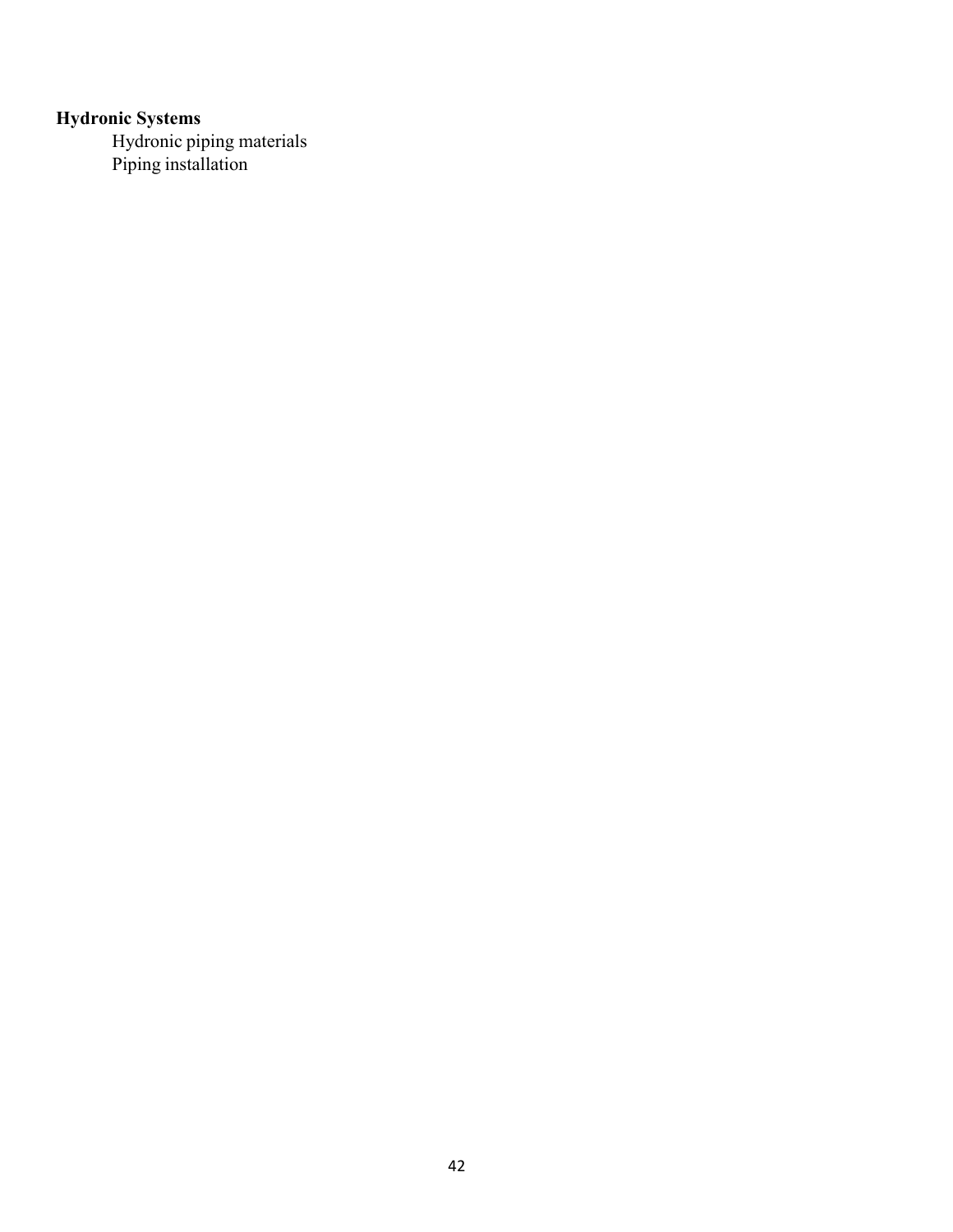# **SCOPE OF ELECTRICAL PLANS REVIEW**

The list presented below is not intended to be a comprehensive list for the purpose of conducting a complete and thorough plan review by the Third-Party Plan Review Agency. It is the responsibly of the TPPRA to ensure that the reviewed permit drawings and associated documents have been checked for conformance with the relevant codes and standards and are deemed to be in full compliance as stated in Section IV (A) (3) (b) of this Manual.

#### **General Steps**

Check application for:

- − Completeness of application
- − Proposed use group of building
- − Scope of work involved
- − Existing use group of building

Check Submitted Plans for:

- − Address of property
- − Completeness
- − Legibility
- − Legend
- − General construction notes
- − Seal and signature of P.E. (if applicable)
- Separate plans for each discipline (i.e.) Arch., Mech., Elect. & Fire
- − NEC version

Detail Plan Review for the following:

- − Matching of Architectural, Mechanical, Electrical floor plans
- − HVAC, Mechanical and elevator loads shown
- − Disconnects for Mechanical loads
- − Locations of Switchboards, Panel boards, Transformers etc.
- − Ventilation for switchboards, transformers and battery rooms
- − Equipment foreign to electrical in main switchboard room
- − Proper clearance around switchboards, panels boards, transformers, motor control centers, motors/generators sets and disconnect switches
- − Electrical equipment in storage areas (not permitted)
- − Service equipment location
- − Electrical room and closet layout
- − Power plan
- − Lighting plan
- − Site lighting plan including pole base detail

Review specifications layout and power needs for:

- − Required general purpose outlets
- − GFCI outlets
- − General lighting layouts, fixtures and control switches
- − Adequate lighting for steps, stairs, corridors and outdoors
- − Emergency and exit lighting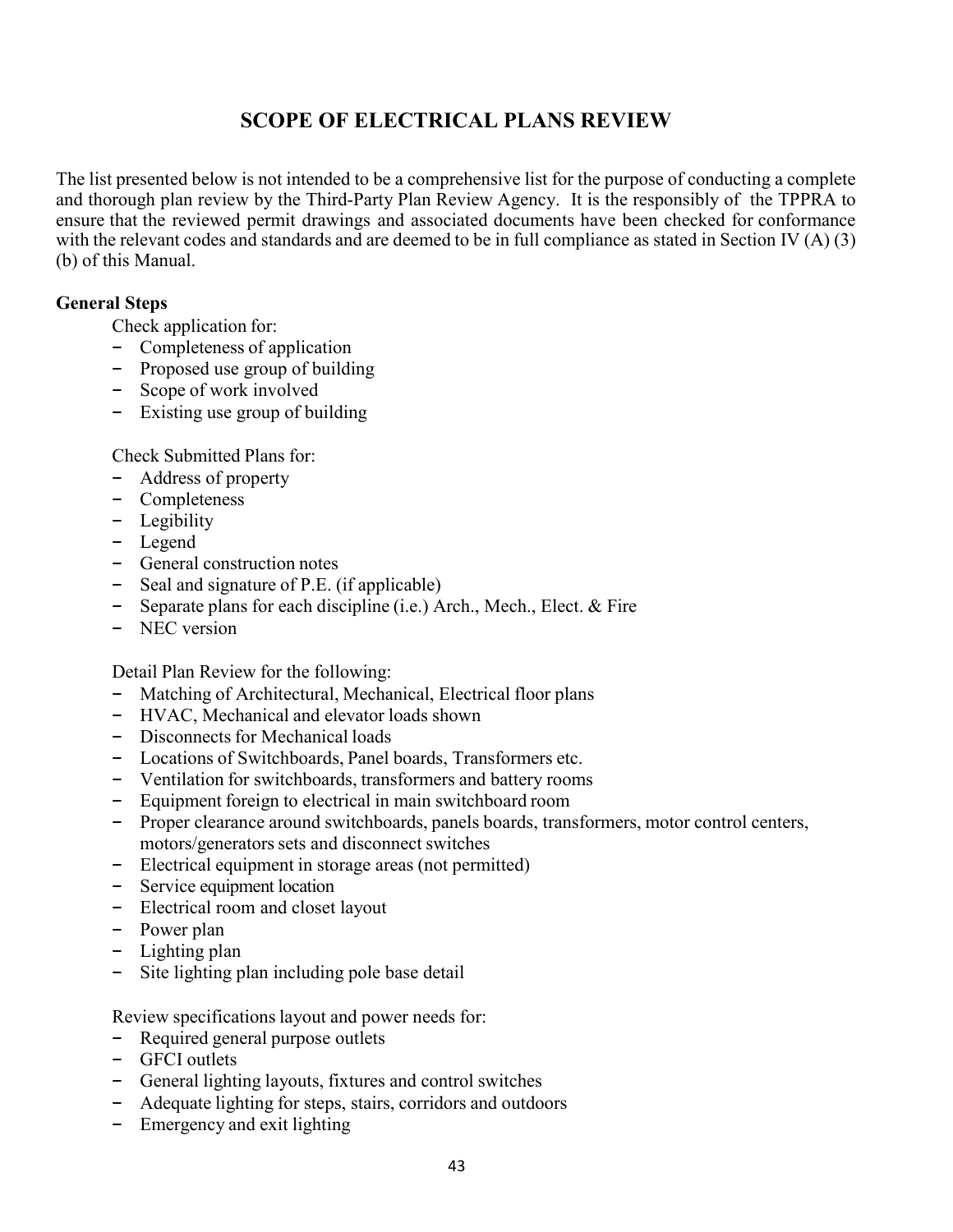Review wiring methods and risers:

- − Conduit or raceway materials
- − Conductors and conduit bodies
- − Pull boxes and junction boxes
- − Wire troughs, cable trays and duct banks
- − System grounding details
- − Electrical Riser and Single Line diagrams for power distribution system
- − Fire alarm Risers
- − Equipment and feeder schedules
- − Cabling for computers, security and telecommunications
- − Panels schedule

Review special Use and Occupancy requirements:

- − Hazardous locations
- − Hospitals and other health care facilities
- − Equipment in gas meter rooms
- − Gasoline and service stations
- − Mechanical exhaust systems in kitchens, lavatories, bathrooms, and toilet rooms
- − Places of assembly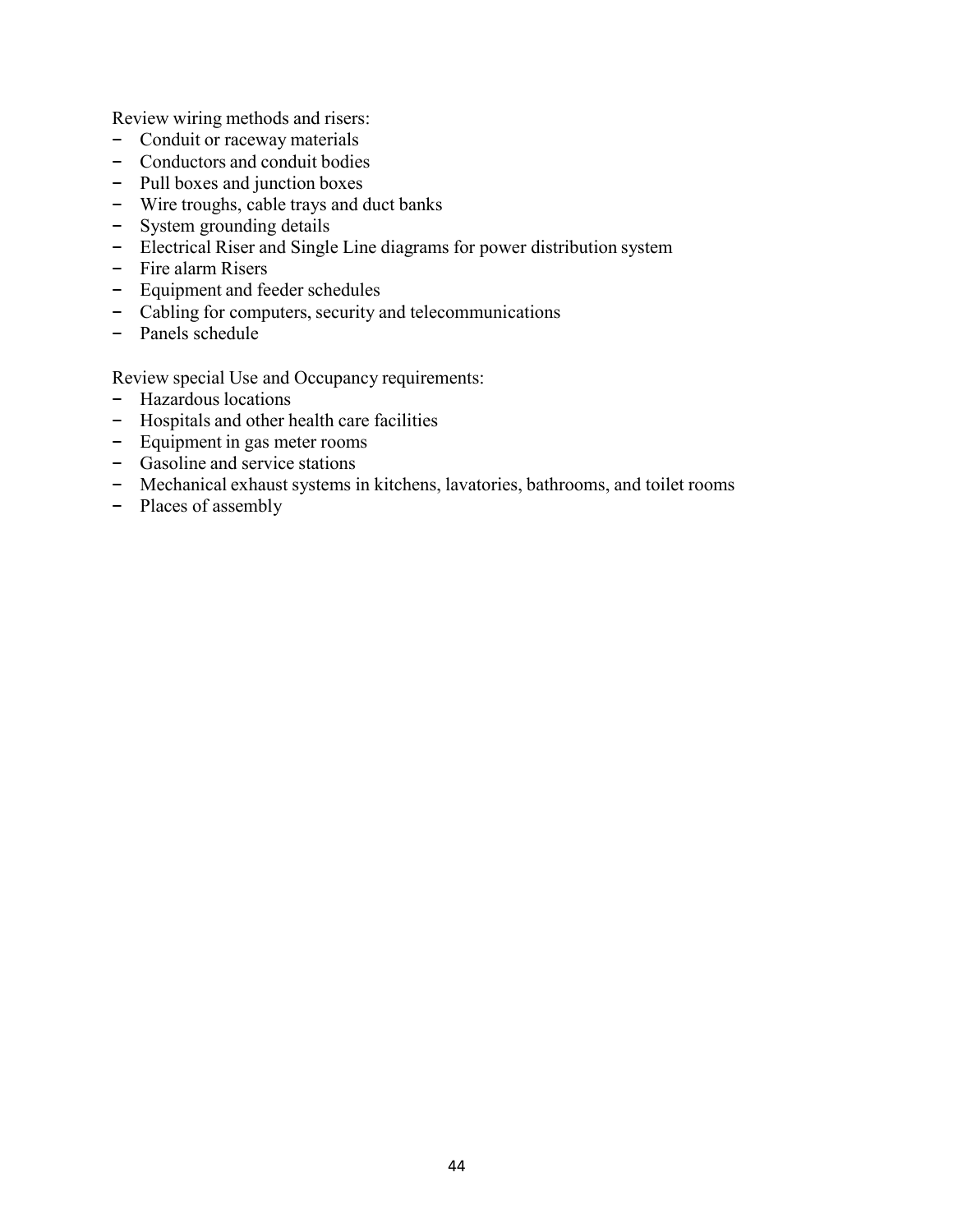# **SCOPE OF FIRE PROTECTION PLANS REVIEW**

The list presented below is not intended to be a comprehensive list for the purpose of conducting a complete and thorough plan review by the Third-Party Plan Review Agency. It is the responsibly of the TPPRA to ensure that the reviewed permit drawings and associated documents have been checked for conformance with the relevant codes and standards and are deemed to be in full compliance as stated in Section IV (A) (3) (b) of this Manual.

### **General**

- Confirm building data with respect to:
	- − Code Data
	- − Occupancy Classification.
	- − Height and area.
	- − Type of construction etc. as applicable

#### **Site Conditions**

- Fire apparatus access
- Layout of utility including domestic and fire service mains and appurtenances
- Review location of fire service water supply hydrants
- Review location and size of fire service supply pipeline into building

#### **Review of Architectural Plans**

- Verify detailed requirements-based separation from adjacent structures and use and occupancy
- Requirements for limited openings in exterior walls
- Floor openings
- Fire separations
- Egress
- Fire protection systems
- Elevators
- Emergency needs

### **Review of Interior Finishes Verifying Code Compliance**

#### **Review of the Design of Fire Protection Systems Where Required**:

- Riser Diagrams
- Rating
- Listing of equipment and devices

#### **Review of Automatic Sprinkler Systems**:

- Design and layout of automatic sprinkler system
- Location of fire pump, its power supply and control equipment
- Location of water supply and distribution piping, valves, instrumentation, sprinkler heads etc.
- Layout and design of standpipes
- Location of floor control assemblies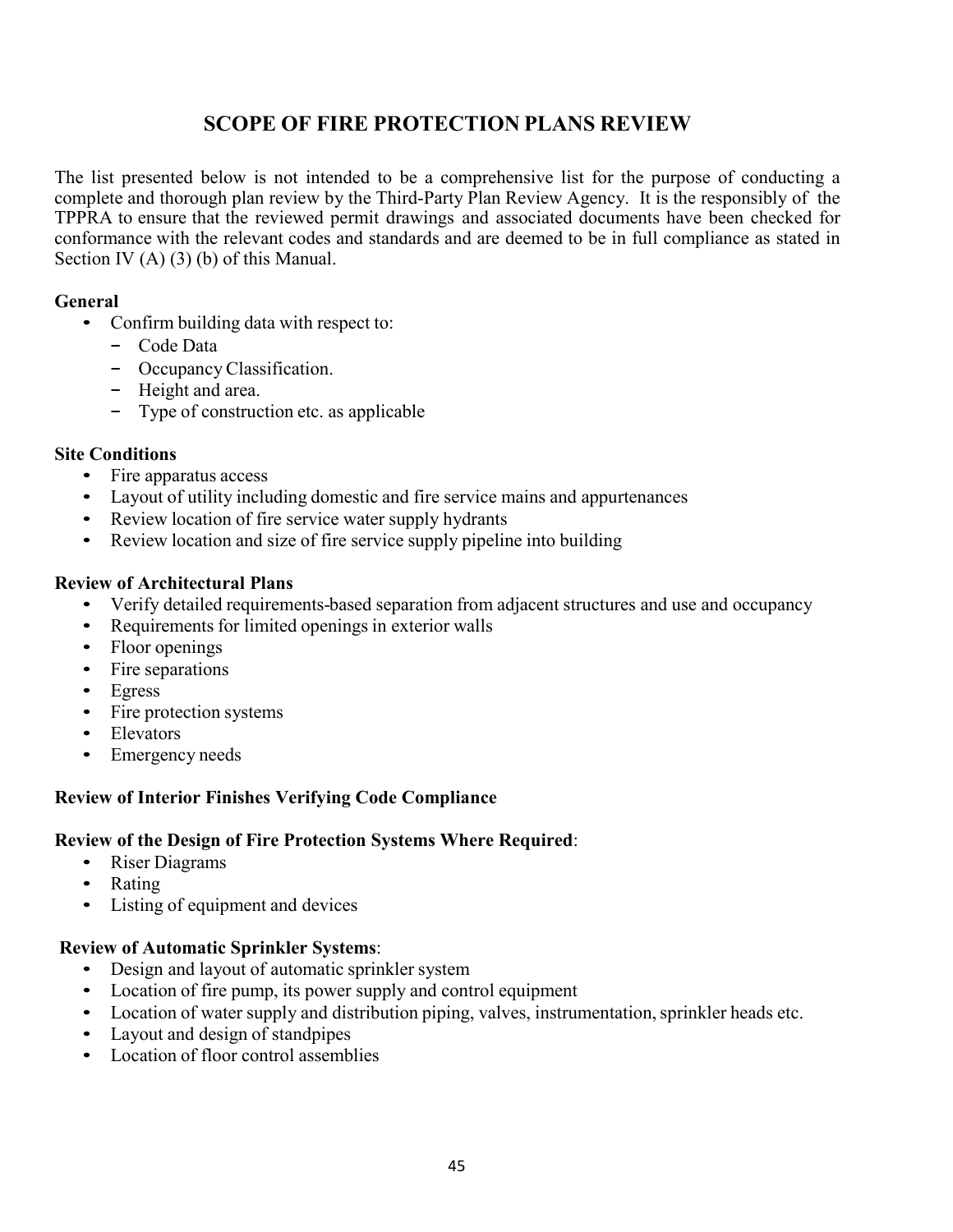### **Review of Fire Alarm Systems:**

- Design and layout of fire alarm system
- Location of fire alarm system devices.
- Location of sprinkler system valve and water flow supervisory devices.
- Location of standpipe valves and floor control assembly's supervisory devices.
- Location of fire alarm system control and annunciation panels
- Location of fire control room.

### **Automatic Smoke Control:**

- Design and layout of smoke control system
- Location of smoke control equipment including, smoke detection, air supply and smoke exhaust equipment
- Electrical power requirements
- Smoke barriers, smoke proof enclosures
- Pressurization, airflow design and exhaust method
- **Instrumentation**
- Special inspections steps:
	- − Check for required statement of special inspections
	- Check for statement of contractor responsibility
	- − Check for statement of Special Inspections Special Inspectors responsibility
	- − Check for provision for inspection for smoke control systems
	- − Check for provisions for testing for smoke control
	- − Check for provisions for observations of special inspections

### **Review of Fire Resistance Rated Opening Protective Devices or Assemblies:**

- Fire dampers and smoke dampers
- Fire rated doors and shutters

### **Review of Fire Resistive Construction and/or Fireproofing:**

- Sprayed-on fireproofing
- Integrity of rated masonry construction
- Fire walls and fire separation walls
- Fire resistance rated protection of structural steel

### **Review of Means of Egress:**

- Means of egress layout and protection
- Common path of egress travel
- Exit travel distance
- Exit signs and stairway markings
- Means of egress door hardware
- Location of exit lights and emergency lighting

### **Review of Other Life Safety Related Items:**

- Duct smoke detectors in mechanical systems
- Electrical emergency and backup power systems and equipment
- Protection of pipe and duct penetrations of fire resistance rated walls and floors
- Protection of penetrations of fire resistance rated walls and floors by plumbing and gas piping systems